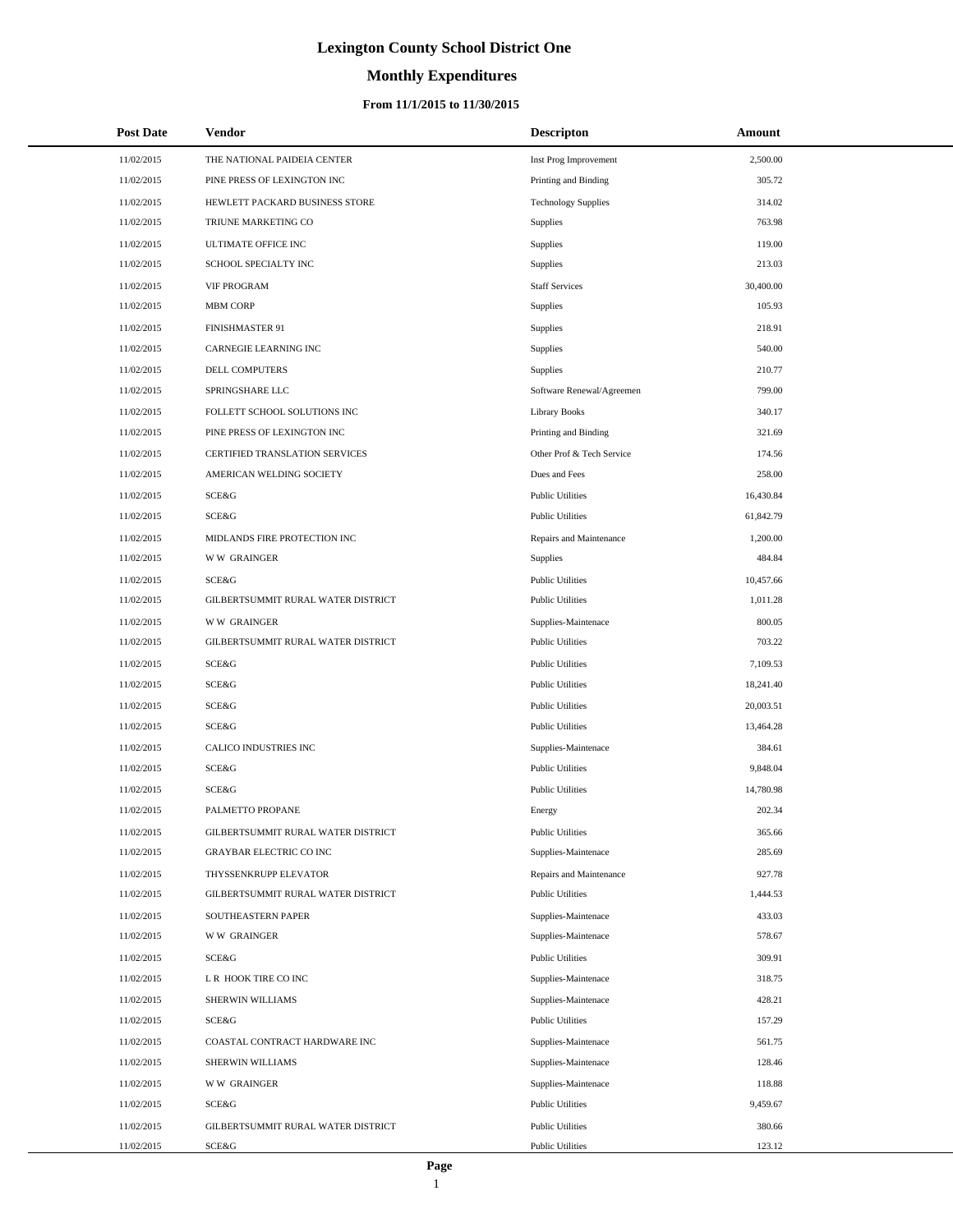# **Monthly Expenditures**

### **From 11/1/2015 to 11/30/2015**

| <b>Post Date</b> | <b>Vendor</b>                  | <b>Descripton</b>         | <b>Amount</b> |
|------------------|--------------------------------|---------------------------|---------------|
| 11/02/2015       | SHERWIN WILLIAMS               | Supplies-Maintenace       | 327.86        |
| 11/02/2015       | CASCADE WATER SERVICES         | Repairs and Maintenance   | 107.00        |
| 11/02/2015       | <b>WW GRAINGER</b>             | Supplies-Maintenace       | 643.40        |
| 11/02/2015       | <b>GRAYBAR ELECTRIC CO INC</b> | Supplies-Maintenace       | 456.46        |
| 11/02/2015       | SOUTHEASTERN PAPER             | Supplies-Maintenace       | 721.72        |
| 11/02/2015       | W W GRAINGER                   | Supplies-Maintenace       | 712.45        |
| 11/02/2015       | SNUFFER, ROBERT                | Other Prof & Tech Service | 120.00        |
| 11/02/2015       | TREASTER, BENJAMIN F           | Other Prof & Tech Service | 120.00        |
| 11/02/2015       | HINZ, BRIAN E                  | Other Prof & Tech Service | 180.00        |
| 11/02/2015       | <b>BARRETT, S LEE</b>          | Other Prof & Tech Service | 180.00        |
| 11/02/2015       | FINLEY, STEPHEN CRAIG          | Other Prof & Tech Service | 180.00        |
| 11/02/2015       | LOOKABILL, JOHN T              | Other Prof & Tech Service | 180.00        |
| 11/02/2015       | CANNON, WALLACE C              | Other Prof & Tech Service | 120.00        |
| 11/02/2015       | <b>BARRETT, S LEE</b>          | Other Prof & Tech Service | 180.00        |
| 11/02/2015       | LONGSHORE, MARTY               | Other Prof & Tech Service | 120.00        |
| 11/02/2015       | MEFFORD, ROY EARL              | Other Prof & Tech Service | 180.00        |
| 11/02/2015       | SMITH, SAMUEL STEWART          | Other Prof & Tech Service | 180.00        |
| 11/02/2015       | SPIRIT COMMUNICATIONS          | Communication             | 182.08        |
| 11/02/2015       | DIGITAL OFFICE SOLUTIONS INC   | Repairs and Maintenance   | 1,479.86      |
| 11/02/2015       | DIGITAL OFFICE SOLUTIONS INC   | Repairs and Maintenance   | 1,628.11      |
| 11/02/2015       | DIGITAL OFFICE SOLUTIONS INC   | Repairs and Maintenance   | 203.49        |
| 11/02/2015       | DIGITAL OFFICE SOLUTIONS INC   | Repairs and Maintenance   | 5,096.47      |
| 11/02/2015       | DIGITAL OFFICE SOLUTIONS INC   | Repairs and Maintenance   | 1,242.88      |
| 11/02/2015       | MCGRAW HILL EDUCATION INC      | Supplies                  | 785.15        |
| 11/02/2015       | JUNIOR BUS TOURS INC           | Travel                    | 1,200.02      |
| 11/02/2015       | <b>HEINEMANN</b>               | <b>Supplies</b>           | 1,776.06      |
| 11/02/2015       | PURCHASED SERVICE              | Supplies                  | 250.00        |
| 11/02/2015       | PURCHASED SERVICE              | <b>Supplies</b>           | 250.00        |
| 11/02/2015       | PURCHASED SERVICE              | Supplies                  | 250.00        |
| 11/02/2015       | PURCHASED SERVICE              | Supplies                  | 250.00        |
| 11/02/2015       | PURCHASED SERVICE              | Supplies                  | 250.00        |
| 11/02/2015       | <b>JTM PROVISIONS CO</b>       | Food                      | 360.00        |
| 11/02/2015       | NARDONE BROS BAKING CO INC     | Food                      | 1,914.16      |
| 11/02/2015       | NATIONAL FOOD GROUP            | Food                      | 369.00        |
| 11/02/2015       | PILGRIM'S PRIDE CORP           | Food                      | 761.10        |
| 11/02/2015       | <b>US FOODS</b>                | Food                      | 5,133.62      |
| 11/02/2015       | NARDONE BROS BAKING CO INC     | Food                      | 592.62        |
| 11/02/2015       | NATIONAL FOOD GROUP            | Food                      | 492.00        |
| 11/02/2015       | PILGRIM'S PRIDE CORP           | Food                      | 352.80        |
| 11/02/2015       | <b>US FOODS</b>                | Food                      | 1,709.56      |
| 11/02/2015       | JTM PROVISIONS CO              | Food                      | 356.00        |
| 11/02/2015       | NARDONE BROS BAKING CO INC     | Food                      | 1,914.16      |
| 11/02/2015       | NATIONAL FOOD GROUP            | Food                      | 369.00        |
| 11/02/2015       | PILGRIM'S PRIDE CORP           | Food                      | 761.10        |
| 11/02/2015       | <b>US FOODS</b>                | Food                      | 5,020.27      |
| 11/02/2015       | NARDONE BROS BAKING CO INC     | Food                      | 592.62        |
| 11/02/2015       | NATIONAL FOOD GROUP            | Food                      | 492.00        |
| 11/02/2015       | PILGRIM'S PRIDE CORP           | Food                      | 352.80        |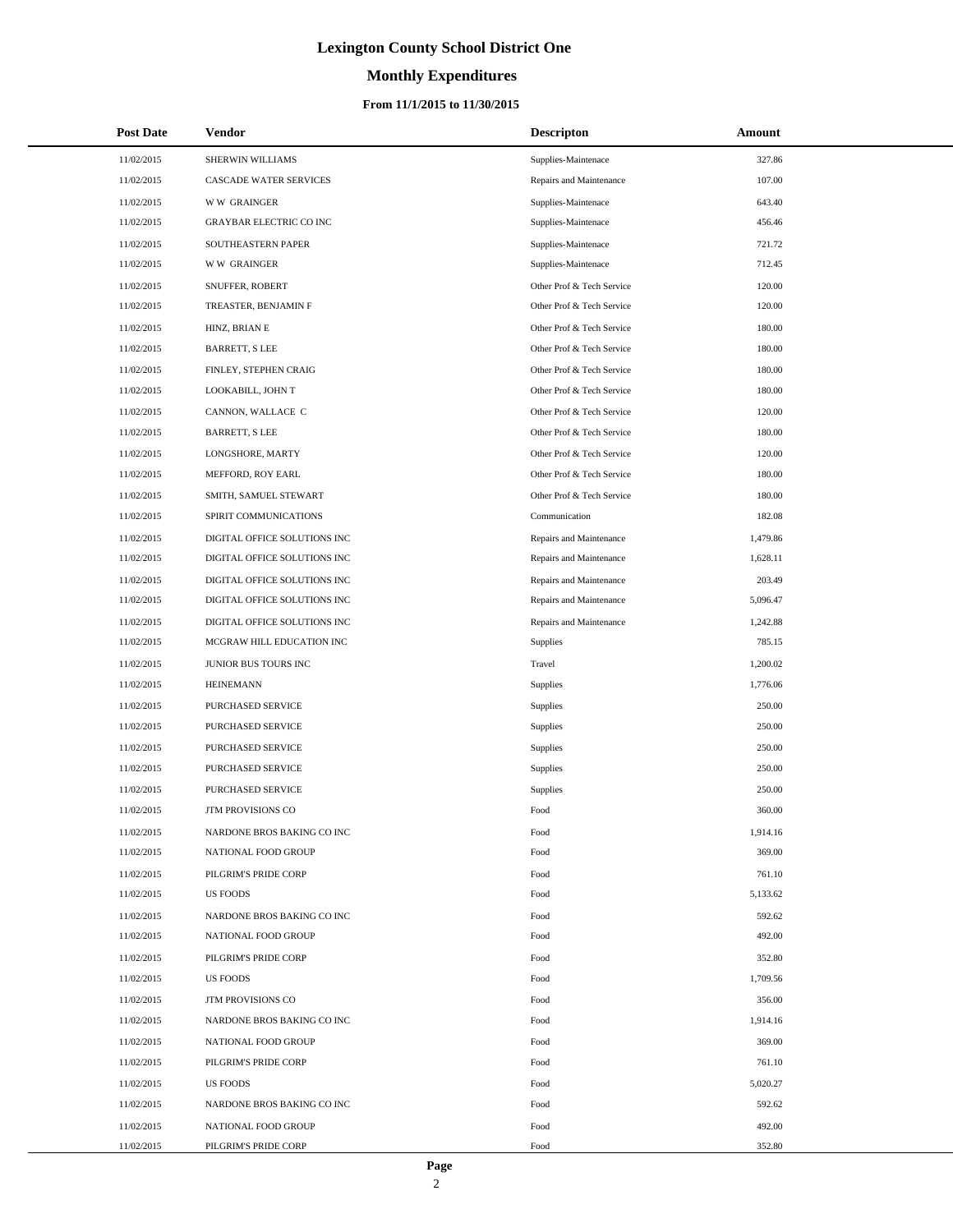# **Monthly Expenditures**

### **From 11/1/2015 to 11/30/2015**

| <b>Post Date</b> | Vendor                     | <b>Descripton</b> | Amount   |
|------------------|----------------------------|-------------------|----------|
| 11/02/2015       | <b>US FOODS</b>            | Food              | 3,576.71 |
| 11/02/2015       | <b>JTM PROVISIONS CO</b>   | Food              | 328.00   |
| 11/02/2015       | NARDONE BROS BAKING CO INC | Food              | 1,914.16 |
| 11/02/2015       | NATIONAL FOOD GROUP        | Food              | 369.00   |
| 11/02/2015       | PILGRIM'S PRIDE CORP       | Food              | 597.70   |
| 11/02/2015       | <b>US FOODS</b>            | Food              | 3,292.47 |
| 11/02/2015       | NARDONE BROS BAKING CO INC | Food              | 592.62   |
| 11/02/2015       | NATIONAL FOOD GROUP        | Food              | 492.00   |
| 11/02/2015       | PILGRIM'S PRIDE CORP       | Food              | 352.80   |
| 11/02/2015       | <b>US FOODS</b>            | Food              | 2,197.35 |
| 11/02/2015       | NARDONE BROS BAKING CO INC | Food              | 456.84   |
| 11/02/2015       | <b>US FOODS</b>            | Food              | 828.78   |
| 11/02/2015       | JTM PROVISIONS CO          | Food              | 128.00   |
| 11/02/2015       | NARDONE BROS BAKING CO INC | Food              | 1,286.54 |
| 11/02/2015       | NATIONAL FOOD GROUP        | Food              | 369.00   |
| 11/02/2015       | PILGRIM'S PRIDE CORP       | Food              | 478.00   |
| 11/02/2015       | <b>US FOODS</b>            | Food              | 2,954.72 |
| 11/02/2015       | NARDONE BROS BAKING CO INC | Food              | 592.62   |
| 11/02/2015       | NATIONAL FOOD GROUP        | Food              | 492.00   |
| 11/02/2015       | PILGRIM'S PRIDE CORP       | Food              | 352.80   |
| 11/02/2015       | <b>US FOODS</b>            | Food              | 3,583.38 |
| 11/02/2015       | NARDONE BROS BAKING CO INC | Food              | 629.24   |
| 11/02/2015       | NATIONAL FOOD GROUP        | Food              | 492.00   |
| 11/02/2015       | PILGRIM'S PRIDE CORP       | Food              | 352.80   |
| 11/02/2015       | <b>US FOODS</b>            | Food              | 3,797.84 |
| 11/02/2015       | NARDONE BROS BAKING CO INC | Food              | 629.24   |
| 11/02/2015       | NATIONAL FOOD GROUP        | Food              | 492.00   |
| 11/02/2015       | PILGRIM'S PRIDE CORP       | Food              | 352.80   |
| 11/02/2015       | <b>US FOODS</b>            | Food              | 2,910.64 |
| 11/02/2015       | NARDONE BROS BAKING CO INC | Food              | 592.62   |
| 11/02/2015       | NATIONAL FOOD GROUP        | Food              | 492.00   |
| 11/02/2015       | PILGRIM'S PRIDE CORP       | Food              | 352.80   |
| 11/02/2015       | <b>US FOODS</b>            | Food              | 2,668.41 |
| 11/02/2015       | <b>JTM PROVISIONS CO</b>   | Food              | 192.00   |
| 11/02/2015       | NARDONE BROS BAKING CO INC | Food              | 1,286.54 |
| 11/02/2015       | NATIONAL FOOD GROUP        | Food              | 369.00   |
| 11/02/2015       | PILGRIM'S PRIDE CORP       | Food              | 352.80   |
| 11/02/2015       | US FOODS                   | Food              | 2,910.64 |
| 11/02/2015       | <b>JTM PROVISIONS CO</b>   | Food              | 328.00   |
| 11/02/2015       | NARDONE BROS BAKING CO INC | Food              | 1,914.16 |
| 11/02/2015       | NATIONAL FOOD GROUP        | Food              | 369.00   |
| 11/02/2015       | PILGRIM'S PRIDE CORP       | Food              | 761.10   |
| 11/02/2015       | <b>US FOODS</b>            | Food              | 6,703.64 |
| 11/02/2015       | NARDONE BROS BAKING CO INC | Food              | 558.44   |
| 11/02/2015       | NATIONAL FOOD GROUP        | Food              | 492.00   |
| 11/02/2015       | US FOODS                   | Food              | 995.30   |
| 11/02/2015       | JTM PROVISIONS CO          | Food              | 128.00   |
| 11/02/2015       | NARDONE BROS BAKING CO INC | Food              | 1,252.36 |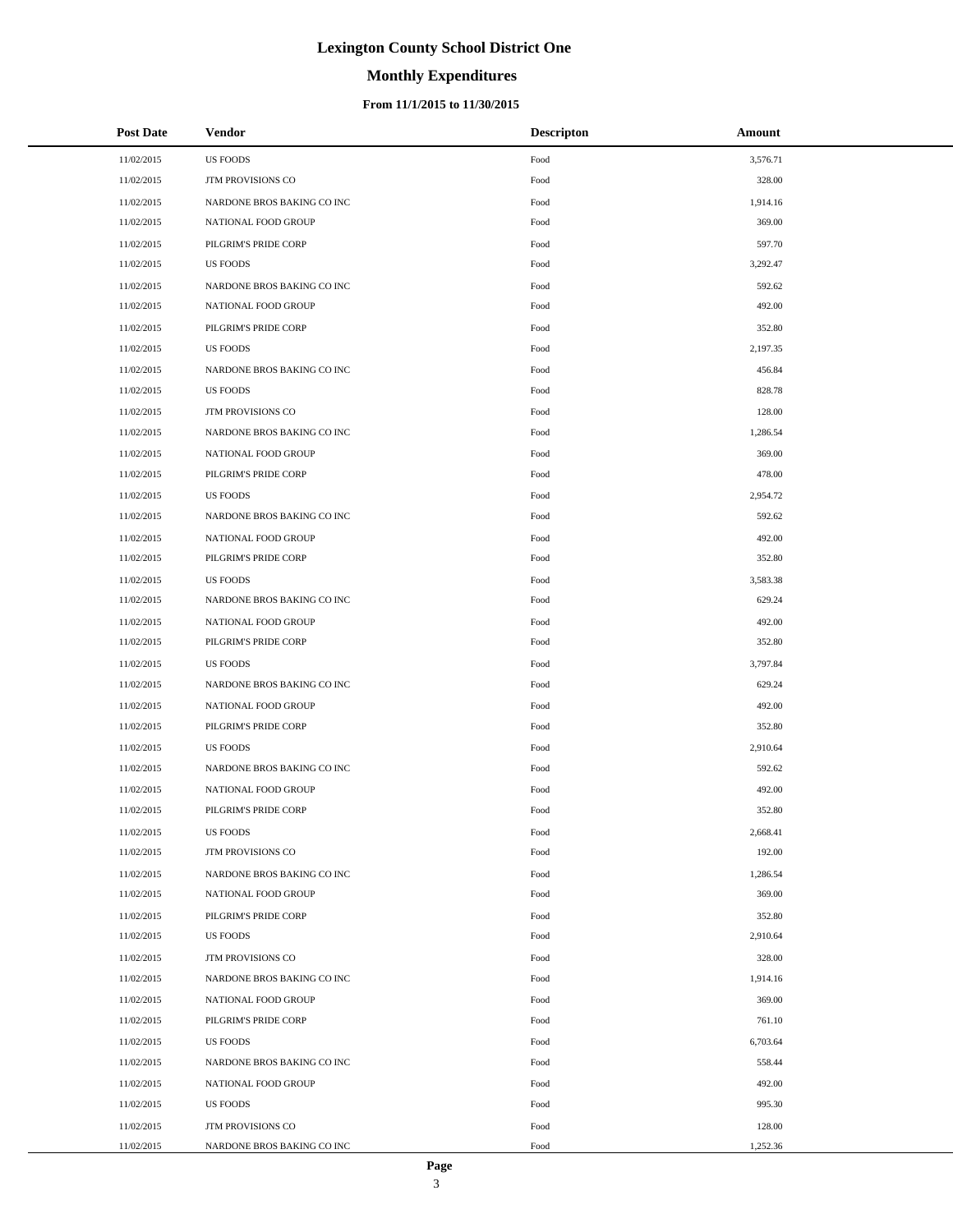# **Monthly Expenditures**

### **From 11/1/2015 to 11/30/2015**

| <b>Post Date</b> | Vendor                     | <b>Descripton</b> | Amount   |
|------------------|----------------------------|-------------------|----------|
| 11/02/2015       | NATIONAL FOOD GROUP        | Food              | 369.00   |
| 11/02/2015       | PILGRIM'S PRIDE CORP       | Food              | 478.00   |
| 11/02/2015       | <b>US FOODS</b>            | Food              | 2,751.24 |
| 11/02/2015       | JTM PROVISIONS CO          | Food              | 128.00   |
| 11/02/2015       | NARDONE BROS BAKING CO INC | Food              | 1,252.36 |
| 11/02/2015       | NATIONAL FOOD GROUP        | Food              | 369.00   |
| 11/02/2015       | PILGRIM'S PRIDE CORP       | Food              | 478.00   |
| 11/02/2015       | <b>US FOODS</b>            | Food              | 2,309.33 |
| 11/02/2015       | NARDONE BROS BAKING CO INC | Food              | 592.62   |
| 11/02/2015       | NATIONAL FOOD GROUP        | Food              | 369.00   |
| 11/02/2015       | PILGRIM'S PRIDE CORP       | Food              | 352.80   |
| 11/02/2015       | <b>US FOODS</b>            | Food              | 987.78   |
| 11/02/2015       | NARDONE BROS BAKING CO INC | Food              | 592.62   |
| 11/02/2015       | NATIONAL FOOD GROUP        | Food              | 369.00   |
| 11/02/2015       | <b>US FOODS</b>            | Food              | 4,204.18 |
| 11/02/2015       | JTM PROVISIONS CO          | Food              | 160.00   |
| 11/02/2015       | NARDONE BROS BAKING CO INC | Food              | 1,252.36 |
| 11/02/2015       | NATIONAL FOOD GROUP        | Food              | 369.00   |
| 11/02/2015       | PILGRIM'S PRIDE CORP       | Food              | 478.00   |
| 11/02/2015       | <b>US FOODS</b>            | Food              | 3,580.85 |
| 11/02/2015       | NARDONE BROS BAKING CO INC | Food              | 592.62   |
| 11/02/2015       | NATIONAL FOOD GROUP        | Food              | 492.00   |
| 11/02/2015       | <b>US FOODS</b>            | Food              | 1,400.67 |
| 11/02/2015       | JTM PROVISIONS CO          | Food              | 128.00   |
| 11/02/2015       | NARDONE BROS BAKING CO INC | Food              | 1,216.66 |
| 11/02/2015       | NATIONAL FOOD GROUP        | Food              | 369.00   |
| 11/02/2015       | PILGRIM'S PRIDE CORP       | Food              | 478.00   |
| 11/02/2015       | <b>US FOODS</b>            | Food              | 2,327.03 |
| 11/02/2015       | NARDONE BROS BAKING CO INC | Food              | 592.62   |
| 11/02/2015       | NATIONAL FOOD GROUP        | Food              | 369.00   |
| 11/02/2015       | <b>US FOODS</b>            | Food              | 2,117.86 |
| 11/02/2015       | NARDONE BROS BAKING CO INC | Food              | 592.62   |
| 11/02/2015       | NATIONAL FOOD GROUP        | Food              | 492.00   |
| 11/02/2015       | <b>US FOODS</b>            | Food              | 2,488.98 |
| 11/02/2015       | NARDONE BROS BAKING CO INC | Food              | 592.62   |
| 11/02/2015       | NATIONAL FOOD GROUP        | Food              | 369.00   |
| 11/02/2015       | <b>US FOODS</b>            | Food              | 1,417.33 |
| 11/02/2015       | NARDONE BROS BAKING CO INC | Food              | 592.62   |
| 11/02/2015       | NATIONAL FOOD GROUP        | Food              | 492.00   |
| 11/02/2015       | <b>US FOODS</b>            | Food              | 1,723.53 |
| 11/02/2015       | NARDONE BROS BAKING CO INC | Food              | 592.62   |
| 11/02/2015       | NATIONAL FOOD GROUP        | Food              | 492.00   |
| 11/02/2015       | <b>US FOODS</b>            | Food              | 1,777.20 |
| 11/02/2015       | JTM PROVISIONS CO          | Food              | 356.00   |
| 11/02/2015       | NARDONE BROS BAKING CO INC | Food              | 1,062.24 |
| 11/02/2015       | NATIONAL FOOD GROUP        | Food              | 369.00   |
| 11/02/2015       | PILGRIM'S PRIDE CORP       | Food              | 478.00   |
| 11/02/2015       | US FOODS                   | Food              | 2,326.84 |

 $\overline{a}$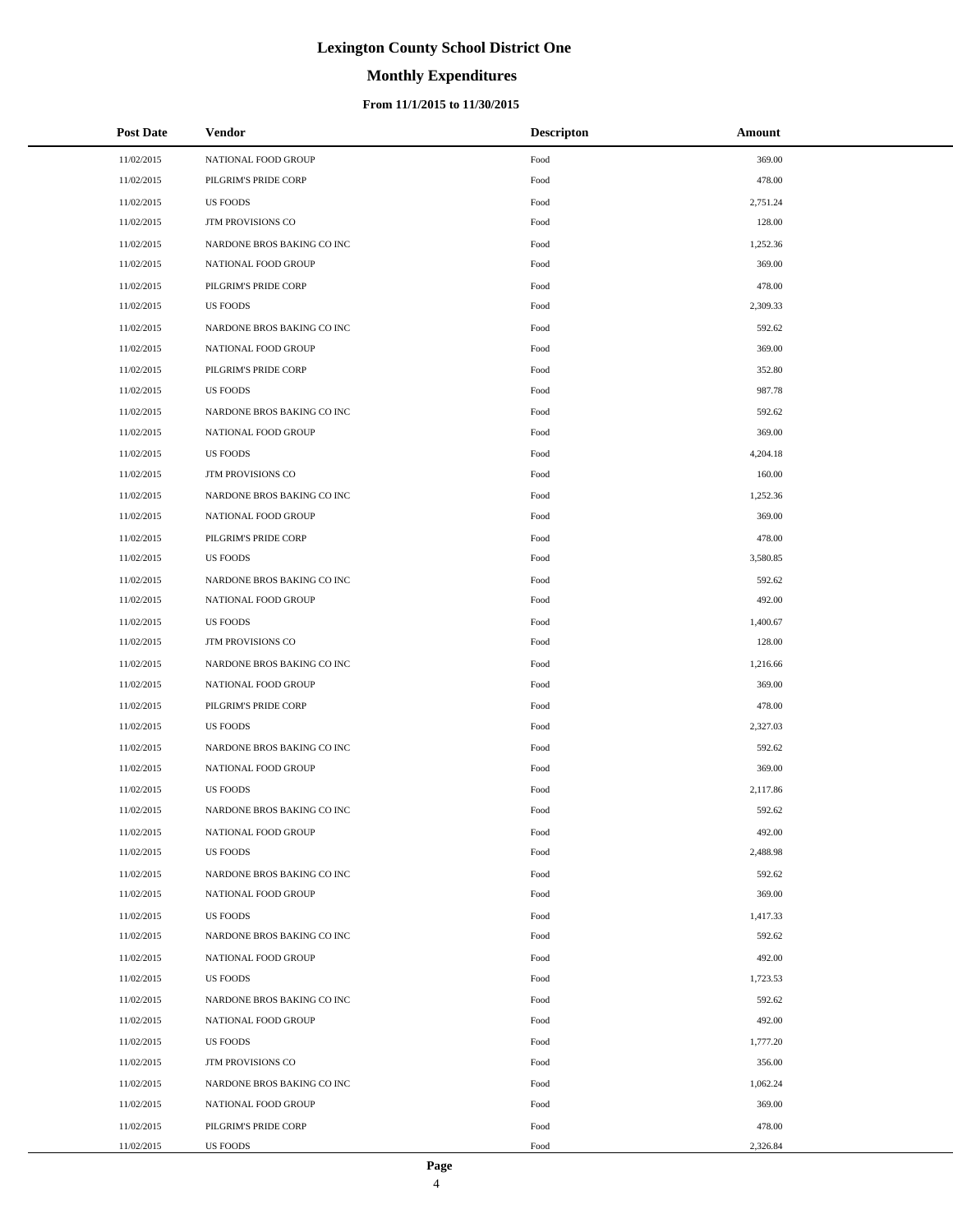# **Monthly Expenditures**

| <b>Post Date</b> | <b>Vendor</b>                                      | <b>Descripton</b>              | Amount    |  |
|------------------|----------------------------------------------------|--------------------------------|-----------|--|
| 11/02/2015       | JTM PROVISIONS CO                                  | Food                           | 192.00    |  |
| 11/02/2015       | NARDONE BROS BAKING CO INC                         | Food                           | 1,914.16  |  |
| 11/02/2015       | NATIONAL FOOD GROUP                                | Food                           | 369.00    |  |
| 11/02/2015       | PILGRIM'S PRIDE CORP                               | Food                           | 761.10    |  |
| 11/02/2015       | <b>US FOODS</b>                                    | $\operatorname*{Food}$         | 11,375.57 |  |
| 11/02/2015       | NARDONE BROS BAKING CO INC                         | Food                           | 592.62    |  |
| 11/02/2015       | NATIONAL FOOD GROUP                                | Food                           | 369.00    |  |
| 11/02/2015       | <b>US FOODS</b>                                    | Food                           | 601.57    |  |
| 11/02/2015       | <b>GRAYBAR ELECTRIC CO INC</b>                     | Pupil Activity                 | 381.99    |  |
| 11/02/2015       | MIDWAY ELEMENTARY SCHOOL                           | Pupil Act-Fee/Collection Refnd | 136.95    |  |
| 11/02/2015       | SCHOOL SPECIALTY INC                               | Pupil Activity                 | 587.26    |  |
| 11/02/2015       | TRIUNE MARKETING CO                                | Pupil Activity                 | 543.56    |  |
| 11/02/2015       | NEW PROVIDENCE ELEMENTARY                          | Pupil Activity                 | 271.76    |  |
| 11/02/2015       | THOMPSON, JOHN E                                   | Pupil Activity                 | 983.00    |  |
| 11/02/2015       | <b>BSN SPORTS</b>                                  | Pupil Activity                 | 1,130.57  |  |
| 11/02/2015       | HEWLETT PACKARD BUSINESS STORE                     | Pupil Activity                 | 442.00    |  |
| 11/02/2015       | <b>ANOTHER PRINTER</b>                             | Pupil Activity                 | 317.18    |  |
| 11/02/2015       | <b>BSN SPORTS</b>                                  | Pupil Activity                 | 354.71    |  |
| 11/02/2015       | SC ATHLETIC COACHES ASSOCIATION                    | Pupil Activity                 | 200.00    |  |
| 11/02/2015       | <b>WW GRAINGER</b>                                 | Supplies                       | 1,445.06  |  |
| 11/03/2015       | BLICK ART MATERIALS LLC                            | <b>Supplies</b>                | 104.82    |  |
| 11/03/2015       | FORMS AND SUPPLY INC (FSI)                         | Supplies                       | 127.37    |  |
| 11/03/2015       | PRAXAIR DISTRIBUTION                               | Supplies                       | 585.15    |  |
| 11/03/2015       | PITSCO EDUCATION HEARILY AND COMPANY               | Supplies                       | 1,047.58  |  |
| 11/03/2015       | SCHOLASTIC TEACHING RESOURCES (CLASSROOM PAPERBACK | Supplies                       | 666.93    |  |
| 11/03/2015       | <b>SHAR PRODUCTS</b>                               | Supplies                       | 142.23    |  |
| 11/03/2015       | MUSICIAN SUPPLY                                    | Supplies                       | 863.70    |  |
| 11/03/2015       | PECKNEL MUSIC CO INC                               | Supplies                       | 1,923.86  |  |
| 11/03/2015       | SC DEPARTMENT OF REVENUE (SALES TAX RETURN)        | Supplies                       | 317.23    |  |
| 11/03/2015       | STEVE WEISS MUSIC INC                              | Supplies                       | 7,137.80  |  |
| 11/03/2015       | FARIA SYSTEMS INC                                  | <b>Technology Supplies</b>     | 4,998.00  |  |
| 11/03/2015       | PEE DEE REGIONAL EMS INC                           | <b>Supplies</b>                | 500.00    |  |
| 11/03/2015       | MACKIN LIBRARY MEDIA                               | <b>Library Books</b>           | 821.07    |  |
| 11/03/2015       | BRODART (SUPPLIES AND FURN)                        | Supplies                       | 1,518.41  |  |
| 11/03/2015       | <b>COLLEGE OF CHARLESTON</b>                       | Inst Prog Improvement          | 3,450.00  |  |
| 11/03/2015       | CONVERSE COLLEGE                                   | Inst Prog Improvement          | 2,205.00  |  |
| 11/03/2015       | CERTIFIED TRANSLATION SERVICES                     | Other Prof & Tech Service      | 137.28    |  |
| 11/03/2015       | ASCD                                               | Dues and Fees                  | 1,085.00  |  |
| 11/03/2015       | DELL COMPUTERS                                     | Supplies                       | 307.16    |  |
| 11/03/2015       | EA SERVICES INC                                    | Repairs and Maintenance        | 764.00    |  |
| 11/03/2015       | EA SERVICES INC                                    | Repairs and Maintenance        | 168.00    |  |
| 11/03/2015       | EA SERVICES INC                                    | Repairs and Maintenance        | 168.00    |  |
| 11/03/2015       | CALICO INDUSTRIES INC                              | Supplies-Maintenace            | 274.72    |  |
| 11/03/2015       | EA SERVICES INC                                    | Supplies-Maintenace            | 207.04    |  |
| 11/03/2015       | SMITH AND JONES JANITORIAL SUPPLIES AND EQUIP INC  | Supplies-Maintenace            | 907.57    |  |
| 11/03/2015       | EA SERVICES INC                                    | Repairs and Maintenance        | 2,756.33  |  |
| 11/03/2015       | EA SERVICES INC                                    | Supplies-Maintenace            | 207.05    |  |
| 11/03/2015       | GRAYBAR ELECTRIC CO INC                            | Supplies-Maintenace            | 625.95    |  |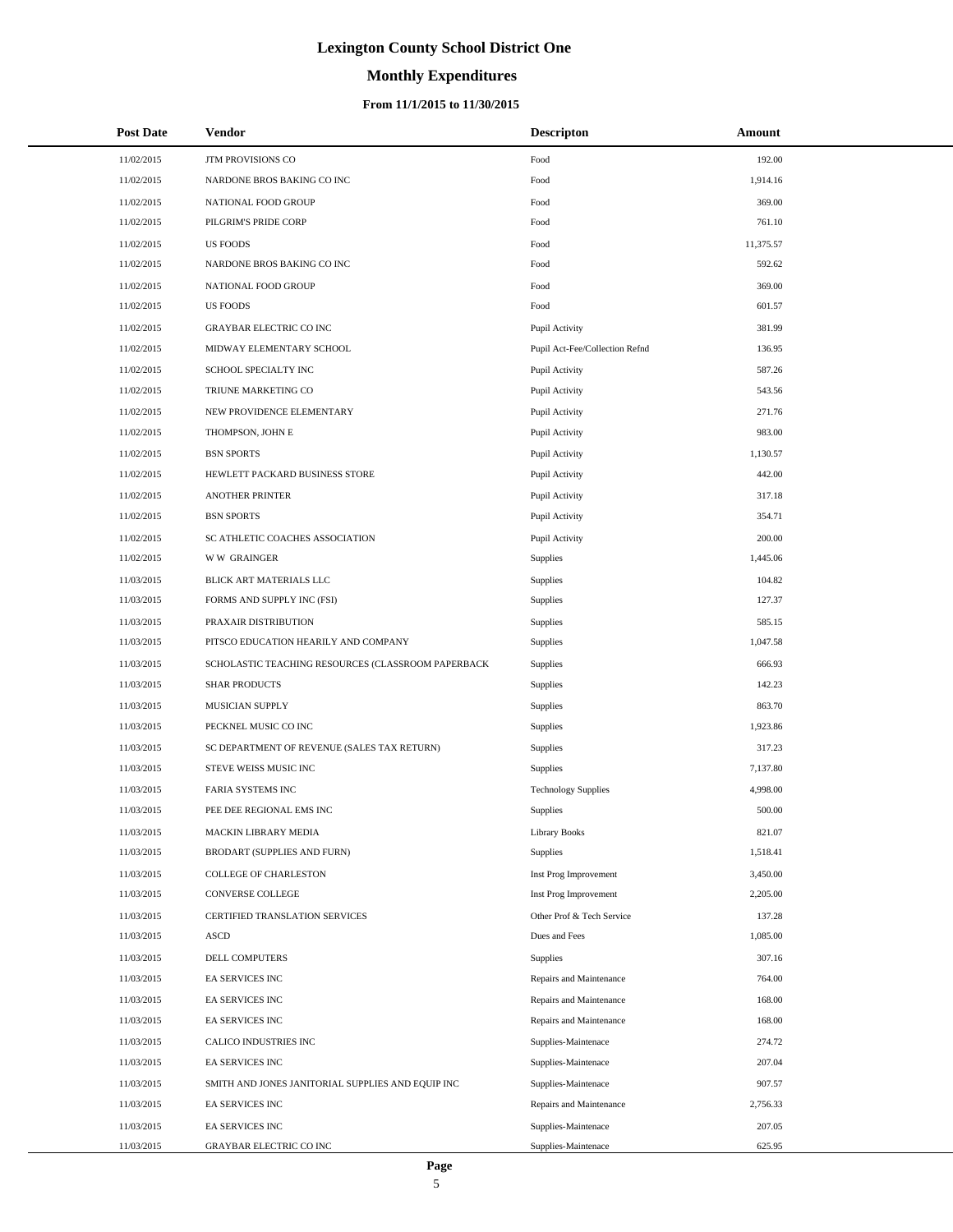# **Monthly Expenditures**

### **From 11/1/2015 to 11/30/2015**

| <b>Post Date</b> | Vendor                                            | <b>Descripton</b>          | Amount    |  |
|------------------|---------------------------------------------------|----------------------------|-----------|--|
| 11/03/2015       | MIDLANDS FIRE PROTECTION INC                      | Repairs and Maintenance    | 447.60    |  |
| 11/03/2015       | SMITH AND JONES JANITORIAL SUPPLIES AND EQUIP INC | Supplies-Maintenace        | 128.40    |  |
| 11/03/2015       | <b>GRAYBAR ELECTRIC CO INC</b>                    | Supplies-Maintenace        | 168.85    |  |
| 11/03/2015       | CITY OF WEST COLUMBIA WATER COLLECTION DIVISION   | <b>Public Utilities</b>    | 920.50    |  |
| 11/03/2015       | SIMPLEXGRINNELL                                   | Repairs and Maintenance    | 481.28    |  |
| 11/03/2015       | GRAYBAR ELECTRIC CO INC                           | Supplies-Maintenace        | 436.56    |  |
| 11/03/2015       | <b>GRAYBAR ELECTRIC CO INC</b>                    | Supplies-Maintenace        | 625.95    |  |
| 11/03/2015       | <b>EA SERVICES INC</b>                            | Repairs and Maintenance    | 168.00    |  |
| 11/03/2015       | <b>EA SERVICES INC</b>                            | Repairs and Maintenance    | 2,656.33  |  |
| 11/03/2015       | SMITH AND JONES JANITORIAL SUPPLIES AND EQUIP INC | Supplies-Maintenace        | 333.84    |  |
| 11/03/2015       | EA SERVICES INC                                   | Repairs and Maintenance    | 207.00    |  |
| 11/03/2015       | <b>EA SERVICES INC</b>                            | Repairs and Maintenance    | 429.00    |  |
| 11/03/2015       | <b>EA SERVICES INC</b>                            | Repairs and Maintenance    | 400.00    |  |
| 11/03/2015       | <b>EA SERVICES INC</b>                            | Repairs and Maintenance    | 220.00    |  |
| 11/03/2015       | CALICO INDUSTRIES INC                             | Supplies-Maintenace        | 439.56    |  |
| 11/03/2015       | EA SERVICES INC                                   | Repairs and Maintenance    | 325.00    |  |
| 11/03/2015       | <b>CALICO INDUSTRIES INC</b>                      | Supplies-Maintenace        | 329.67    |  |
| 11/03/2015       | MIDSTATE AUTO/ELECTRICAL REPAIR INC               | Repairs and Maintenance    | 322.93    |  |
| 11/03/2015       | MIDSTATE AUTO/ELECTRICAL REPAIR INC               | <b>Supplies</b>            | 567.96    |  |
| 11/03/2015       | HAIGLER III, THOMAS I                             | Other Prof & Tech Service  | 180.00    |  |
| 11/03/2015       | <b>GATTIS PRO AUDIO</b>                           | Rentals                    | 1,049.00  |  |
| 11/03/2015       | FOLLETT SCHOOL SOLUTIONS INC                      | Software Renewal/Agreemen  | 27,102.43 |  |
| 11/03/2015       | FURLONG, DANIEL E                                 | Other Prof & Tech Service  | 7,184.00  |  |
| 11/03/2015       | DELL COMPUTERS                                    | <b>Technology Supplies</b> | 1,096.60  |  |
| 11/03/2015       | OEM OPTIC                                         | <b>Technology Supplies</b> | 513.60    |  |
| 11/03/2015       | TELCOM OF SOUTH CAROLINA INC                      | Repairs and Maintenance    | 428.90    |  |
| 11/03/2015       | DIGITAL OFFICE SOLUTIONS INC                      | Repairs and Maintenance    | 1,700.17  |  |
| 11/03/2015       | TELCOM OF SOUTH CAROLINA INC                      | Repairs and Maintenance    | 140.00    |  |
| 11/03/2015       | TELCOM OF SOUTH CAROLINA INC                      | <b>Technology Supplies</b> | 1,926.00  |  |
| 11/03/2015       | <b>COLLEGE OF CHARLESTON</b>                      | Inst Prog Improvement      | 1,950.00  |  |
| 11/03/2015       | DELL COMPUTERS                                    | <b>Technology Supplies</b> | 1,980.88  |  |
| 11/03/2015       | CAROLINA BIOLOGICAL SUPPLY CO                     | Supplies                   | 294.50    |  |
| 11/03/2015       | LS3P ASSOCIATED LTD                               | Building                   | 3,817.84  |  |
| 11/03/2015       | FORMS AND SUPPLY INC (FSI)                        | Supplies                   | 133.41    |  |
| 11/03/2015       | US INK AND TONER INC                              | Supplies                   | 967.84    |  |
| 11/03/2015       | SMITH AND JONES JANITORIAL SUPPLIES AND EQUIP INC | Supplies                   | 928.76    |  |
| 11/03/2015       | SMITH AND JONES JANITORIAL SUPPLIES AND EQUIP INC | <b>Supplies</b>            | 928.76    |  |
| 11/03/2015       | SMITH AND JONES JANITORIAL SUPPLIES AND EQUIP INC | Supplies                   | 928.76    |  |
| 11/03/2015       | <b>WW GRAINGER</b>                                | Supplies                   | 159.97    |  |
| 11/03/2015       | SMITH AND JONES JANITORIAL SUPPLIES AND EQUIP INC | Supplies                   | 928.76    |  |
| 11/03/2015       | SMITH AND JONES JANITORIAL SUPPLIES AND EQUIP INC | <b>Supplies</b>            | 928.76    |  |
| 11/03/2015       | US INK AND TONER INC                              | Supplies                   | 132.22    |  |
| 11/03/2015       | <b>WW GRAINGER</b>                                | Supplies                   | 575.85    |  |
| 11/03/2015       | SMITH AND JONES JANITORIAL SUPPLIES AND EQUIP INC | Supplies                   | 928.76    |  |
| 11/03/2015       | US INK AND TONER INC                              | <b>Supplies</b>            | 132.22    |  |
| 11/03/2015       | <b>WW GRAINGER</b>                                | Supplies                   | 159.97    |  |
| 11/03/2015       | <b>WW GRAINGER</b>                                | Supplies                   | 159.97    |  |
| 11/03/2015       | PRO KITCHEN ONLINE LLC                            | Supplies                   | 1,744.83  |  |

L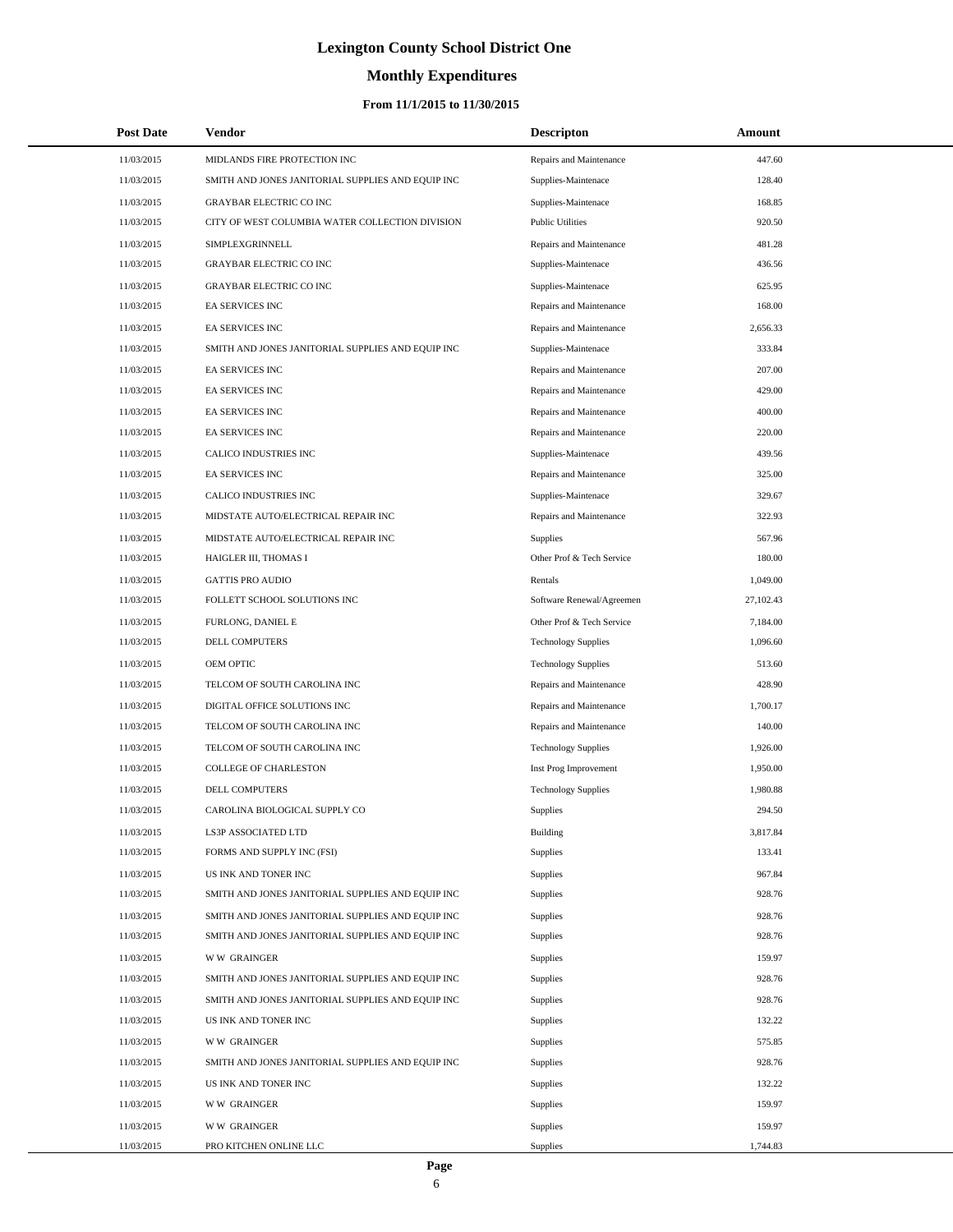### **Monthly Expenditures**

### **From 11/1/2015 to 11/30/2015**

| <b>Post Date</b> | Vendor                                            | <b>Descripton</b>         | <b>Amount</b> |
|------------------|---------------------------------------------------|---------------------------|---------------|
| 11/03/2015       | RUFUS ORNDUFF REF INC                             | Repairs and Maintenance   | 137.50        |
| 11/03/2015       | GENERAL SALES COMPANY                             | Supplies                  | 1,341.39      |
| 11/03/2015       | SMITH AND JONES JANITORIAL SUPPLIES AND EQUIP INC | Supplies                  | 928.76        |
| 11/03/2015       | SMITH AND JONES JANITORIAL SUPPLIES AND EQUIP INC | Supplies                  | 928.76        |
| 11/03/2015       | SMITH AND JONES JANITORIAL SUPPLIES AND EQUIP INC | <b>Supplies</b>           | 928.76        |
| 11/03/2015       | SMITH AND JONES JANITORIAL SUPPLIES AND EQUIP INC | Supplies                  | 928.76        |
| 11/03/2015       | <b>WW GRAINGER</b>                                | Supplies                  | 159.97        |
| 11/03/2015       | SMITH AND JONES JANITORIAL SUPPLIES AND EQUIP INC | Supplies                  | 928.76        |
| 11/03/2015       | SMITH AND JONES JANITORIAL SUPPLIES AND EQUIP INC | <b>Supplies</b>           | 928.76        |
| 11/03/2015       | SMITH AND JONES JANITORIAL SUPPLIES AND EQUIP INC | Supplies                  | 928.76        |
| 11/03/2015       | <b>WW GRAINGER</b>                                | Supplies                  | 191.96        |
| 11/03/2015       | SMITH AND JONES JANITORIAL SUPPLIES AND EQUIP INC | Supplies                  | 928.76        |
| 11/03/2015       | SMITH AND JONES JANITORIAL SUPPLIES AND EQUIP INC | Supplies                  | 928.76        |
| 11/03/2015       | SMITH AND JONES JANITORIAL SUPPLIES AND EQUIP INC | <b>Supplies</b>           | 928.76        |
| 11/03/2015       | US INK AND TONER INC                              | Supplies                  | 132.22        |
| 11/03/2015       | US INK AND TONER INC                              | Supplies                  | 132.22        |
| 11/03/2015       | <b>GRAYBAR ELECTRIC CO INC</b>                    | Pupil Activity            | 805.92        |
| 11/03/2015       | <b>GRAYBAR ELECTRIC CO INC</b>                    | Pupil Activity            | 1,175.19      |
| 11/03/2015       | SCHOLASTIC CLASSROOM MAGAZINE                     | Pupil Activity            | 269.92        |
| 11/03/2015       | US INK AND TONER INC                              | Pupil Activity            | 1,895.34      |
| 11/03/2015       | SCHOOL SPECIALTY INC                              | Pupil Activity            | 141.39        |
| 11/03/2015       | <b>BRAINPOP.COM LLC</b>                           | Pupil Activity            | 1,695.00      |
| 11/03/2015       | SC DEPARTMENT OF REVENUE (SALES TAX RETURN)       | Pupil Activity            | 118.65        |
| 11/03/2015       | CUSTOM TROPHIES AND AWARDS LLC                    | Pupil Activity            | 869.38        |
| 11/03/2015       | BRANHAM, DONALD W                                 | Pupil Activity            | 128.90        |
| 11/03/2015       | <b>BSN SPORTS</b>                                 | Pupil Activity            | 6,319.90      |
| 11/03/2015       | PIONEER MANUFACTURING CO                          | Pupil Activity            | 704.06        |
| 11/03/2015       | T AND T SPORTS                                    | Pupil Activity            | 802.50        |
| 11/03/2015       | LEE, SAMUEL W                                     | Pupil Activity            | 120.00        |
| 11/03/2015       | NESBITT, JOHNNIE A                                | Pupil Activity            | 120.00        |
| 11/03/2015       | SHUMPERT, GROVER KEITH                            | Pupil Activity            | 120.00        |
| 11/03/2015       | <b>BULL, CLIFFORD O</b>                           | Pupil Activity            | 113.90        |
| 11/03/2015       | JACKSON, RONNIE D                                 | Pupil Activity            | 122.90        |
| 11/03/2015       | MADISON, TERENCE D                                | Pupil Activity            | 105.80        |
| 11/03/2015       | WRIGHT, TERRY                                     | Pupil Activity            | 133.70        |
| 11/03/2015       | <b>BSN SPORTS</b>                                 | Pupil Activity            | 240.75        |
| 11/03/2015       | <b>BSN SPORTS</b>                                 | Pupil Activity            | 500.63        |
| 11/03/2015       | CLEMSON UNIVERSITY OUTDOOR LAB                    | Pupil Activity            | 500.00        |
| 11/03/2015       | <b>BSN SPORTS</b>                                 | Pupil Activity            | 936.25        |
| 11/03/2015       | EASTBAY/FOOTLOCKER.COM                            | Pupil Activity            | 588.23        |
| 11/03/2015       | MIDDLEBURY INTERACTIVE LANGUAGE LLC               | Software Renewal/Agreemen | 7,565.00      |
| 11/03/2015       | SC DEPARTMENT OF REVENUE (SALES TAX RETURN)       | Software Renewal/Agreemen | 529.55        |
| 11/03/2015       | DISCOVERY EDUCATION INC                           | Software Renewal/Agreemen | 28,166.24     |
| 11/03/2015       | SC DEPARTMENT OF REVENUE (SALES TAX RETURN)       | Software Renewal/Agreemen | 1,563.71      |
| 11/04/2015       | US INK AND TONER INC                              | Supplies                  | 1,102.44      |
| 11/04/2015       | PURCHASED SERVICE                                 | Travel                    | 275.70        |
| 11/04/2015       | PURCHASED SERVICE                                 | Travel                    | 224.00        |
| 11/04/2015       | MOTOROLA SOLUTIONS                                | Supplies                  | 469.30        |

L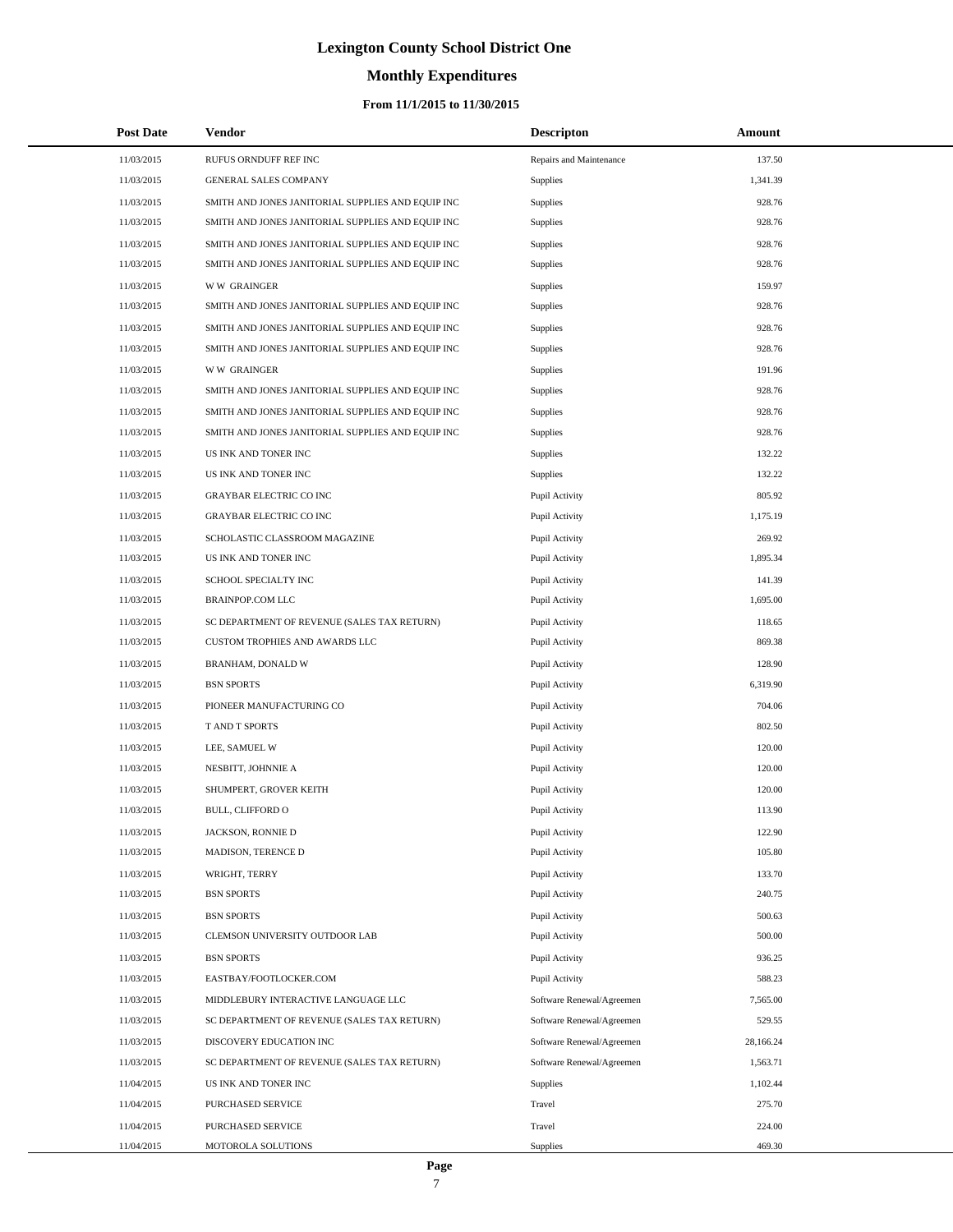# **Monthly Expenditures**

### **From 11/1/2015 to 11/30/2015**

| <b>Post Date</b> | Vendor                                          | <b>Descripton</b>              | Amount    |
|------------------|-------------------------------------------------|--------------------------------|-----------|
| 11/04/2015       | FOLLETT SCHOOL SOLUTIONS INC                    | <b>Library Books</b>           | 308.49    |
| 11/04/2015       | <b>GARRETT BOOK CO</b>                          | <b>Library Books</b>           | 2,590.31  |
| 11/04/2015       | FOLLETT SCHOOL SOLUTIONS INC                    | <b>Library Books</b>           | 802.38    |
| 11/04/2015       | MACKIN LIBRARY MEDIA                            | <b>Library Books</b>           | 5,070.72  |
| 11/04/2015       | PURCHASED SERVICE                               | Travel                         | 121.61    |
| 11/04/2015       | PURCHASED SERVICE                               | Travel                         | 103.79    |
| 11/04/2015       | PURCHASED SERVICE                               | Travel                         | 200.10    |
| 11/04/2015       | PURCHASED SERVICE                               | Travel                         | 360.15    |
| 11/04/2015       | PURCHASED SERVICE                               | Travel                         | 278.88    |
| 11/04/2015       | GREENE FINNEY AND HORTON LLP                    | <b>Bd of Ed Audit Services</b> | 21,500.00 |
| 11/04/2015       | PURCHASED SERVICE                               | Travel                         | 377.87    |
| 11/04/2015       | PURCHASED SERVICE                               | Travel                         | 142.60    |
| 11/04/2015       | PURCHASED SERVICE                               | Travel                         | 104.65    |
| 11/04/2015       | PURCHASED SERVICE                               | Travel                         | 126.50    |
| 11/04/2015       | SUNGARD PUBLIC SECTOR INC                       | Travel                         | 175.00    |
| 11/04/2015       | ASSOC SCHOOL BUSINESS OFFICIALS INTERNAT'L ASBO | Dues and Fees                  | 219.00    |
| 11/04/2015       | SUNGARD PUBLIC SECTOR NATIONAL USERS GROUP      | Dues and Fees                  | 200.00    |
| 11/04/2015       | TOWN OF LEXINGTON                               | <b>Public Utilities</b>        | 440.97    |
| 11/04/2015       | PALMETTO PROPANE                                | Energy                         | 297.48    |
| 11/04/2015       | TOWN OF LEXINGTON                               | <b>Public Utilities</b>        | 6,103.90  |
| 11/04/2015       | ABC SUPPLY CO                                   | Supplies-Maintenace            | 327.15    |
| 11/04/2015       | TOWN OF LEXINGTON                               | <b>Public Utilities</b>        | 1,288.43  |
| 11/04/2015       | ABC SUPPLY CO                                   | Supplies-Maintenace            | 327.16    |
| 11/04/2015       | REBEL YELL INC                                  | Supplies-Maintenace            | 224.70    |
| 11/04/2015       | <b>SUPPLY WORKS</b>                             | Supplies-Maintenace            | 675.32    |
| 11/04/2015       | TOWN OF LEXINGTON                               | <b>Public Utilities</b>        | 306.27    |
| 11/04/2015       | WP LAW INC                                      | Supplies-Maintenace            | 1,234.57  |
| 11/04/2015       | TOWN OF LEXINGTON                               | <b>Public Utilities</b>        | 976.12    |
| 11/04/2015       | <b>SUPPLY WORKS</b>                             | Supplies-Maintenace            | 176.02    |
| 11/04/2015       | NUIDEA SCHOOL SUPPLY CO                         | Supplies-Maintenace            | 1,058.79  |
| 11/04/2015       | TOWN OF LEXINGTON                               | <b>Public Utilities</b>        | 1,129.08  |
| 11/04/2015       | ABC SUPPLY CO                                   | Supplies-Maintenace            | 327.15    |
| 11/04/2015       | ABC SUPPLY CO                                   | Supplies-Maintenace            | 327.15    |
| 11/04/2015       | TOWN OF LEXINGTON                               | <b>Public Utilities</b>        | 704.73    |
| 11/04/2015       | <b>SUPPLY WORKS</b>                             | Supplies-Maintenace            | 117.87    |
| 11/04/2015       | TOWN OF LEXINGTON                               | <b>Public Utilities</b>        | 678.11    |
| 11/04/2015       | TOWN OF LEXINGTON                               | <b>Public Utilities</b>        | 1,049.19  |
| 11/04/2015       | TOWN OF LEXINGTON                               | <b>Public Utilities</b>        | 519.19    |
| 11/04/2015       | TOWN OF LEXINGTON                               | <b>Public Utilities</b>        | 559.57    |
| 11/04/2015       | <b>SUPPLY WORKS</b>                             | Supplies-Maintenace            | 125.73    |
| 11/04/2015       | TOWN OF LEXINGTON                               | <b>Public Utilities</b>        | 2,778.63  |
| 11/04/2015       | TOWN OF LEXINGTON                               | <b>Public Utilities</b>        | 3,513.85  |
| 11/04/2015       | TOWN OF LEXINGTON                               | <b>Public Utilities</b>        | 3,466.05  |
| 11/04/2015       | <b>SUPPLY WORKS</b>                             | Supplies-Maintenace            | 436.43    |
| 11/04/2015       | <b>BATCHLER, NICHOLE</b>                        | Pupil Transportation           | 638.25    |
| 11/04/2015       | COLE, SUSAN                                     | <b>Pupil Transportation</b>    | 533.60    |
| 11/04/2015       | FOGLE, PAM                                      | <b>Pupil Transportation</b>    | 345.00    |
| 11/04/2015       | GARDNER, BARBARA                                | Pupil Transportation           | 305.90    |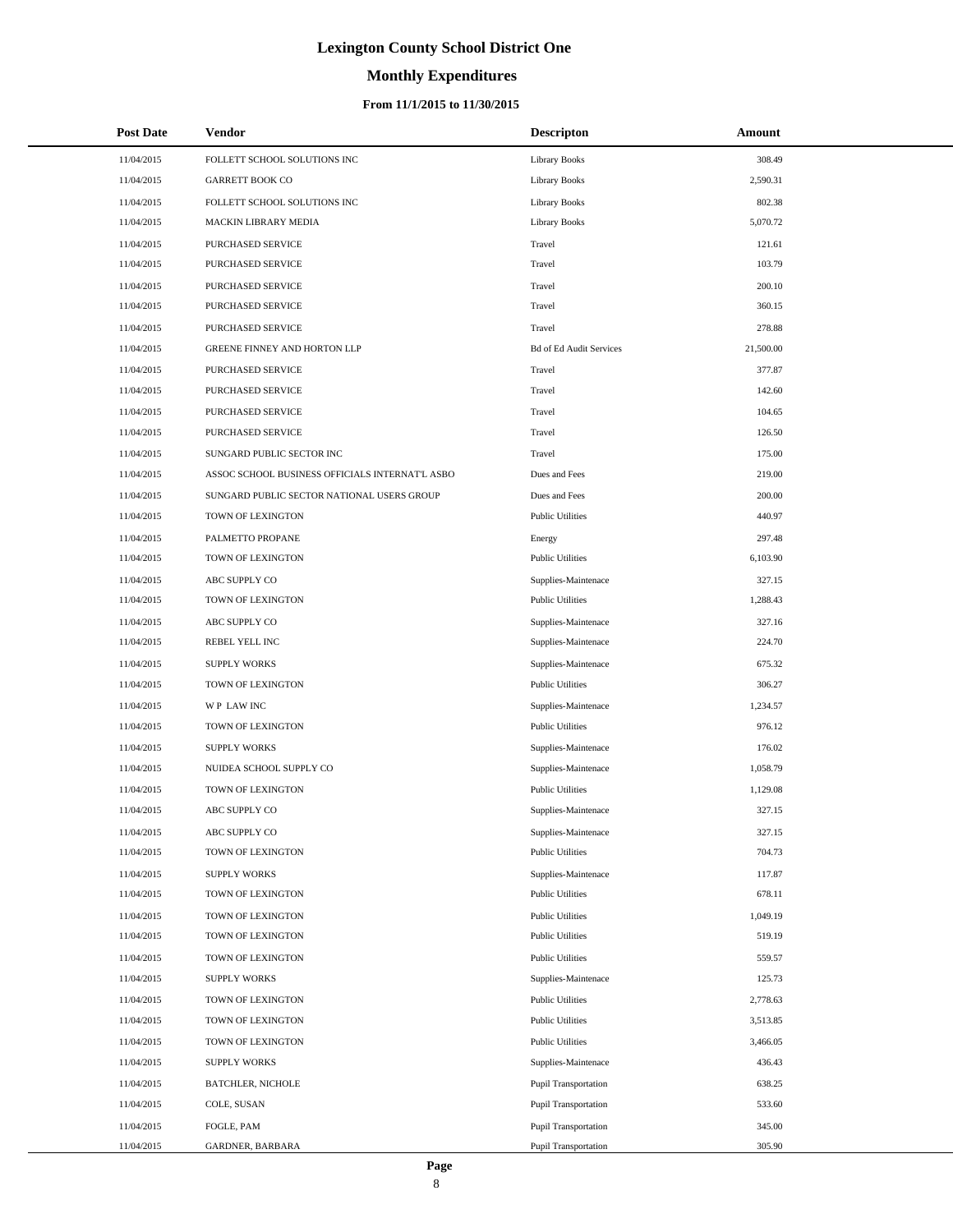# **Monthly Expenditures**

| <b>Post Date</b> | <b>Vendor</b>                                   | <b>Descripton</b>           | Amount    |
|------------------|-------------------------------------------------|-----------------------------|-----------|
| 11/04/2015       | HAMMOND, ROSE                                   | <b>Pupil Transportation</b> | 184.00    |
| 11/04/2015       | KEMP, LISA                                      | Pupil Transportation        | 276.00    |
| 11/04/2015       | LEAPHART, IVELISS                               | Pupil Transportation        | 388.70    |
| 11/04/2015       | PURCHASED SERVICE                               | Pupil Transportation        | 517.50    |
| 11/04/2015       | PEARCE, TIM                                     | <b>Pupil Transportation</b> | 754.40    |
| 11/04/2015       | SABBAGHA, THERESA                               | Pupil Transportation        | 225.40    |
| 11/04/2015       | PURCHASED SERVICE                               | <b>Pupil Transportation</b> | 120.75    |
| 11/04/2015       | STROUD, ANDREA                                  | Pupil Transportation        | 186.30    |
| 11/04/2015       | PURCHASED SERVICE                               | Pupil Transportation        | 177.10    |
| 11/04/2015       | VAUGHN, DANA                                    | Pupil Transportation        | 828.00    |
| 11/04/2015       | RANDOM DRUG SCREENS INC                         | Other Prof & Tech Service   | 1,752.00  |
| 11/04/2015       | RICCIARDI, CHRISTOPHER                          | Other Prof & Tech Service   | 360.00    |
| 11/04/2015       | <b>BLACK, CALEB JAMES</b>                       | Other Prof & Tech Service   | 180.00    |
| 11/04/2015       | HART, MICHAEL JOSEPH                            | Other Prof & Tech Service   | 180.00    |
| 11/04/2015       | PURCHASED SERVICE                               | Travel                      | 147.50    |
| 11/04/2015       | PINE PRESS OF LEXINGTON INC                     | Printing and Binding        | 1,519.79  |
| 11/04/2015       | DIGITAL OFFICE SOLUTIONS INC                    | Repairs and Maintenance     | 240.27    |
| 11/04/2015       | ACHIEVE 3000                                    | Software Renewal/Agreemen   | 25,970.00 |
| 11/04/2015       | SC DEPARTMENT OF REVENUE (SALES TAX RETURN)     | Software Renewal/Agreemen   | 1,749.65  |
| 11/04/2015       | MOTOROLA SOLUTIONS                              | <b>Supplies</b>             | 243.87    |
| 11/04/2015       | MOTOROLA SOLUTIONS                              | <b>Technology Supplies</b>  | 469.30    |
| 11/04/2015       | TIME FOR KIDS                                   | Supplies                    | 3,898.51  |
| 11/04/2015       | PURCHASED SERVICE                               | Travel                      | 641.87    |
| 11/04/2015       | PURCHASED SERVICE                               | Travel                      | 632.55    |
| 11/04/2015       | <b>FASTSIGNS</b>                                | Printing and Binding        | 193.87    |
| 11/04/2015       | <b>BSN SPORTS</b>                               | Pupil Activity              | 654.84    |
| 11/04/2015       | <b>BSN SPORTS</b>                               | Pupil Activity              | 401.25    |
| 11/05/2015       | US INK AND TONER INC                            | Supplies                    | 525.20    |
| 11/05/2015       | <b>SAS INSTITUTE INC</b>                        | Software Renewal/Agreemen   | 9,781.94  |
| 11/05/2015       | <b>ACP DIRECT</b>                               | Supplies                    | 803.25    |
| 11/05/2015       | US INK AND TONER INC                            | Supplies                    | 116.42    |
| 11/05/2015       | <b>MOBYMAX</b>                                  | Software Renewal/Agreemen   | 198.00    |
| 11/05/2015       | MEDSHORE AMBULANCE SVC GOLD CROSS AMBULANCE SVC | Other Prof & Tech Service   | 500.00    |
| 11/05/2015       | FOLLETT SCHOOL SOLUTIONS INC                    | <b>Library Books</b>        | 468.59    |
| 11/05/2015       | LCJMWANDSC (LEX CTY JOINT WATER AND SEWER COMMI | <b>Public Utilities</b>     | 173.46    |
| 11/05/2015       | P AND S CONSTRUCTION COMPANY INC                | Repairs and Maintenance     | 437.00    |
| 11/05/2015       | HUSQVARNA PROFESSIONAL PRODUCTS                 | Supplies-Maintenace         | 462.20    |
| 11/05/2015       | LCJMWANDSC (LEX CTY JOINT WATER AND SEWER COMMI | <b>Public Utilities</b>     | 4,335.50  |
| 11/05/2015       | SOUTHEASTERN PAPER                              | Supplies-Maintenace         | 241.33    |
| 11/05/2015       | TMS TOTAL MAINTENANCE SOLUTIONS                 | Supplies-Maintenace         | 1,027.85  |
| 11/05/2015       | LCJMWANDSC (LEX CTY JOINT WATER AND SEWER COMMI | <b>Public Utilities</b>     | 1,344.29  |
| 11/05/2015       | LCJMWANDSC (LEX CTY JOINT WATER AND SEWER COMMI | <b>Public Utilities</b>     | 1,203.31  |
| 11/05/2015       | EA SERVICES INC                                 | Repairs and Maintenance     | 1,438.80  |
| 11/05/2015       | OUTDOOR EQUIPMENT DISTRIBUTORS                  | Supplies-Maintenace         | 359.98    |
| 11/05/2015       | LCJMWANDSC (LEX CTY JOINT WATER AND SEWER COMMI | <b>Public Utilities</b>     | 2,081.03  |
| 11/05/2015       | TMS TOTAL MAINTENANCE SOLUTIONS                 | Supplies-Maintenace         | 149.27    |
| 11/05/2015       | LCJMWANDSC (LEX CTY JOINT WATER AND SEWER COMMI | <b>Public Utilities</b>     | 2,498.45  |
| 11/05/2015       | LCJMWANDSC (LEX CTY JOINT WATER AND SEWER COMMI | <b>Public Utilities</b>     | 9,292.18  |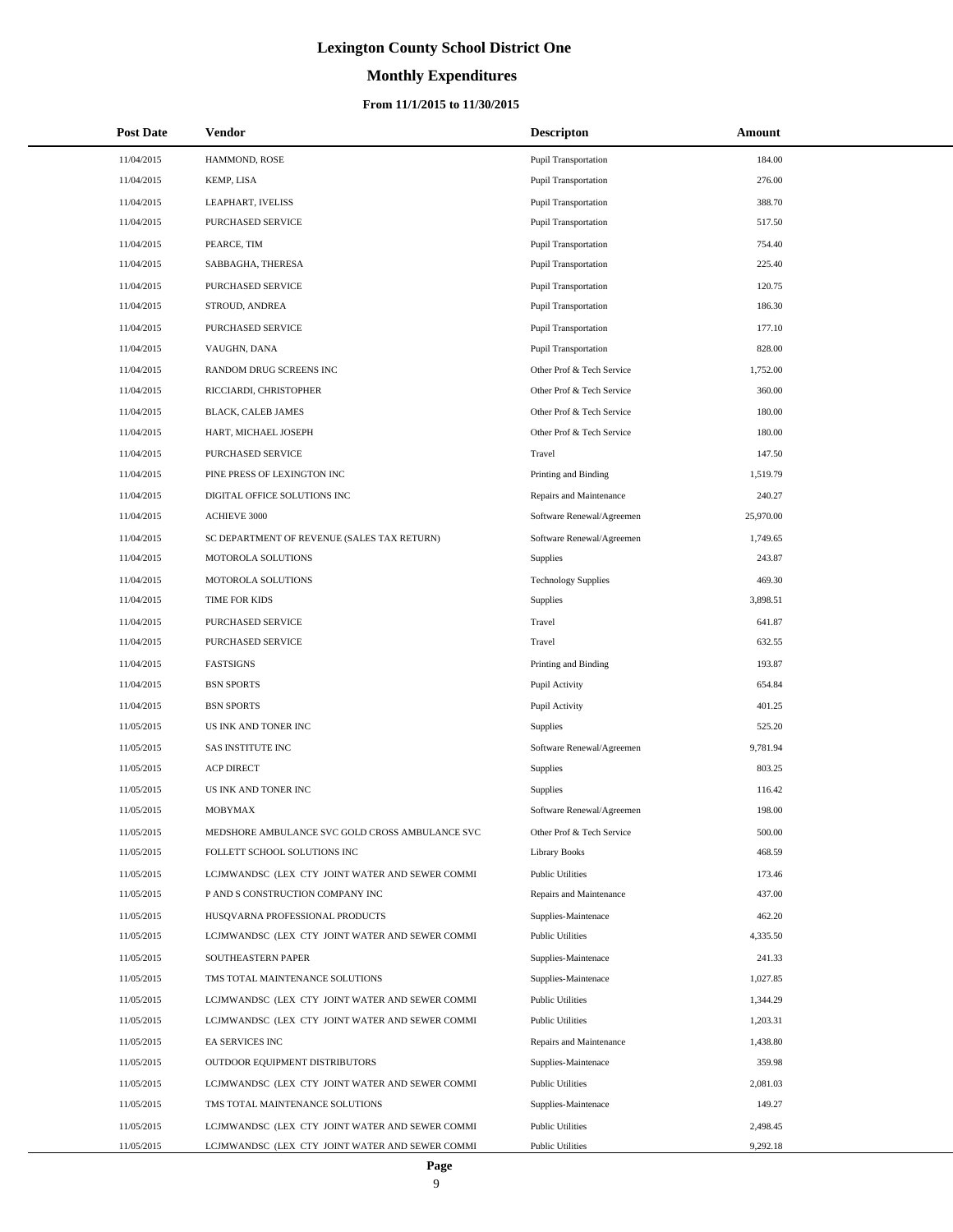# **Monthly Expenditures**

| <b>Post Date</b> | Vendor                                             | <b>Descripton</b>           | Amount   |
|------------------|----------------------------------------------------|-----------------------------|----------|
| 11/05/2015       | LCJMWANDSC (LEX CTY JOINT WATER AND SEWER COMMI    | <b>Public Utilities</b>     | 596.32   |
| 11/05/2015       | LCJMWANDSC (LEX CTY JOINT WATER AND SEWER COMMI    | <b>Public Utilities</b>     | 605.14   |
| 11/05/2015       | TMS TOTAL MAINTENANCE SOLUTIONS                    | Supplies-Maintenace         | 247.09   |
| 11/05/2015       | LCJMWANDSC (LEX CTY JOINT WATER AND SEWER COMMI    | <b>Public Utilities</b>     | 594.72   |
| 11/05/2015       | LCJMWANDSC (LEX CTY JOINT WATER AND SEWER COMMI    | <b>Public Utilities</b>     | 813.54   |
| 11/05/2015       | SOUTHEASTERN PAPER                                 | Supplies-Maintenace         | 721.72   |
| 11/05/2015       | LCJMWANDSC (LEX CTY JOINT WATER AND SEWER COMMI    | <b>Public Utilities</b>     | 1,424.95 |
| 11/05/2015       | LCJMWANDSC (LEX CTY JOINT WATER AND SEWER COMMI    | <b>Public Utilities</b>     | 2,063.65 |
| 11/05/2015       | LCJMWANDSC (LEX CTY JOINT WATER AND SEWER COMMI    | <b>Public Utilities</b>     | 949.60   |
| 11/05/2015       | LCJMWANDSC (LEX CTY JOINT WATER AND SEWER COMMI    | <b>Public Utilities</b>     | 647.05   |
| 11/05/2015       | LCJMWANDSC (LEX CTY JOINT WATER AND SEWER COMMI    | <b>Public Utilities</b>     | 215.00   |
| 11/05/2015       | LCJMWANDSC (LEX CTY JOINT WATER AND SEWER COMMI    | <b>Public Utilities</b>     | 1,609.33 |
| 11/05/2015       | SC DEPARTMENT OF EDUCATION OFFICE OF TRANSPORTATIO | <b>Pupil Transportation</b> | 5,619.55 |
| 11/05/2015       | NEOPOST USA INC                                    | Rentals                     | 1,369.60 |
| 11/05/2015       | SC ASSOCIATION SCHOOL ADMINISTRATORS               | Inst Prog Improvement       | 1,500.00 |
| 11/05/2015       | SUNGARD PUBLIC SECTOR INC                          | Software Renewal/Agreemen   | 422.65   |
| 11/05/2015       | DIGITAL OFFICE SOLUTIONS INC                       | Repairs and Maintenance     | 521.12   |
| 11/05/2015       | DEMCO INC                                          | Supplies                    | 359.37   |
| 11/05/2015       | FRANKLIN COVEY CO (EDUCATION DIV)                  | Travel                      | 2,392.00 |
| 11/05/2015       | CAROLINA BIOLOGICAL SUPPLY CO                      | Supplies                    | 294.50   |
| 11/05/2015       | <b>US FOODS</b>                                    | Supplies                    | 543.87   |
| 11/05/2015       | <b>US FOODS</b>                                    | Food                        | 4,268.50 |
| 11/05/2015       | EARTHGRAINS BAKING COMPANIES INC                   | <b>Bread</b>                | 200.00   |
| 11/05/2015       | SENN BROTHERS INC                                  | Produce                     | 654.41   |
| 11/05/2015       | <b>US FOODS</b>                                    | Supplies                    | 412.20   |
| 11/05/2015       | <b>US FOODS</b>                                    | Food                        | 2,232.91 |
| 11/05/2015       | SENN BROTHERS INC                                  | Produce                     | 377.77   |
| 11/05/2015       | <b>US FOODS</b>                                    | Supplies                    | 120.39   |
| 11/05/2015       | TRIDENT BEVERAGE INC                               | Food                        | 864.00   |
| 11/05/2015       | <b>US FOODS</b>                                    | Food                        | 1,698.27 |
| 11/05/2015       | EARTHGRAINS BAKING COMPANIES INC                   | <b>Bread</b>                | 106.25   |
| 11/05/2015       | SENN BROTHERS INC                                  | Produce                     | 471.30   |
| 11/05/2015       | <b>US FOODS</b>                                    | Supplies                    | 421.81   |
| 11/05/2015       | <b>US FOODS</b>                                    | Food                        | 2,906.73 |
| 11/05/2015       | SENN BROTHERS INC                                  | Produce                     | 698.25   |
| 11/05/2015       | <b>US FOODS</b>                                    | Supplies                    | 255.39   |
| 11/05/2015       | <b>US FOODS</b>                                    | Food                        | 2,095.89 |
| 11/05/2015       | SENN BROTHERS INC                                  | Produce                     | 470.96   |
| 11/05/2015       | <b>US FOODS</b>                                    | Supplies                    | 231.48   |
| 11/05/2015       | <b>US FOODS</b>                                    | Food                        | 2,185.10 |
| 11/05/2015       | EARTHGRAINS BAKING COMPANIES INC                   | <b>Bread</b>                | 167.50   |
| 11/05/2015       | SENN BROTHERS INC                                  | Produce                     | 519.29   |
| 11/05/2015       | <b>US FOODS</b>                                    | Food                        | 783.50   |
| 11/05/2015       | SENN BROTHERS INC                                  | Produce                     | 226.48   |
| 11/05/2015       | <b>US FOODS</b>                                    | Supplies                    | 165.86   |
| 11/05/2015       | <b>US FOODS</b>                                    | Food                        | 2,204.90 |
| 11/05/2015       | SENN BROTHERS INC                                  | Produce                     | 636.55   |
| 11/05/2015       | <b>US FOODS</b>                                    | Supplies                    | 457.89   |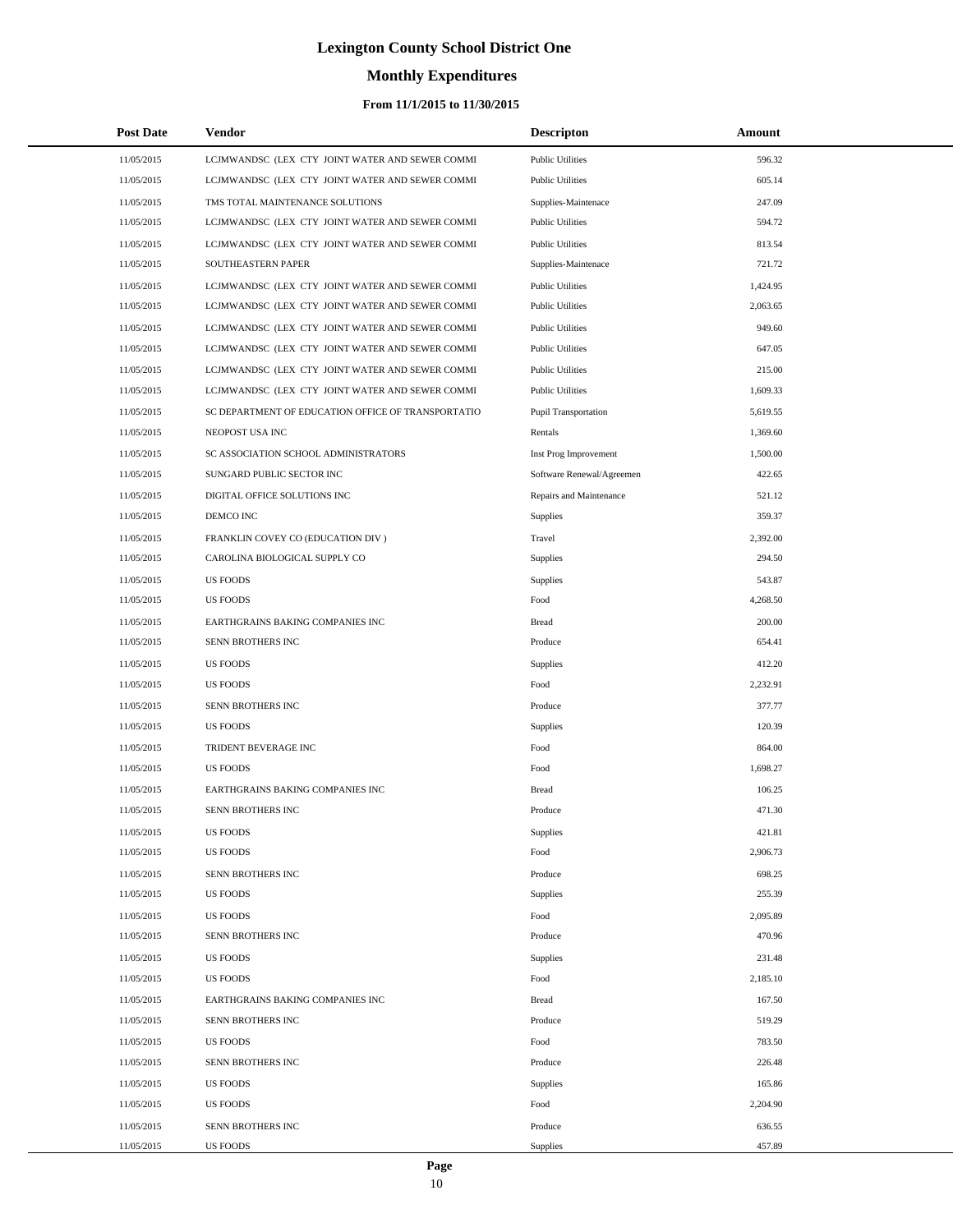# **Monthly Expenditures**

### **From 11/1/2015 to 11/30/2015**

| <b>Post Date</b> | <b>Vendor</b>                    | <b>Descripton</b> | Amount    |
|------------------|----------------------------------|-------------------|-----------|
| 11/05/2015       | <b>US FOODS</b>                  | Food              | 1,995.13  |
| 11/05/2015       | EARTHGRAINS BAKING COMPANIES INC | <b>Bread</b>      | 110.00    |
| 11/05/2015       | SENN BROTHERS INC                | Produce           | 487.92    |
| 11/05/2015       | <b>US FOODS</b>                  | Supplies          | 608.96    |
| 11/05/2015       | TRIDENT BEVERAGE INC             | Food              | 576.00    |
| 11/05/2015       | US FOODS                         | Food              | 3,983.22  |
| 11/05/2015       | SENN BROTHERS INC                | Produce           | 800.01    |
| 11/05/2015       | US FOODS                         | Supplies          | 295.72    |
| 11/05/2015       | <b>US FOODS</b>                  | Food              | 2,279.30  |
| 11/05/2015       | EARTHGRAINS BAKING COMPANIES INC | <b>Bread</b>      | 101.25    |
| 11/05/2015       | SENN BROTHERS INC                | Produce           | 475.57    |
| 11/05/2015       | <b>US FOODS</b>                  | Supplies          | 413.16    |
| 11/05/2015       | <b>US FOODS</b>                  | Food              | 1,521.66  |
| 11/05/2015       | EARTHGRAINS BAKING COMPANIES INC | <b>Bread</b>      | 206.25    |
| 11/05/2015       | SENN BROTHERS INC                | Produce           | 557.97    |
| 11/05/2015       | US FOODS                         | Food              | 2,084.28  |
| 11/05/2015       | EARTHGRAINS BAKING COMPANIES INC | <b>Bread</b>      | 110.00    |
| 11/05/2015       | SENN BROTHERS INC                | Produce           | 385.77    |
| 11/05/2015       | <b>US FOODS</b>                  | Supplies          | 918.86    |
| 11/05/2015       | <b>US FOODS</b>                  | Food              | 11,541.04 |
| 11/05/2015       | EARTHGRAINS BAKING COMPANIES INC | <b>Bread</b>      | 145.00    |
| 11/05/2015       | SENN BROTHERS INC                | Produce           | 667.42    |
| 11/05/2015       | <b>US FOODS</b>                  | Supplies          | 115.41    |
| 11/05/2015       | <b>US FOODS</b>                  | Food              | 984.47    |
| 11/05/2015       | EARTHGRAINS BAKING COMPANIES INC | <b>Bread</b>      | 175.00    |
| 11/05/2015       | SENN BROTHERS INC                | Produce           | 299.17    |
| 11/05/2015       | TRIDENT BEVERAGE INC             | Food              | 384.00    |
| 11/05/2015       | <b>US FOODS</b>                  | Food              | 4,021.88  |
| 11/05/2015       | EARTHGRAINS BAKING COMPANIES INC | <b>Bread</b>      | 168.75    |
| 11/05/2015       | SENN BROTHERS INC                | Produce           | 225.53    |
| 11/05/2015       | <b>US FOODS</b>                  | Supplies          | 221.17    |
| 11/05/2015       | TRIDENT BEVERAGE INC             | Food              | 672.00    |
| 11/05/2015       | <b>US FOODS</b>                  | Food              | 2,431.96  |
| 11/05/2015       | SENN BROTHERS INC                | Produce           | 544.87    |
| 11/05/2015       | US FOODS                         | Supplies          | 221.90    |
| 11/05/2015       | <b>US FOODS</b>                  | Food              | 1,287.32  |
| 11/05/2015       | SENN BROTHERS INC                | Produce           | 371.71    |
| 11/05/2015       | <b>US FOODS</b>                  | Supplies          | 666.50    |
| 11/05/2015       | TRIDENT BEVERAGE INC             | Food              | 192.00    |
| 11/05/2015       | <b>US FOODS</b>                  | Food              | 5,262.57  |
| 11/05/2015       | SENN BROTHERS INC                | Produce           | 575.62    |
| 11/05/2015       | <b>US FOODS</b>                  | Supplies          | 447.96    |
| 11/05/2015       | TRIDENT BEVERAGE INC             | Food              | 768.00    |
| 11/05/2015       | US FOODS                         | Food              | 1,687.41  |
| 11/05/2015       | SENN BROTHERS INC                | Produce           | 547.82    |
| 11/05/2015       | <b>US FOODS</b>                  | Supplies          | 324.57    |
| 11/05/2015       | <b>US FOODS</b>                  | Food              | 1,534.99  |
| 11/05/2015       | EARTHGRAINS BAKING COMPANIES INC | <b>Bread</b>      | 126.25    |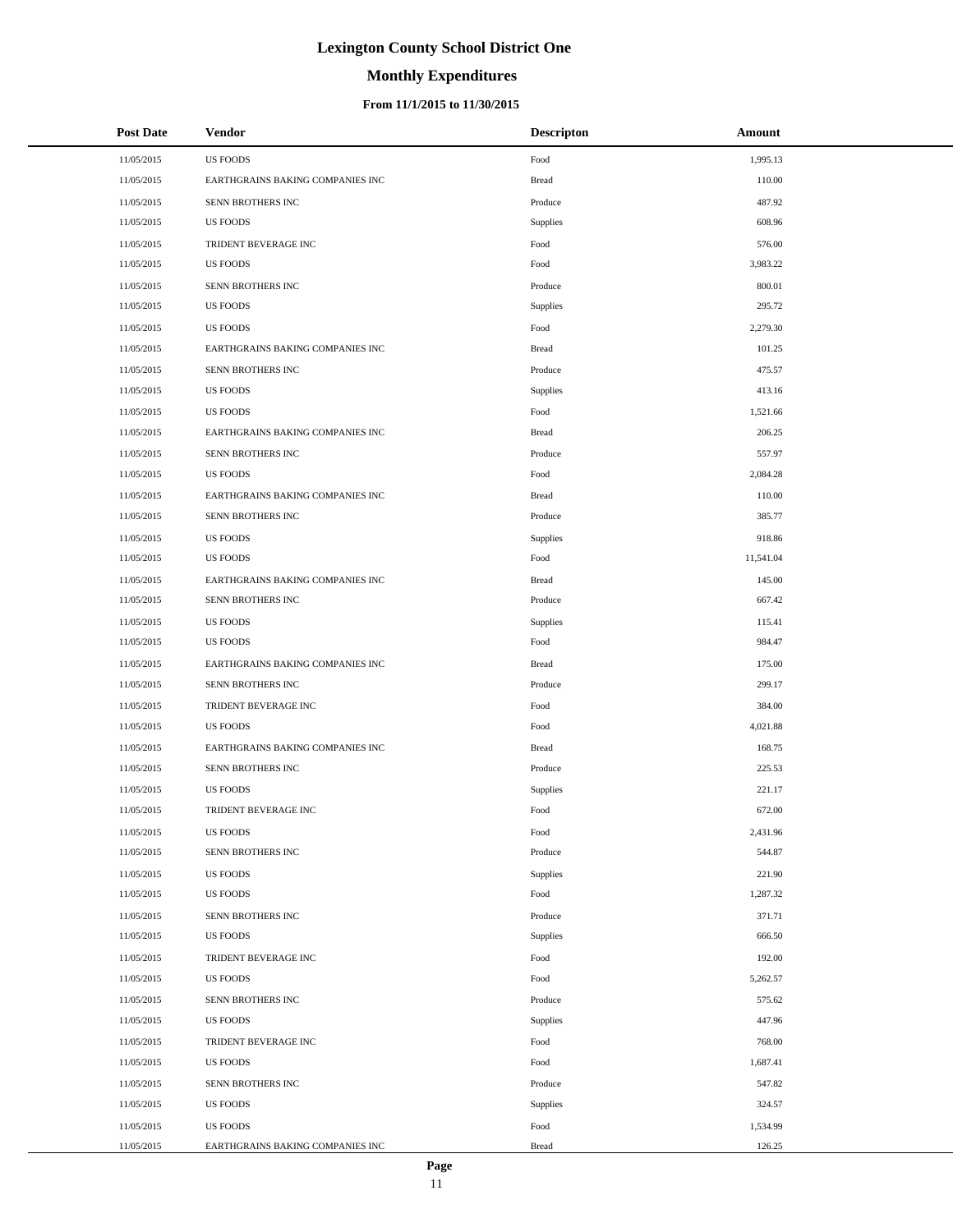# **Monthly Expenditures**

### **From 11/1/2015 to 11/30/2015**

| <b>Post Date</b> | Vendor                                      | <b>Descripton</b>             | Amount   |
|------------------|---------------------------------------------|-------------------------------|----------|
| 11/05/2015       | SENN BROTHERS INC                           | Produce                       | 325.21   |
| 11/05/2015       | <b>US FOODS</b>                             | Supplies                      | 343.25   |
| 11/05/2015       | TRIDENT BEVERAGE INC                        | Food                          | 576.00   |
| 11/05/2015       | <b>US FOODS</b>                             | Food                          | 1,839.90 |
| 11/05/2015       | EARTHGRAINS BAKING COMPANIES INC            | <b>Bread</b>                  | 198.75   |
| 11/05/2015       | SENN BROTHERS INC                           | Produce                       | 675.85   |
| 11/05/2015       | <b>US FOODS</b>                             | Supplies                      | 296.70   |
| 11/05/2015       | TRIDENT BEVERAGE INC                        | Food                          | 384.00   |
| 11/05/2015       | <b>US FOODS</b>                             | Food                          | 1,721.57 |
| 11/05/2015       | EARTHGRAINS BAKING COMPANIES INC            | <b>Bread</b>                  | 121.25   |
| 11/05/2015       | SENN BROTHERS INC                           | Produce                       | 414.18   |
| 11/05/2015       | <b>US FOODS</b>                             | Supplies                      | 249.69   |
| 11/05/2015       | <b>US FOODS</b>                             | Food                          | 1,950.56 |
| 11/05/2015       | EARTHGRAINS BAKING COMPANIES INC            | <b>Bread</b>                  | 152.50   |
| 11/05/2015       | SENN BROTHERS INC                           | Produce                       | 509.13   |
| 11/05/2015       | <b>US FOODS</b>                             | Supplies                      | 190.14   |
| 11/05/2015       | TRIDENT BEVERAGE INC                        | Food                          | 288.00   |
| 11/05/2015       | <b>US FOODS</b>                             | Food                          | 1,096.85 |
| 11/05/2015       | EARTHGRAINS BAKING COMPANIES INC            | <b>Bread</b>                  | 147.50   |
| 11/05/2015       | SENN BROTHERS INC                           | Produce                       | 374.35   |
| 11/05/2015       | <b>US FOODS</b>                             | Supplies                      | 459.86   |
| 11/05/2015       | <b>US FOODS</b>                             | Food                          | 812.78   |
| 11/05/2015       | EARTHGRAINS BAKING COMPANIES INC            | <b>Bread</b>                  | 131.25   |
| 11/05/2015       | SENN BROTHERS INC                           | Produce                       | 606.10   |
| 11/05/2015       | <b>US FOODS</b>                             | Supplies                      | 278.33   |
| 11/05/2015       | <b>US FOODS</b>                             | Food                          | 1,580.42 |
| 11/05/2015       | <b>US FOODS</b>                             | Supplies                      | 324.74   |
| 11/05/2015       | <b>US FOODS</b>                             | Food                          | 1,881.43 |
| 11/05/2015       | SENN BROTHERS INC                           | Produce                       | 533.22   |
| 11/05/2015       | TRIDENT BEVERAGE INC                        | Food                          | 576.00   |
| 11/05/2015       | <b>US FOODS</b>                             | Food                          | 4,937.36 |
| 11/05/2015       | SENN BROTHERS INC                           | Produce                       | 995.62   |
| 11/05/2015       | <b>US FOODS</b>                             | Commodity Distribution Charge | 201.40   |
| 11/05/2015       | <b>US FOODS</b>                             | Supplies                      | 420.28   |
| 11/05/2015       | TRIDENT BEVERAGE INC                        | Food                          | 288.00   |
| 11/05/2015       | <b>US FOODS</b>                             | Food                          | 1,656.36 |
| 11/05/2015       | EARTHGRAINS BAKING COMPANIES INC            | <b>Bread</b>                  | 106.25   |
| 11/05/2015       | SENN BROTHERS INC                           | Produce                       | 510.86   |
| 11/05/2015       | US INK AND TONER INC                        | Pupil Activity                | 123.37   |
| 11/05/2015       | SKL ENTERPRISES LLC DBA CORE COURCE GPA.COM | Pupil Activity                | 450.00   |
| 11/05/2015       | BLYTHEWOOD BOYS SOCCER                      | Pupil Activity                | 350.00   |
| 11/05/2015       | <b>BSN SPORTS</b>                           | Pupil Activity                | 1,484.91 |
| 11/05/2015       | BUSBY, RALPH LENNY                          | Pupil Activity                | 120.00   |
| 11/05/2015       | MARTHERS, BRANNON W                         | Pupil Activity                | 120.00   |
| 11/05/2015       | PADULA, JOHN MATTHEW                        | Pupil Activity                | 120.00   |
| 11/05/2015       | SMITH, BRIAN                                | Pupil Activity                | 120.00   |
| 11/05/2015       | STOKES, JAMES LEE                           | Pupil Activity                | 120.00   |
| 11/05/2015       | BOORE, WALTER BRENT                         | Pupil Activity                | 148.70   |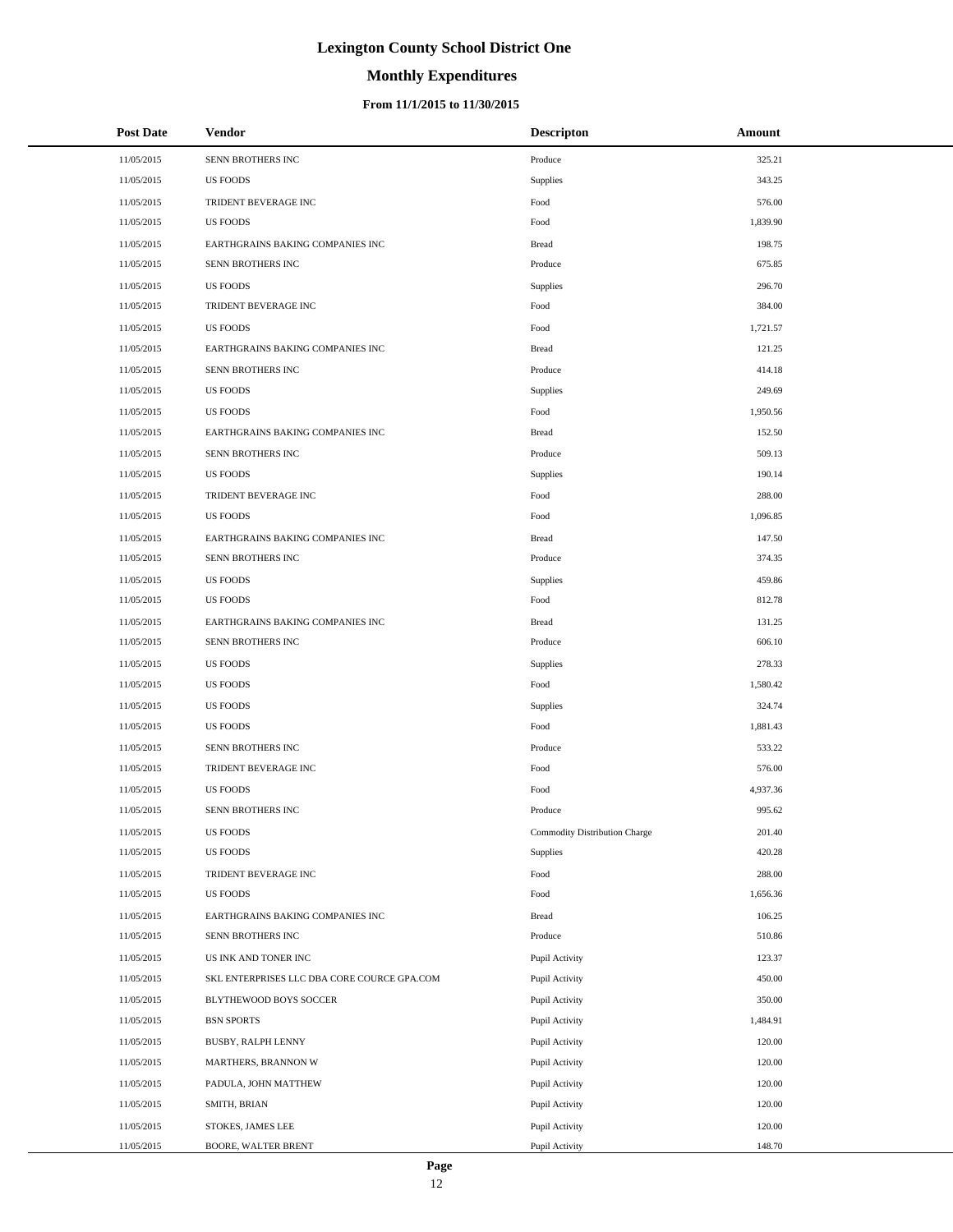# **Monthly Expenditures**

| <b>Post Date</b> | <b>Vendor</b>                 | <b>Descripton</b>             | Amount    |
|------------------|-------------------------------|-------------------------------|-----------|
| 11/05/2015       | BROOME, ROBBIE SHANE          | Pupil Activity                | 149.60    |
| 11/05/2015       | <b>BUCKNER JR, EDWARD</b>     | Pupil Activity                | 118.10    |
| 11/05/2015       | ROBINSON, RICKY D             | Pupil Activity                | 145.10    |
| 11/05/2015       | STILES, JAMES M               | Pupil Activity                | 106.40    |
| 11/05/2015       | BROOKLAND CAYCE HIGH SCHOOL   | Pupil Activity                | 225.00    |
| 11/05/2015       | <b>CUSTOMINK</b>              | Pupil Activity                | 748.44    |
| 11/05/2015       | RIDDELL / ALL AMERICAN        | Pupil Activity                | 4,334.33  |
| 11/05/2015       | T AND T SPORTS                | Pupil Activity                | 979.05    |
| 11/05/2015       | BEACH BALL CLASSIC INC        | Pupil Activity                | 300.00    |
| 11/05/2015       | THREADS EMBROIDERY LLC        | Pupil Activity                | 2,171.83  |
| 11/06/2015       | TRIUNE MARKETING CO           | Supplies                      | 407.67    |
| 11/06/2015       | FORMS AND SUPPLY INC (FSI)    | Supplies                      | 325.07    |
| 11/06/2015       | FIRST PRIORITY INC            | Other Prof & Tech Service     | 600.00    |
| 11/06/2015       | ACCENT CONNECTIONS LLC        | <b>Instructional Services</b> | 1,500.00  |
| 11/06/2015       | LEXINGTON PRINTING LLC        | Printing and Binding          | 341.33    |
| 11/06/2015       | A Z LAWN MOWER PARTS          | Supplies-Maintenace           | 303.34    |
| 11/06/2015       | DADE PAPER AND BAG CO         | Supplies-Maintenace           | 1,254.58  |
| 11/06/2015       | A Z LAWN MOWER PARTS          | Supplies-Maintenace           | 303.35    |
| 11/06/2015       | TRITEK FIRE AND SECURITY LLC  | Repairs and Maintenance       | 12,020.28 |
| 11/06/2015       | A Z LAWN MOWER PARTS          | Supplies-Maintenace           | 209.45    |
| 11/06/2015       | A Z LAWN MOWER PARTS          | Supplies-Maintenace           | 763.18    |
| 11/06/2015       | ACE GLASS CO INC              | Repairs and Maintenance       | 125.00    |
| 11/06/2015       | A Z LAWN MOWER PARTS          | Supplies-Maintenace           | 209.46    |
| 11/06/2015       | A Z LAWN MOWER PARTS          | Supplies-Maintenace           | 595.12    |
| 11/06/2015       | ACE GLASS CO INC              | Repairs and Maintenance       | 125.00    |
| 11/06/2015       | A Z LAWN MOWER PARTS          | Supplies-Maintenace           | 931.32    |
| 11/06/2015       | A Z LAWN MOWER PARTS          | Supplies-Maintenace           | 153.04    |
| 11/06/2015       | DADE PAPER AND BAG CO         | Supplies-Maintenace           | 372.79    |
| 11/06/2015       | TERMINIX COMMERCIAL           | Repairs and Maintenance       | 299.00    |
| 11/06/2015       | <b>LEXINGTON PRINTING LLC</b> | Printing and Binding          | 211.86    |
| 11/06/2015       | <b>COMPORIUM</b>              | Communication                 | 12,433.62 |
| 11/06/2015       | <b>COMPORIUM</b>              | Communication                 | 5,999.32  |
| 11/06/2015       | <b>COMPORIUM</b>              | Communication                 | 2,046.48  |
| 11/06/2015       | <b>COMPORIUM</b>              | Communication                 | 3,755.29  |
| 11/06/2015       | <b>COMPORIUM</b>              | Communication                 | 1,963.69  |
| 11/06/2015       | <b>COMPORIUM</b>              | Communication                 | 3,067.54  |
| 11/06/2015       | <b>COMPORIUM</b>              | Communication                 | 2,612.28  |
| 11/06/2015       | <b>COMPORIUM</b>              | Communication                 | 1,192.97  |
| 11/06/2015       | <b>COMPORIUM</b>              | Communication                 | 2,900.80  |
| 11/06/2015       | <b>COMPORIUM</b>              | Communication                 | 1,895.84  |
| 11/06/2015       | <b>COMPORIUM</b>              | Communication                 | 1,988.17  |
| 11/06/2015       | <b>COMPORIUM</b>              | Communication                 | 2,191.53  |
| 11/06/2015       | <b>COMPORIUM</b>              | Communication                 | 2,394.41  |
| 11/06/2015       | <b>COMPORIUM</b>              | Communication                 | 2,249.24  |
| 11/06/2015       | <b>COMPORIUM</b>              | Communication                 | 2,879.15  |
| 11/06/2015       | <b>COMPORIUM</b>              | Communication                 | 5,619.22  |
| 11/06/2015       | <b>COMPORIUM</b>              | Communication                 | 2,343.71  |
| 11/06/2015       | <b>COMPORIUM</b>              | Communication                 | 2,457.91  |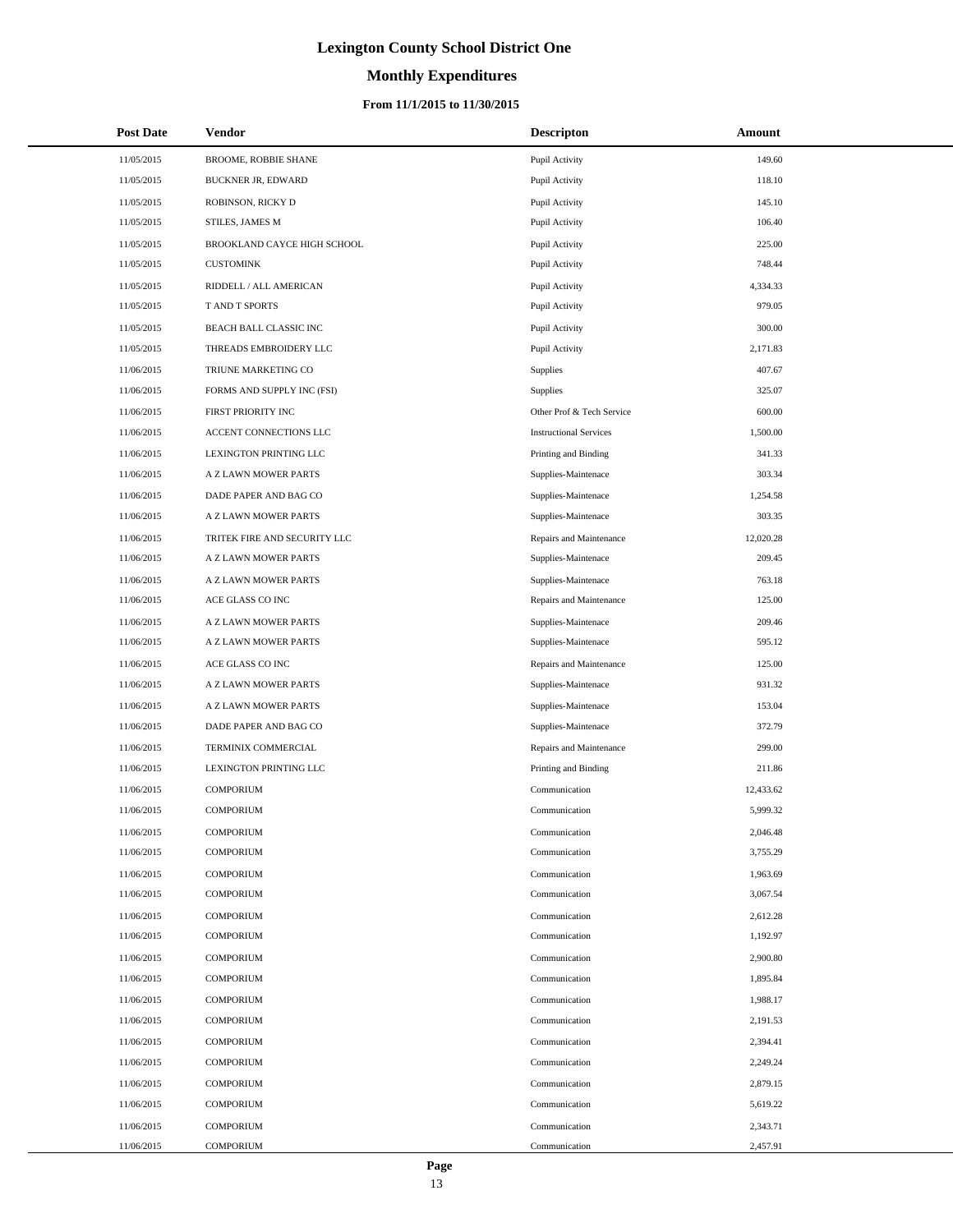# **Monthly Expenditures**

### **From 11/1/2015 to 11/30/2015**

| <b>Post Date</b> | Vendor                                           | <b>Descripton</b> | Amount   |
|------------------|--------------------------------------------------|-------------------|----------|
| 11/06/2015       | <b>COMPORIUM</b>                                 | Communication     | 2,360.83 |
| 11/06/2015       | <b>COMPORIUM</b>                                 | Communication     | 2,244.78 |
| 11/06/2015       | <b>COMPORIUM</b>                                 | Communication     | 2,506.21 |
| 11/06/2015       | <b>COMPORIUM</b>                                 | Communication     | 3,095.32 |
| 11/06/2015       | <b>COMPORIUM</b>                                 | Communication     | 2,529.32 |
| 11/06/2015       | <b>COMPORIUM</b>                                 | Communication     | 2,357.48 |
| 11/06/2015       | <b>COMPORIUM</b>                                 | Communication     | 2,468.77 |
| 11/06/2015       | <b>COMPORIUM</b>                                 | Communication     | 1,926.01 |
| 11/06/2015       | <b>COMPORIUM</b>                                 | Communication     | 1,833.34 |
| 11/06/2015       | <b>COMPORIUM</b>                                 | Communication     | 2,143.12 |
| 11/06/2015       | <b>COMPORIUM</b>                                 | Communication     | 2,476.04 |
| 11/06/2015       | <b>COMPORIUM</b>                                 | Communication     | 2,941.07 |
| 11/06/2015       | <b>COMPORIUM</b>                                 | Communication     | 7,186.31 |
| 11/06/2015       | <b>COMPORIUM</b>                                 | Communication     | 2,691.02 |
| 11/06/2015       | BORDEN DAIRY CO OF SC LLC                        | Milk              | 369.82   |
| 11/06/2015       | BORDEN DAIRY CO OF SC LLC                        | Milk              | 542.55   |
| 11/06/2015       | BORDEN DAIRY CO OF SC LLC                        | Milk              | 357.79   |
| 11/06/2015       | BORDEN DAIRY CO OF SC LLC                        | Milk              | 868.70   |
| 11/06/2015       | BORDEN DAIRY CO OF SC LLC                        | Milk              | 418.71   |
| 11/06/2015       | BORDEN DAIRY CO OF SC LLC                        | Milk              | 674.16   |
| 11/06/2015       | BORDEN DAIRY CO OF SC LLC                        | Milk              | 106.74   |
| 11/06/2015       | BORDEN DAIRY CO OF SC LLC                        | Milk              | 487.56   |
| 11/06/2015       | BORDEN DAIRY CO OF SC LLC                        | Milk              | 1,018.86 |
| 11/06/2015       | BORDEN DAIRY CO OF SC LLC                        | Milk              | 696.60   |
| 11/06/2015       | BORDEN DAIRY CO OF SC LLC                        | Milk              | 614.12   |
| 11/06/2015       | BORDEN DAIRY CO OF SC LLC                        | Milk              | 175.56   |
| 11/06/2015       | BORDEN DAIRY CO OF SC LLC                        | Milk              | 690.48   |
| 11/06/2015       | BORDEN DAIRY CO OF SC LLC                        | Milk              | 233.94   |
| 11/06/2015       | BORDEN DAIRY CO OF SC LLC                        | Milk              | 237.41   |
| 11/06/2015       | BORDEN DAIRY CO OF SC LLC                        | Milk              | 399.15   |
| 11/06/2015       | BORDEN DAIRY CO OF SC LLC                        | Milk              | 233.82   |
| 11/06/2015       | BORDEN DAIRY CO OF SC LLC                        | Milk              | 882.88   |
| 11/06/2015       | BORDEN DAIRY CO OF SC LLC                        | Milk              | 240.40   |
| 11/06/2015       | BORDEN DAIRY CO OF SC LLC                        | Milk              | 291.84   |
| 11/06/2015       | BORDEN DAIRY CO OF SC LLC                        | Milk              | 564.41   |
| 11/06/2015       | BORDEN DAIRY CO OF SC LLC                        | Milk              | 841.20   |
| 11/06/2015       | BORDEN DAIRY CO OF SC LLC                        | Milk              | 276.08   |
| 11/06/2015       | BORDEN DAIRY CO OF SC LLC                        | Milk              | 404.32   |
| 11/06/2015       | BORDEN DAIRY CO OF SC LLC                        | Milk              | 750.62   |
| 11/06/2015       | BORDEN DAIRY CO OF SC LLC                        | Milk              | 253.37   |
| 11/06/2015       | BORDEN DAIRY CO OF SC LLC                        | Milk              | 601.64   |
| 11/06/2015       | BORDEN DAIRY CO OF SC LLC                        | Milk              | 428.54   |
| 11/06/2015       | PECKNEL MUSIC CO INC                             | Pupil Activity    | 409.70   |
| 11/06/2015       | FORMS AND SUPPLY INC (FSI)                       | Pupil Activity    | 128.53   |
| 11/06/2015       | <b>CAROLINA IDEAS</b>                            | Pupil Activity    | 741.51   |
| 11/06/2015       | SAINT MATTHEWS AMBULANCE SERVICE OF MIDLANDS LLC | Pupil Activity    | 243.75   |
| 11/06/2015       | <b>BSN SPORTS</b>                                | Pupil Activity    | 433.30   |
| 11/09/2015       | SCHOOL SPECIALTY INC                             | Supplies          | 417.40   |

 $\overline{a}$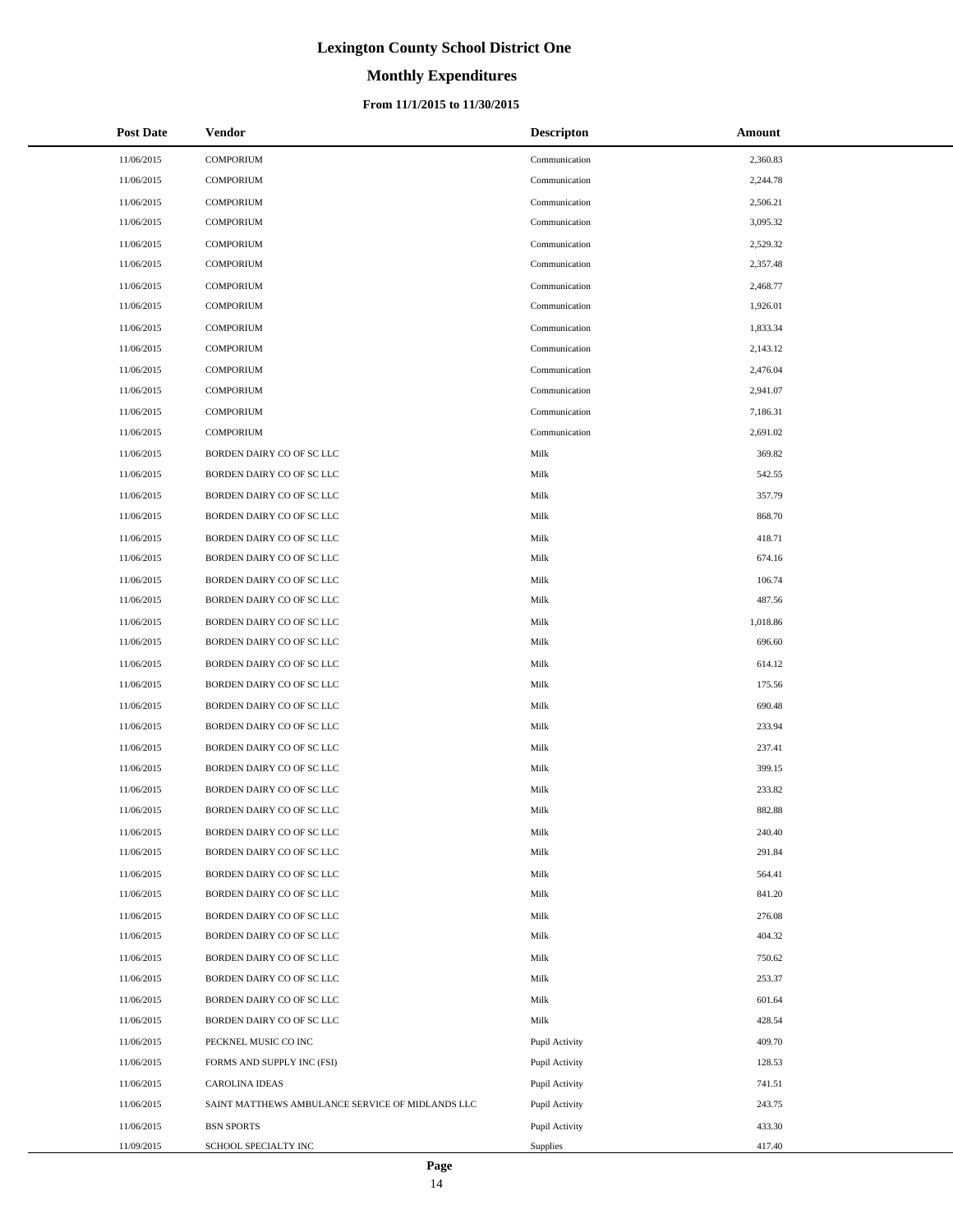# **Monthly Expenditures**

### **From 11/1/2015 to 11/30/2015**

| <b>Post Date</b> | <b>Vendor</b>                                      | <b>Descripton</b>          | Amount     |  |
|------------------|----------------------------------------------------|----------------------------|------------|--|
| 11/09/2015       | NORTHWEST EVALUATION ASSOC (NWEA)                  | Software Renewal/Agreemen  | 110,079.03 |  |
| 11/09/2015       | SC DEPARTMENT OF REVENUE (SALES TAX RETURN)        | Software Renewal/Agreemen  | 7,705.53   |  |
| 11/09/2015       | <b>CERTIFIED TRANSLATION SERVICES</b>              | Other Prof & Tech Service  | 242.24     |  |
| 11/09/2015       | BLICK ART MATERIALS LLC                            | Supplies                   | 103.58     |  |
| 11/09/2015       | FORMS AND SUPPLY INC (FSI)                         | Supplies                   | 1,439.15   |  |
| 11/09/2015       | SCHOOL SPECIALTY INC                               | Supplies                   | 154.29     |  |
| 11/09/2015       | FORMS AND SUPPLY INC (FSI)                         | Supplies                   | 290.61     |  |
| 11/09/2015       | SCHOOL SPECIALTY INC                               | <b>Supplies</b>            | 256.02     |  |
| 11/09/2015       | US INK AND TONER INC                               | Supplies                   | 1,286.03   |  |
| 11/09/2015       | FORMS AND SUPPLY INC (FSI)                         | Supplies                   | 1,295.24   |  |
| 11/09/2015       | <b>NASCO</b>                                       | Supplies                   | 102.00     |  |
| 11/09/2015       | FORMS AND SUPPLY INC (FSI)                         | <b>Supplies</b>            | 102.20     |  |
| 11/09/2015       | PURCHASED SERVICE                                  | <b>Library Books</b>       | 151.65     |  |
| 11/09/2015       | <b>CAPSTONE</b>                                    | Software Renewal/Agreemen  | 850.25     |  |
| 11/09/2015       | DELL COMPUTERS                                     | <b>Technology Supplies</b> | 127.09     |  |
| 11/09/2015       | COMPASS GROUP USA INC DBA CANTEEN REFRESHMENT SERV | Supplies-Maintenace        | 105.87     |  |
| 11/09/2015       | MANSFIELD OIL CO                                   | Supplies-Maintenace        | 3,642.30   |  |
| 11/09/2015       | CALICO INDUSTRIES INC                              | Supplies-Maintenace        | 879.11     |  |
| 11/09/2015       | SOUTHEASTERN PAPER                                 | Supplies-Maintenace        | 1,732.12   |  |
| 11/09/2015       | <b>WW GRAINGER</b>                                 | Supplies-Maintenace        | 460.40     |  |
| 11/09/2015       | CALICO INDUSTRIES INC                              | Supplies-Maintenace        | 274.72     |  |
| 11/09/2015       | SMITH AND JONES JANITORIAL SUPPLIES AND EQUIP INC  | Supplies-Maintenace        | 479.15     |  |
| 11/09/2015       | MIDLANDS FIRE PROTECTION INC                       | Repairs and Maintenance    | 249.00     |  |
| 11/09/2015       | SMITH AND JONES JANITORIAL SUPPLIES AND EQUIP INC  | Supplies-Maintenace        | 1,900.74   |  |
| 11/09/2015       | CAROLINA WATER SERVICE INC                         | <b>Public Utilities</b>    | 2,215.90   |  |
| 11/09/2015       | SHIFFLER EQUIPMENT SALES INC                       | Supplies-Maintenace        | 445.29     |  |
| 11/09/2015       | SHERWIN WILLIAMS                                   | Supplies-Maintenace        | 856.43     |  |
| 11/09/2015       | SMITH AND JONES JANITORIAL SUPPLIES AND EQUIP INC  | Supplies-Maintenace        | 2,417.90   |  |
| 11/09/2015       | CALICO INDUSTRIES INC                              | Supplies-Maintenace        | 329.67     |  |
| 11/09/2015       | SMITH AND JONES JANITORIAL SUPPLIES AND EQUIP INC  | Supplies-Maintenace        | 1,954.24   |  |
| 11/09/2015       | <b>WW GRAINGER</b>                                 | Supplies-Maintenace        | 705.88     |  |
| 11/09/2015       | SMITH AND JONES JANITORIAL SUPPLIES AND EQUIP INC  | Supplies-Maintenace        | 2,051.19   |  |
| 11/09/2015       | SMITH AND JONES JANITORIAL SUPPLIES AND EQUIP INC  | Supplies-Maintenace        | 233.43     |  |
| 11/09/2015       | DODSON PEST CONTROL                                | Repairs and Maintenance    | 245.00     |  |
| 11/09/2015       | SMITH AND JONES JANITORIAL SUPPLIES AND EQUIP INC  | Supplies-Maintenace        | 220.87     |  |
| 11/09/2015       | CRESCENT CONSTRUCTION LLC                          | Repairs and Maintenance    | 7,481.25   |  |
| 11/09/2015       | CRESCENT CONSTRUCTION LLC                          | Repairs and Maintenance    | 2,493.75   |  |
| 11/09/2015       | SMITH AND JONES JANITORIAL SUPPLIES AND EQUIP INC  | Supplies-Maintenace        | 721.18     |  |
| 11/09/2015       | CALICO INDUSTRIES INC                              | Supplies-Maintenace        | 1,098.89   |  |
| 11/09/2015       | DADE PAPER AND BAG CO                              | Supplies-Maintenace        | 1,863.94   |  |
| 11/09/2015       | SMITH AND JONES JANITORIAL SUPPLIES AND EQUIP INC  | Supplies-Maintenace        | 100.58     |  |
| 11/09/2015       | SMITH AND JONES JANITORIAL SUPPLIES AND EQUIP INC  | Supplies-Maintenace        | 299.60     |  |
| 11/09/2015       | STATE DEPARTMENT OF EDUCATION LEX DIST ONEBUS SHOP | Repairs and Maintenance    | 500.00     |  |
| 11/09/2015       | SMITH, THOMAS ALVIN                                | Other Prof & Tech Service  | 180.00     |  |
| 11/09/2015       | MIXON, CHRISTOPHER DOUGLAS                         | Other Prof & Tech Service  | 180.00     |  |
| 11/09/2015       | TREASTER, BENJAMIN F                               | Other Prof & Tech Service  | 180.00     |  |
| 11/09/2015       | WILFONG, MICHAEL BRIAN                             | Other Prof & Tech Service  | 120.00     |  |
| 11/09/2015       | YOUNG, MATTHEW                                     | Other Prof & Tech Service  | 120.00     |  |

÷.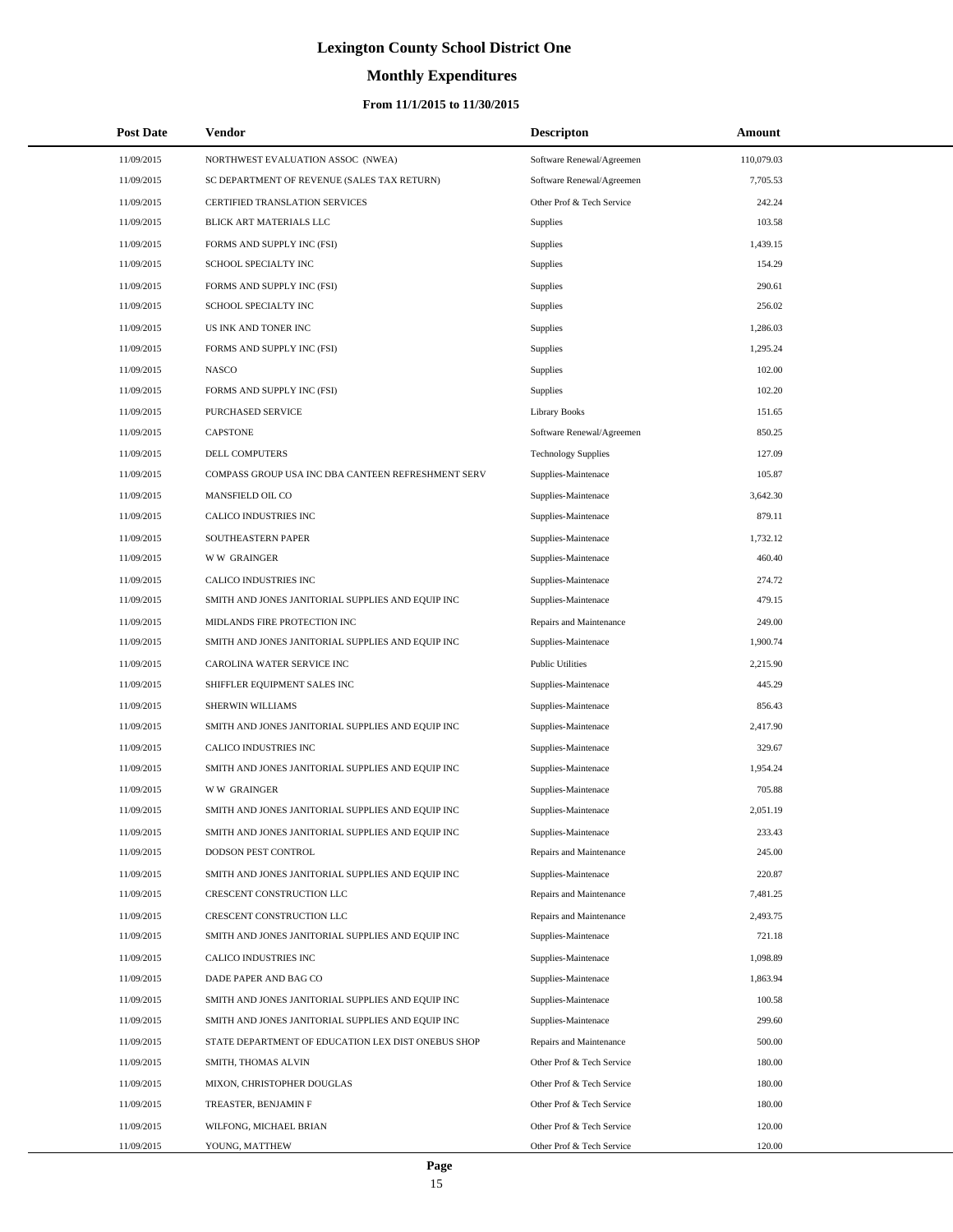# **Monthly Expenditures**

### **From 11/1/2015 to 11/30/2015**

| <b>Post Date</b> | Vendor                                      | <b>Descripton</b>         | Amount     |
|------------------|---------------------------------------------|---------------------------|------------|
| 11/09/2015       | FINLEY, STEPHEN CRAIG                       | Other Prof & Tech Service | 180.00     |
| 11/09/2015       | BARBER, DARYL SCOTT                         | Other Prof & Tech Service | 180.00     |
| 11/09/2015       | BLACK, CALEB JAMES                          | Other Prof & Tech Service | 120.00     |
| 11/09/2015       | NEOPOST USA INC                             | Rentals                   | 577.80     |
| 11/09/2015       | LEXINGTON PRINTING LLC                      | Printing and Binding      | 642.00     |
| 11/09/2015       | SUNGARD PUBLIC SECTOR INC                   | Software Renewal/Agreemen | 1,979.40   |
| 11/09/2015       | SUNGARD PUBLIC SECTOR INC                   | Other Prof & Tech Service | 1,500.00   |
| 11/09/2015       | LESESNE INDUSTRIES INC                      | Supplies                  | 185.02     |
| 11/09/2015       | NORTHWEST EVALUATION ASSOC (NWEA)           | Software Renewal/Agreemen | 2,250.00   |
| 11/09/2015       | SC DEPARTMENT OF REVENUE (SALES TAX RETURN) | Software Renewal/Agreemen | 157.50     |
| 11/09/2015       | NORTHWEST EVALUATION ASSOC (NWEA)           | Software Renewal/Agreemen | 3,125.00   |
| 11/09/2015       | SC DEPARTMENT OF REVENUE (SALES TAX RETURN) | Software Renewal/Agreemen | 218.75     |
| 11/09/2015       | NORTHWEST EVALUATION ASSOC (NWEA)           | Software Renewal/Agreemen | 5,562.50   |
| 11/09/2015       | SC DEPARTMENT OF REVENUE (SALES TAX RETURN) | Software Renewal/Agreemen | 389.38     |
| 11/09/2015       | NORTHWEST EVALUATION ASSOC (NWEA)           | Software Renewal/Agreemen | 2,250.00   |
| 11/09/2015       | SC DEPARTMENT OF REVENUE (SALES TAX RETURN) | Software Renewal/Agreemen | 157.50     |
| 11/09/2015       | MCGRAW HILL EDUCATION INC                   | Supplies                  | 658.75     |
| 11/09/2015       | <b>GROVE MEDICAL</b>                        | Supplies                  | 116.90     |
| 11/09/2015       | WESTERN PSYCHOLOGICAL SERVICES (WPS)        | Supplies                  | 537.00     |
| 11/09/2015       | LEARNING BY DESIGN INC                      | Supplies                  | 1.507.68   |
| 11/09/2015       | NORTHWEST EVALUATION ASSOC (NWEA)           | Software Renewal/Agreemen | 102,133.47 |
| 11/09/2015       | SC DEPARTMENT OF REVENUE (SALES TAX RETURN) | Software Renewal/Agreemen | 7,149.34   |
| 11/09/2015       | PHILLIPS CORPORATION JEFFREYS DIVISION      | Equipment - Nonexpendable | 9,095.00   |
| 11/09/2015       | SC DEPARTMENT OF REVENUE (SALES TAX RETURN) | Equipment - Nonexpendable | 636.65     |
| 11/09/2015       | <b>DELTA EDUCATION</b>                      | Supplies                  | 322.18     |
| 11/09/2015       | M B KAHN CONSTRUCTION CO INC                | Other Prof & Tech Service | 53,000.00  |
| 11/09/2015       | <b>GS2 ENGINEERING INC</b>                  | Building                  | 999.00     |
| 11/09/2015       | SC DEPARTMENT OF REVENUE (SALES TAX RETURN) | Sales Tax on Adult Meals  | 2,013.43   |
| 11/09/2015       | PURCHASED SERVICE                           | Pupil Activity            | 163.36     |
| 11/09/2015       | <b>CLASS GUITAR RESOURCES</b>               | Pupil Activity            | 366.48     |
| 11/09/2015       | <b>BURBAGE, JASON</b>                       | Pupil Activity            | 120.00     |
| 11/09/2015       | ROGERS, MATTHEW                             | Pupil Activity            | 120.00     |
| 11/09/2015       | STROCK, BENJAMIN H                          | Pupil Activity            | 120.00     |
| 11/09/2015       | <b>BURTON, STEVE B</b>                      | Pupil Activity            | 101.00     |
| 11/09/2015       | JONES, CHRIS A                              | Pupil Activity            | 101.00     |
| 11/09/2015       | KOON, STEVEN R                              | Pupil Activity            | 101.00     |
| 11/09/2015       | SMITH, CARLTON                              | Pupil Activity            | 101.00     |
| 11/09/2015       | GIULIANI, ALEX DEAN                         | Pupil Activity            | 110.30     |
| 11/09/2015       | LINKROUM, DAN                               | Pupil Activity            | 107.60     |
| 11/09/2015       | MCGRIER, MELVIN W                           | Pupil Activity            | 110.30     |
| 11/09/2015       | MURPHY, WILLIAM J                           | Pupil Activity            | 103.10     |
| 11/09/2015       | VAUGHN, CHRISTOPHER D                       | Pupil Activity            | 109.40     |
| 11/09/2015       | <b>GARRICK, BRYAN TODD</b>                  | Pupil Activity            | 120.00     |
| 11/09/2015       | GOVAN, TERRY                                | Pupil Activity            | 120.00     |
| 11/09/2015       | <b>GUNTER, JAIME L</b>                      | Pupil Activity            | 120.00     |
| 11/09/2015       | HART, MICHAEL JOSEPH                        | Pupil Activity            | 120.00     |
| 11/09/2015       | KEMFORT, JAMES                              | Pupil Activity            | 120.00     |
| 11/09/2015       | PADULA, JOHN MATTHEW                        | Pupil Activity            | 120.00     |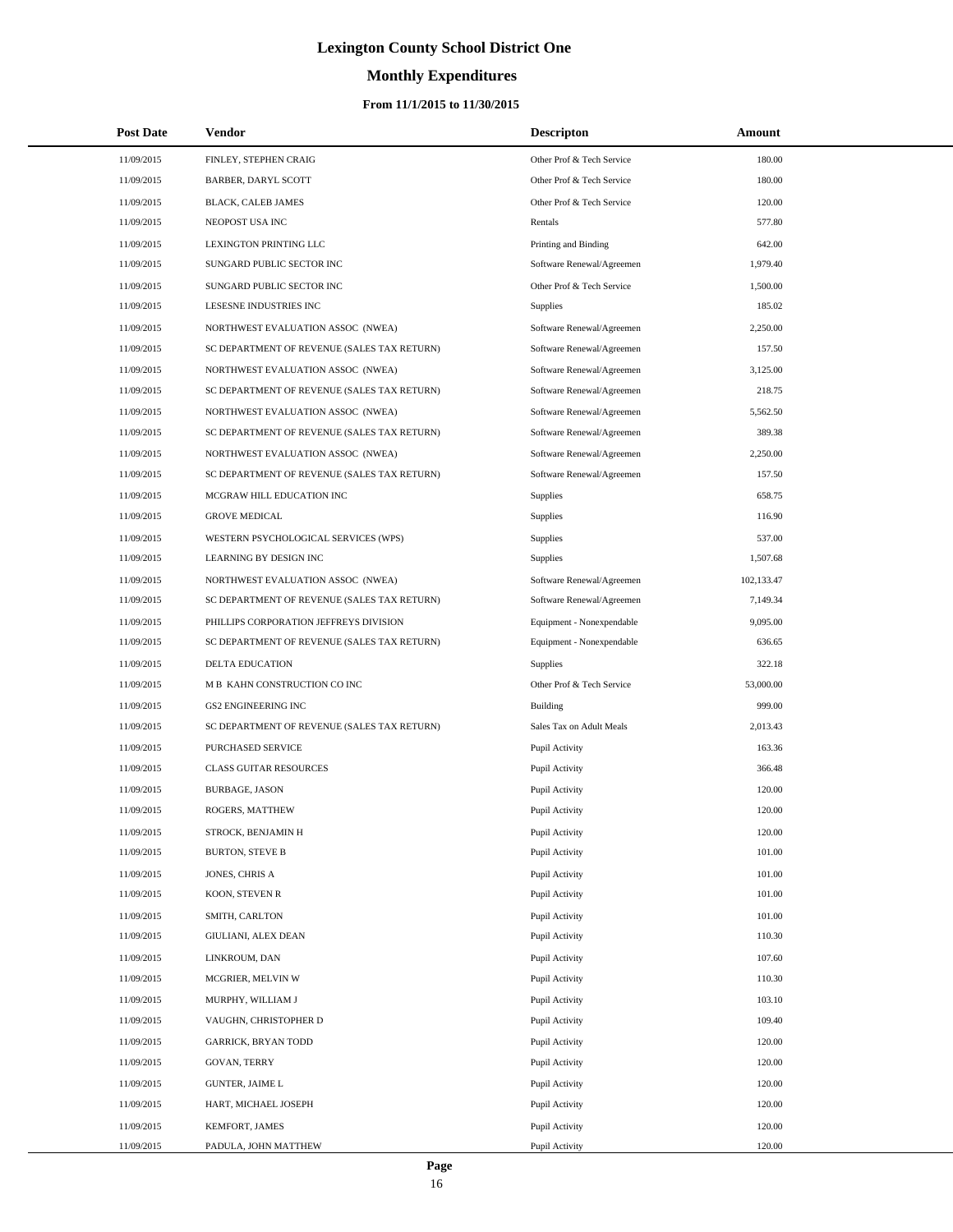# **Monthly Expenditures**

| Post Date  | <b>Vendor</b>                                      | <b>Descripton</b>         | Amount    |
|------------|----------------------------------------------------|---------------------------|-----------|
| 11/09/2015 | REED, JOHN MARCUS                                  | Pupil Activity            | 120.00    |
| 11/09/2015 | ZYLSTRA, SCOTT LEWIS                               | Pupil Activity            | 120.00    |
| 11/09/2015 | <b>BOLAND, ROBBIE</b>                              | Pupil Activity            | 112.70    |
| 11/09/2015 | <b>BOSTIC, D LYNN</b>                              | Pupil Activity            | 111.80    |
| 11/09/2015 | HINELY, JAMES                                      | Pupil Activity            | 126.20    |
| 11/09/2015 | JOHNSON, TODD A                                    | Pupil Activity            | 152.30    |
| 11/09/2015 | MILLER, SAMUEL C                                   | Pupil Activity            | 155.90    |
| 11/09/2015 | SOUTH AIKEN HIGH SCHOOL                            | Pupil Activity            | 845.35    |
| 11/09/2015 | SHRINE BOWL OF THE CARLINAS                        | Pupil Activity            | 465.00    |
| 11/09/2015 | ASHLEY RIDGE HIGH SCHOOL                           | Pupil Activity            | 207.45    |
| 11/09/2015 | <b>AULL GRAPHICS</b>                               | Pupil Activity            | 1,103.17  |
| 11/09/2015 | WHITE KNOLL MIDDLE SCHOOL                          | Pupil Activity            | 871.21    |
| 11/09/2015 | OMNI CHEER VICTORY CHEERLEADING                    | Pupil Activity            | $-213.49$ |
| 11/09/2015 | DISNEY DESTINATION LLC                             | Pupil Activity            | 2,942.52  |
| 11/10/2015 | <b>ANOTHER PRINTER</b>                             | Printing and Binding      | 248.99    |
| 11/10/2015 | FRANKLIN COVEY CO (EDUCATION DIV )                 | Inst Prog Improvement     | 9,068.08  |
| 11/10/2015 | SC DEPARTMENT OF JUVENILE JUSTICE (FISCAL AFFAIRS) | Tuition-LEA               | 931.07    |
| 11/10/2015 | FORMS AND SUPPLY INC (FSI)                         | Supplies                  | 1,151.32  |
| 11/10/2015 | FORMS AND SUPPLY INC (FSI)                         | Supplies                  | 3,786.52  |
| 11/10/2015 | FORMS AND SUPPLY INC (FSI)                         | Supplies                  | 371.95    |
| 11/10/2015 | PINE PRESS OF LEXINGTON INC                        | Printing and Binding      | 106.25    |
| 11/10/2015 | HP INC                                             | <b>Supplies</b>           | 362.39    |
| 11/10/2015 | DIGITAL OFFICE SOLUTIONS INC                       | Supplies                  | 897.73    |
| 11/10/2015 | DIGITAL OFFICE SOLUTIONS INC                       | Supplies                  | 232.93    |
| 11/10/2015 | HEWLETT PACKARD BUSINESS STORE                     | Supplies                  | 181.19    |
| 11/10/2015 | MACHINE AND WELDING SUPPLY CO DBA ARC3 GASES SOUTH | <b>Supplies</b>           | 2,499.25  |
| 11/10/2015 | SC DEPARTMENT OF JUVENILE JUSTICE (FISCAL AFFAIRS) | Tuition-LEA               | 192.78    |
| 11/10/2015 | FOLLETT SCHOOL SOLUTIONS INC                       | <b>Library Books</b>      | 640.00    |
| 11/10/2015 | FRANCIS MARION UNIVERSITY OFFICE OF CAREER DEV/ERD | Inst Prog Improvement     | 13,600.00 |
| 11/10/2015 | DUFF WHITE AND TURNER LLC                          | <b>Legal Services</b>     | 41,604.88 |
| 11/10/2015 | SC SCHOOL BOARD ASSOCIATION                        | Dues and Fees             | 4,310.00  |
| 11/10/2015 | STAPLES ADVANTAGE                                  | Supplies                  | 196.39    |
| 11/10/2015 | ALFRED WILLIAMS AND CO                             | Supplies-Maintenace       | 145.82    |
| 11/10/2015 | <b>WW GRAINGER</b>                                 | Supplies-Maintenace       | 1,798.72  |
| 11/10/2015 | DHEC - BOL INSTRUMENT SERVICES                     | Other Property Services   | 530.00    |
| 11/10/2015 | GRAYBAR ELECTRIC CO INC                            | Supplies-Maintenace       | 102.69    |
| 11/10/2015 | DHEC - BOL INSTRUMENT SERVICES                     | Other Property Services   | 530.00    |
| 11/10/2015 | TERMINIX COMMERCIAL                                | Repairs and Maintenance   | 312.50    |
| 11/10/2015 | HUBER SUPPLY CO OF LEXINGTON INC                   | Supplies-Maintenace       | 1,480.13  |
| 11/10/2015 | SOX FENCE & SUPPLY CO                              | Supplies-Maintenace       | 974.77    |
| 11/10/2015 | BONNETTE, THOMAS JAMES                             | Other Prof & Tech Service | 180.00    |
| 11/10/2015 | VINCENT, MATTHEW                                   | Other Prof & Tech Service | 240.00    |
| 11/10/2015 | LONGSHORE, MARTY                                   | Other Prof & Tech Service | 120.00    |
| 11/10/2015 | LOOKABILL, JOHN T                                  | Other Prof & Tech Service | 180.00    |
| 11/10/2015 | RICCIARDI, CHRISTOPHER                             | Other Prof & Tech Service | 180.00    |
| 11/10/2015 | BLACK, CALEB JAMES                                 | Other Prof & Tech Service | 180.00    |
| 11/10/2015 | HAIGLER III, THOMAS I                              | Other Prof & Tech Service | 180.00    |
| 11/10/2015 | STROCK, BENJAMIN H                                 | Other Prof & Tech Service | 180.00    |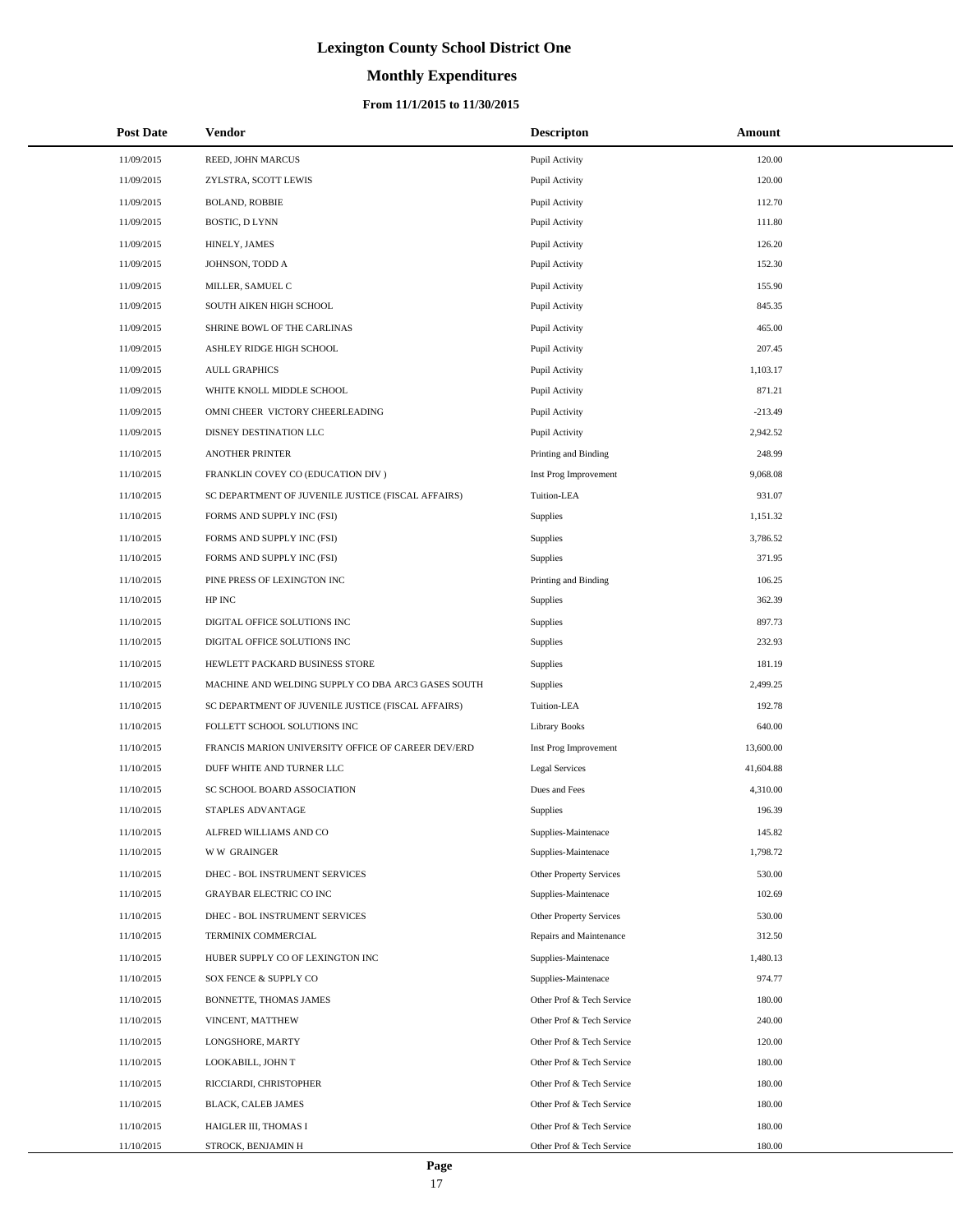# **Monthly Expenditures**

### **From 11/1/2015 to 11/30/2015**

| <b>Post Date</b> | Vendor                                            | <b>Descripton</b>          | Amount     |  |
|------------------|---------------------------------------------------|----------------------------|------------|--|
| 11/10/2015       | MONOPRICE.COM                                     | <b>Technology Supplies</b> | 414.37     |  |
| 11/10/2015       | MONOPRICE.COM                                     | <b>Technology Supplies</b> | 1,650.00   |  |
| 11/10/2015       | SC DEPARTMENT OF REVENUE (SALES TAX RETURN)       | <b>Technology Supplies</b> | 115.50     |  |
| 11/10/2015       | <b>COMPORIUM</b>                                  | Communication              | 231.94     |  |
| 11/10/2015       | DIGITAL OFFICE SOLUTIONS INC                      | Repairs and Maintenance    | 112.69     |  |
| 11/10/2015       | TIME FOR KIDS                                     | Supplies                   | 2,741.40   |  |
| 11/10/2015       | FRANKLIN COVEY CO (EDUCATION DIV)                 | Inst Prog Improvement      | 4,950.00   |  |
| 11/10/2015       | FRANKLIN COVEY CO (EDUCATION DIV)                 | Software Renewal/Agreemen  | 1,605.00   |  |
| 11/10/2015       | MCGRAW HILL EDUCATION INC                         | Supplies                   | 464.31     |  |
| 11/10/2015       | SOUTHERN EDUCATIONAL SYSTEMS INC                  | <b>Technology Supplies</b> | 1,496.93   |  |
| 11/10/2015       | FREY SCIENTIFIC                                   | Supplies                   | 106.89     |  |
| 11/10/2015       | <b>EMPOWERING WRITERS LLC</b>                     | Supplies                   | 974.56     |  |
| 11/10/2015       | FBI CONSTRUCTION INC                              | Building                   | 484,323.79 |  |
| 11/10/2015       | ROYAL FIREWORKS PRESS                             | Pupil Activity             | 161.50     |  |
| 11/10/2015       | DIGITAL OFFICE SOLUTIONS INC                      | Pupil Activity             | 106.47     |  |
| 11/10/2015       | MEADOW GLEN MIDDLE SCHOOL                         | Pupil Activity             | 150.00     |  |
| 11/10/2015       | SC DEPARTMENT OF EDUCATION                        | Pupil Activity             | 735.46     |  |
| 11/10/2015       | COLLINS SPORTS MEDICINE                           | Pupil Activity             | 402.00     |  |
| 11/10/2015       | SAINT MATTHEWS AMBULANCE SERVICE OF MIDLANDS LLC  | Pupil Activity             | 308.75     |  |
| 11/10/2015       | PURCHASED SERVICE                                 | Pupil Activity             | 182.97     |  |
| 11/10/2015       | PIONEER MANUFACTURING CO                          | Pupil Activity             | 261.62     |  |
| 11/10/2015       | MEADOW GLEN MIDDLE SCHOOL                         | Pupil Activity             | 632.25     |  |
| 11/10/2015       | <b>TAND T SPORTS</b>                              | Pupil Activity             | 321.00     |  |
| 11/11/2015       | DELL COMPUTERS                                    | Supplies                   | 736.16     |  |
| 11/11/2015       | SCHOOL SPECIALTY INC                              | Supplies                   | 207.13     |  |
| 11/11/2015       | <b>HEINEMANN</b>                                  | Supplies                   | 4,813.50   |  |
| 11/11/2015       | MUSICIAN SUPPLY                                   | Repairs and Maintenance    | 130.00     |  |
| 11/11/2015       | DIGITAL OFFICE SOLUTIONS INC                      | Supplies                   | 574.59     |  |
| 11/11/2015       | <b>NYSTROM EDUCATION</b>                          | Supplies                   | 523.11     |  |
| 11/11/2015       | DELL COMPUTERS                                    | Supplies                   | 656.71     |  |
| 11/11/2015       | <b>SC HOSA</b>                                    | Travel                     | 390.00     |  |
| 11/11/2015       | PITSCO EDUCATION HEARILY AND COMPANY              | Supplies                   | 427.02     |  |
| 11/11/2015       | NATIONAL CENTER FOR YOUTH ISSUES                  | Travel                     | 198.00     |  |
| 11/11/2015       | SIMPLY SOUTHERN CATERING LLC                      | Other Objects              | 111.82     |  |
| 11/11/2015       | PALMETTO PROPANE                                  | Energy                     | 669.52     |  |
| 11/11/2015       | CITY ELECTRIC SUPPLY CO                           | Supplies-Maintenace        | 103.17     |  |
| 11/11/2015       | CITY ELECTRIC SUPPLY CO                           | Supplies-Maintenace        | 102.59     |  |
| 11/11/2015       | MIDLANDS FIRE PROTECTION INC                      | Repairs and Maintenance    | 224.00     |  |
| 11/11/2015       | CITY ELECTRIC SUPPLY CO                           | Supplies-Maintenace        | 102.59     |  |
| 11/11/2015       | SMITH AND JONES JANITORIAL SUPPLIES AND EQUIP INC | Supplies-Maintenace        | 652.70     |  |
| 11/11/2015       | <b>WW GRAINGER</b>                                | Supplies-Maintenace        | 612.47     |  |
| 11/11/2015       | MIDLANDS FIRE PROTECTION INC                      | Repairs and Maintenance    | 195.00     |  |
| 11/11/2015       | <b>WW GRAINGER</b>                                | Supplies-Maintenace        | 612.47     |  |
| 11/11/2015       | MARTIN, JENNIE                                    | Pupil Transportation       | 139.00     |  |
| 11/11/2015       | TUCKER OIL COMPANY INC                            | Supplies                   | 516.98     |  |
| 11/11/2015       | SMITH, THOMAS ALVIN                               | Other Prof & Tech Service  | 180.00     |  |
| 11/11/2015       | WILFONG, MICHAEL BRIAN                            | Other Prof & Tech Service  | 120.00     |  |
| 11/11/2015       | YOUNG, MATTHEW                                    | Other Prof & Tech Service  | 120.00     |  |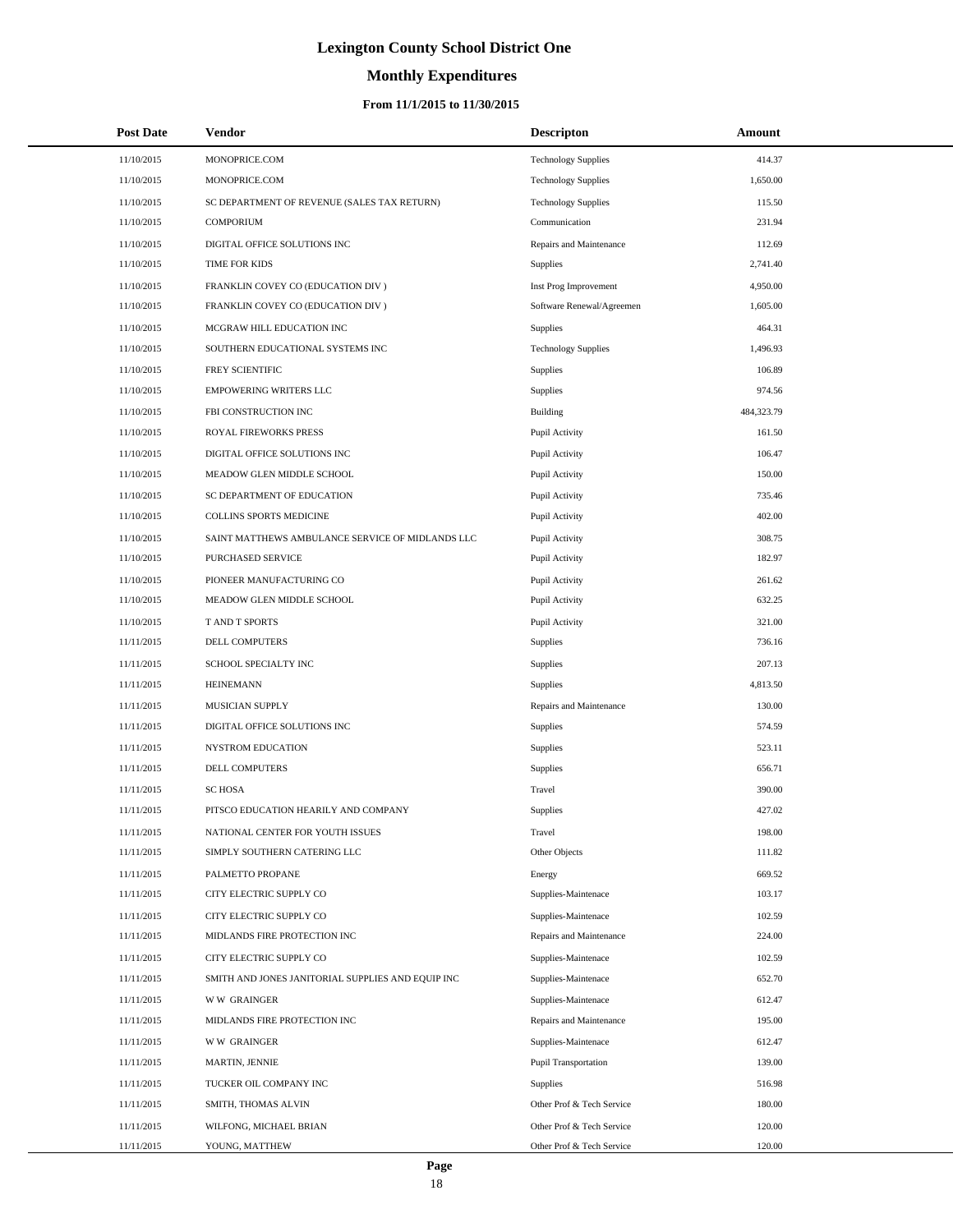# **Monthly Expenditures**

### **From 11/1/2015 to 11/30/2015**

| <b>Post Date</b> | Vendor                                       | <b>Descripton</b>          | Amount   |
|------------------|----------------------------------------------|----------------------------|----------|
| 11/11/2015       | MEFFORD, ROY EARL                            | Other Prof & Tech Service  | 180.00   |
| 11/11/2015       | RICCIARDI, CHRISTOPHER                       | Other Prof & Tech Service  | 180.00   |
| 11/11/2015       | BARRETT, S LEE                               | Other Prof & Tech Service  | 180.00   |
| 11/11/2015       | STROCK, BENJAMIN H                           | Other Prof & Tech Service  | 180.00   |
| 11/11/2015       | MOTOROLA SOLUTIONS                           | <b>Technology Supplies</b> | 1,407.91 |
| 11/11/2015       | MOBYMAX LLC                                  | Software Renewal/Agreemen  | 699.00   |
| 11/11/2015       | SC CAREER GUIDANCE AND PLACEMENT ASSOCIATION | Travel                     | 350.00   |
| 11/11/2015       | COMMUNICATION MANAGEMENT INC                 | <b>Technology Supplies</b> | 2,475.00 |
| 11/11/2015       | <b>US FOODS</b>                              | Supplies                   | 491.88   |
| 11/11/2015       | <b>US FOODS</b>                              | Food                       | 4,235.66 |
| 11/11/2015       | EARTHGRAINS BAKING COMPANIES INC             | <b>Bread</b>               | 124.00   |
| 11/11/2015       | BORDEN DAIRY CO OF SC LLC                    | Milk                       | 315.85   |
| 11/11/2015       | SENN BROTHERS INC                            | Produce                    | 697.78   |
| 11/11/2015       | <b>US FOODS</b>                              | Supplies                   | 544.31   |
| 11/11/2015       | <b>US FOODS</b>                              | Food                       | 820.88   |
| 11/11/2015       | EARTHGRAINS BAKING COMPANIES INC             | <b>Bread</b>               | 132.50   |
| 11/11/2015       | BORDEN DAIRY CO OF SC LLC                    | Milk                       | 503.69   |
| 11/11/2015       | SENN BROTHERS INC                            | Produce                    | 461.36   |
| 11/11/2015       | <b>US FOODS</b>                              | Supplies                   | 484.54   |
| 11/11/2015       | <b>US FOODS</b>                              | Food                       | 2,813.24 |
| 11/11/2015       | BORDEN DAIRY CO OF SC LLC                    | Milk                       | 218.32   |
| 11/11/2015       | SENN BROTHERS INC                            | Produce                    | 510.69   |
| 11/11/2015       | <b>US FOODS</b>                              | Supplies                   | 154.76   |
| 11/11/2015       | <b>US FOODS</b>                              | Food                       | 3,377.38 |
| 11/11/2015       | BORDEN DAIRY CO OF SC LLC                    | Milk                       | 957.52   |
| 11/11/2015       | SENN BROTHERS INC                            | Produce                    | 697.17   |
| 11/11/2015       | <b>US FOODS</b>                              | Supplies                   | 248.84   |
| 11/11/2015       | <b>US FOODS</b>                              | Food                       | 1,616.76 |
| 11/11/2015       | BORDEN DAIRY CO OF SC LLC                    | Milk                       | 402.40   |
| 11/11/2015       | SENN BROTHERS INC                            | Produce                    | 434.57   |
| 11/11/2015       | <b>US FOODS</b>                              | Supplies                   | 184.79   |
| 11/11/2015       | <b>US FOODS</b>                              | Food                       | 1,455.62 |
| 11/11/2015       | BORDEN DAIRY CO OF SC LLC                    | Milk                       | 752.25   |
| 11/11/2015       | SENN BROTHERS INC                            | Produce                    | 480.50   |
| 11/11/2015       | <b>US FOODS</b>                              | Supplies                   | 152.95   |
| 11/11/2015       | <b>US FOODS</b>                              | Food                       | 777.30   |
| 11/11/2015       | SENN BROTHERS INC                            | Produce                    | 305.45   |
| 11/11/2015       | US FOODS                                     | Supplies                   | 331.09   |
| 11/11/2015       | US FOODS                                     | Food                       | 2,106.61 |
| 11/11/2015       | SENN BROTHERS INC                            | Produce                    | 563.06   |
| 11/11/2015       | <b>US FOODS</b>                              | Supplies                   | 303.85   |
| 11/11/2015       | <b>US FOODS</b>                              | Food                       | 1,646.39 |
| 11/11/2015       | BORDEN DAIRY CO OF SC LLC                    | Milk                       | 499.17   |
| 11/11/2015       | SENN BROTHERS INC                            | Produce                    | 508.30   |
| 11/11/2015       | <b>US FOODS</b>                              | Supplies                   | 401.23   |
| 11/11/2015       | <b>US FOODS</b>                              | Food                       | 3,282.73 |
| 11/11/2015       | EARTHGRAINS BAKING COMPANIES INC             | <b>Bread</b>               | 156.25   |
| 11/11/2015       | BORDEN DAIRY CO OF SC LLC                    | Milk                       | 1,059.40 |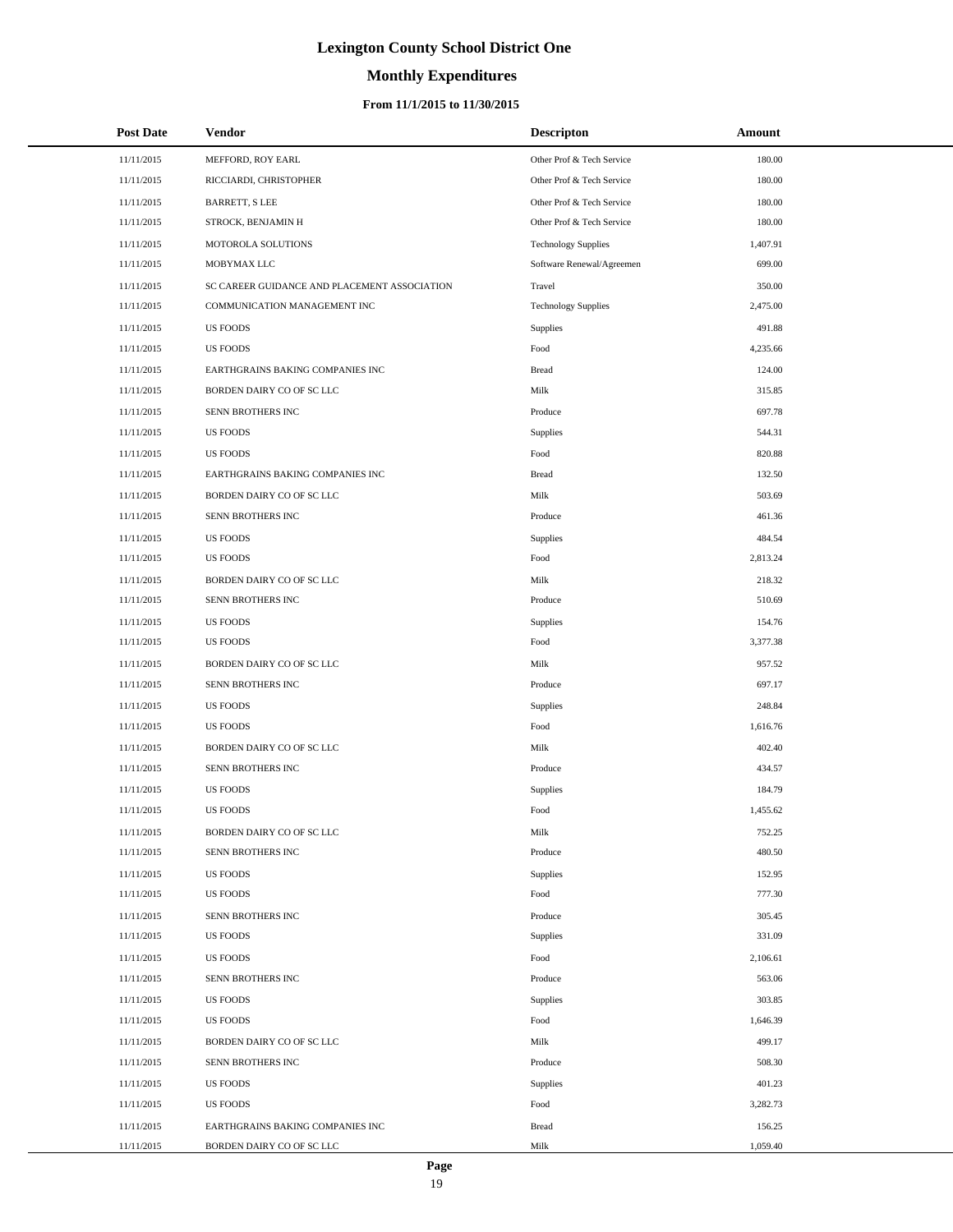# **Monthly Expenditures**

### **From 11/1/2015 to 11/30/2015**

| <b>Post Date</b> | Vendor                           | <b>Descripton</b> | Amount   |
|------------------|----------------------------------|-------------------|----------|
| 11/11/2015       | SENN BROTHERS INC                | Produce           | 814.86   |
| 11/11/2015       | <b>US FOODS</b>                  | Supplies          | 369.99   |
| 11/11/2015       | <b>US FOODS</b>                  | Food              | 3,314.01 |
| 11/11/2015       | BORDEN DAIRY CO OF SC LLC        | Milk              | 822.68   |
| 11/11/2015       | SENN BROTHERS INC                | Produce           | 605.39   |
| 11/11/2015       | <b>US FOODS</b>                  | Supplies          | 481.02   |
| 11/11/2015       | <b>US FOODS</b>                  | Food              | 1,733.21 |
| 11/11/2015       | BORDEN DAIRY CO OF SC LLC        | Milk              | 564.12   |
| 11/11/2015       | SENN BROTHERS INC                | Produce           | 531.70   |
| 11/11/2015       | <b>US FOODS</b>                  | Supplies          | 282.57   |
| 11/11/2015       | <b>US FOODS</b>                  | Food              | 1,825.81 |
| 11/11/2015       | BORDEN DAIRY CO OF SC LLC        | Milk              | 311.51   |
| 11/11/2015       | SENN BROTHERS INC                | Produce           | 379.92   |
| 11/11/2015       | <b>US FOODS</b>                  | Food              | 1,470.85 |
| 11/11/2015       | BORDEN DAIRY CO OF SC LLC        | Milk              | 671.23   |
| 11/11/2015       | SENN BROTHERS INC                | Produce           | 623.45   |
| 11/11/2015       | <b>US FOODS</b>                  | Supplies          | 245.73   |
| 11/11/2015       | <b>US FOODS</b>                  | Food              | 1,626.11 |
| 11/11/2015       | BORDEN DAIRY CO OF SC LLC        | Milk              | 107.04   |
| 11/11/2015       | SENN BROTHERS INC                | Produce           | 327.80   |
| 11/11/2015       | <b>US FOODS</b>                  | Supplies          | 663.00   |
| 11/11/2015       | <b>US FOODS</b>                  | Food              | 1,815.12 |
| 11/11/2015       | BORDEN DAIRY CO OF SC LLC        | Milk              | 421.93   |
| 11/11/2015       | SENN BROTHERS INC                | Produce           | 864.25   |
| 11/11/2015       | <b>US FOODS</b>                  | Supplies          | 184.19   |
| 11/11/2015       | <b>US FOODS</b>                  | Food              | 4,079.18 |
| 11/11/2015       | BORDEN DAIRY CO OF SC LLC        | Milk              | 359.85   |
| 11/11/2015       | SENN BROTHERS INC                | Produce           | 332.97   |
| 11/11/2015       | <b>US FOODS</b>                  | Supplies          | 262.83   |
| 11/11/2015       | <b>US FOODS</b>                  | Food              | 729.91   |
| 11/11/2015       | BORDEN DAIRY CO OF SC LLC        | Milk              | 256.62   |
| 11/11/2015       | SENN BROTHERS INC                | Produce           | 370.31   |
| 11/11/2015       | <b>US FOODS</b>                  | Supplies          | 312.54   |
| 11/11/2015       | <b>US FOODS</b>                  | Food              | 2,459.63 |
| 11/11/2015       | BORDEN DAIRY CO OF SC LLC        | Milk              | 868.74   |
| 11/11/2015       | SENN BROTHERS INC                | Produce           | 639.60   |
| 11/11/2015       | <b>US FOODS</b>                  | Supplies          | 209.50   |
| 11/11/2015       | <b>US FOODS</b>                  | Food              | 2,410.34 |
| 11/11/2015       | EARTHGRAINS BAKING COMPANIES INC | Bread             | 118.25   |
| 11/11/2015       | SENN BROTHERS INC                | Produce           | 532.65   |
| 11/11/2015       | <b>US FOODS</b>                  | Supplies          | 268.73   |
| 11/11/2015       | <b>US FOODS</b>                  | Food              | 911.77   |
| 11/11/2015       | BORDEN DAIRY CO OF SC LLC        | Milk              | 279.39   |
| 11/11/2015       | SENN BROTHERS INC                | Produce           | 510.50   |
| 11/11/2015       | <b>US FOODS</b>                  | Supplies          | 363.96   |
| 11/11/2015       | <b>US FOODS</b>                  | Food              | 2,445.77 |
| 11/11/2015       | BORDEN DAIRY CO OF SC LLC        | Milk              | 272.70   |
| 11/11/2015       | SENN BROTHERS INC                | Produce           | 704.75   |

 $\overline{a}$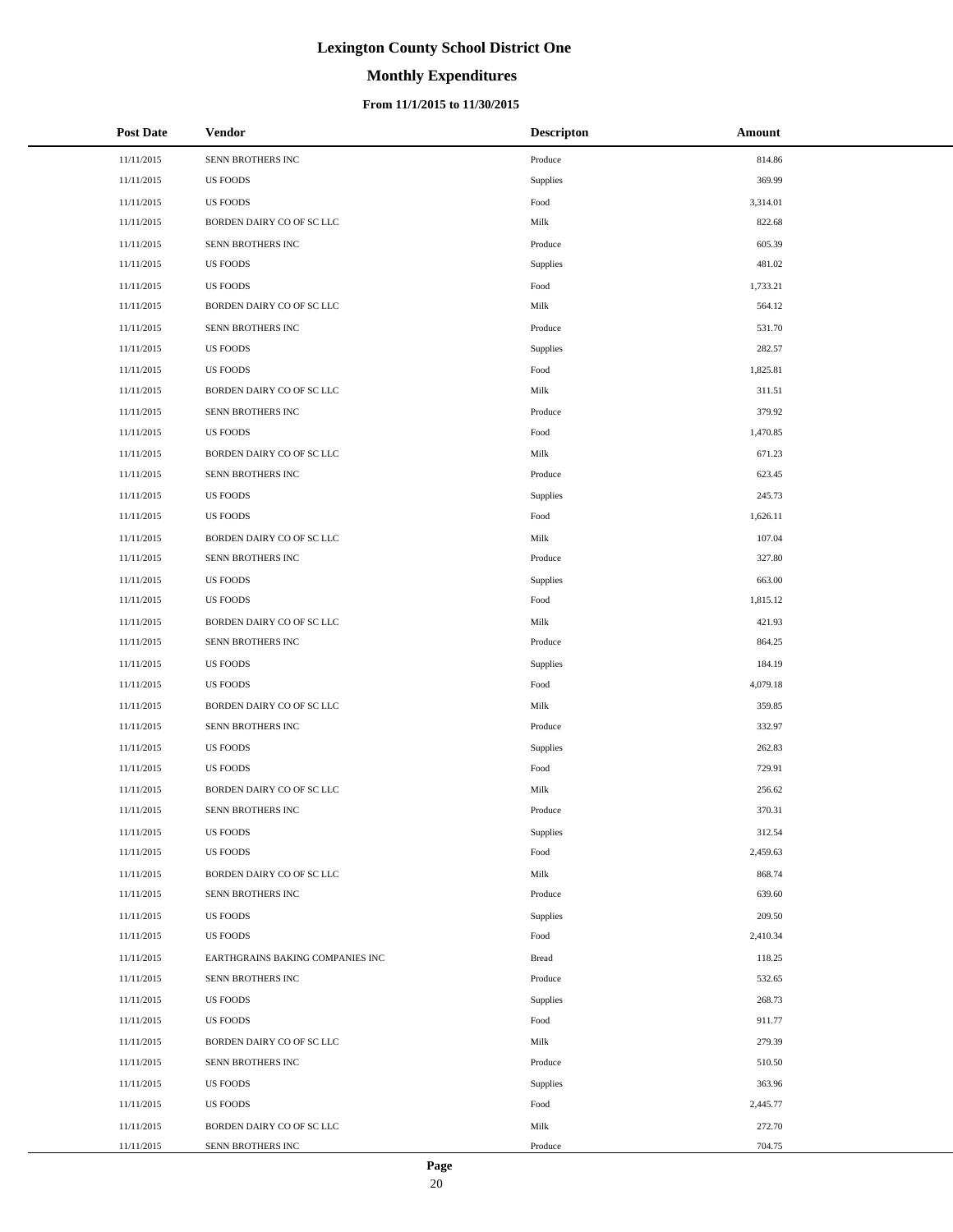# **Monthly Expenditures**

### **From 11/1/2015 to 11/30/2015**

| <b>Post Date</b> | <b>Vendor</b>                               | <b>Descripton</b>             | Amount   |
|------------------|---------------------------------------------|-------------------------------|----------|
| 11/11/2015       | <b>US FOODS</b>                             | Supplies                      | 779.42   |
| 11/11/2015       | <b>US FOODS</b>                             | Food                          | 3,027.58 |
| 11/11/2015       | BORDEN DAIRY CO OF SC LLC                   | Milk                          | 520.09   |
| 11/11/2015       | SENN BROTHERS INC                           | Produce                       | 671.24   |
| 11/11/2015       | <b>US FOODS</b>                             | Supplies                      | 212.75   |
| 11/11/2015       | <b>US FOODS</b>                             | Food                          | 2,078.06 |
| 11/11/2015       | BORDEN DAIRY CO OF SC LLC                   | Milk                          | 575.78   |
| 11/11/2015       | SENN BROTHERS INC                           | Produce                       | 431.37   |
| 11/11/2015       | US FOODS                                    | Supplies                      | 328.90   |
| 11/11/2015       | US FOODS                                    | Food                          | 1,068.95 |
| 11/11/2015       | BORDEN DAIRY CO OF SC LLC                   | Milk                          | 424.68   |
| 11/11/2015       | SENN BROTHERS INC                           | Produce                       | 320.12   |
| 11/11/2015       | <b>US FOODS</b>                             | Food                          | 807.14   |
| 11/11/2015       | BORDEN DAIRY CO OF SC LLC                   | Milk                          | 209.83   |
| 11/11/2015       | SENN BROTHERS INC                           | Produce                       | 466.77   |
| 11/11/2015       | US FOODS                                    | Supplies                      | 701.35   |
| 11/11/2015       | US FOODS                                    | Food                          | 2,353.82 |
| 11/11/2015       | BORDEN DAIRY CO OF SC LLC                   | Milk                          | 576.73   |
| 11/11/2015       | SENN BROTHERS INC                           | Produce                       | 661.55   |
| 11/11/2015       | <b>US FOODS</b>                             | Supplies                      | 214.62   |
| 11/11/2015       | US FOODS                                    | Food                          | 3,133.66 |
| 11/11/2015       | BORDEN DAIRY CO OF SC LLC                   | Milk                          | 380.05   |
| 11/11/2015       | SENN BROTHERS INC                           | Produce                       | 428.57   |
| 11/11/2015       | US FOODS                                    | Supplies                      | 393.56   |
| 11/11/2015       | US FOODS                                    | Supplies                      | 175.19   |
| 11/11/2015       | US FOODS                                    | Food                          | 1,207.01 |
| 11/11/2015       | BORDEN DAIRY CO OF SC LLC                   | Milk                          | 305.50   |
| 11/11/2015       | SENN BROTHERS INC                           | Produce                       | 433.67   |
| 11/11/2015       | MUSICIAN SUPPLY                             | Pupil Activity                | 213.00   |
| 11/11/2015       | SC DEPARTMENT OF EDUCATION                  | Pupil Activity                | 141.50   |
| 11/11/2015       | SC DEPARTMENT OF EDUCATION                  | Pupil Activity                | 2,162.50 |
| 11/11/2015       | PITSCO EDUCATION HEARILY AND COMPANY        | Pupil Activity                | 1,655.83 |
| 11/11/2015       | RIDDELL / ALL AMERICAN                      | Pupil Activity                | 2,206.81 |
| 11/11/2015       | MEADOW GLEN MIDDLE SCHOOL CAFETERIA ACCOUNT | Pupil Activity                | 1,068.00 |
| 11/11/2015       | RC WRESTLING SUPPLY COMPANY                 | Pupil Activity                | 290.00   |
| 11/11/2015       | PELION HIGH SCHOOL                          | Pupil Activity                | 890.00   |
| 11/11/2015       | MCGRAW HILL EDUCATION INC                   | Software Renewal/Agreemen     | 3,708.15 |
| 11/11/2015       | SC DEPARTMENT OF REVENUE (SALES TAX RETURN) | Software Renewal/Agreemen     | 259.57   |
| 11/11/2015       | LEXIA LEARNING SYSTEMS INC                  | Inst Prog Improvement         | 5,000.00 |
| 11/12/2015       | <b>HEINEMANN</b>                            | Supplies                      | 3,242.75 |
| 11/12/2015       | FORMS AND SUPPLY INC (FSI)                  | Supplies                      | 126.80   |
| 11/12/2015       | EMBASSY SUITES AT KINGSTON PLANTATION       | Travel                        | 421.76   |
| 11/12/2015       | PURCHASED SERVICE                           | Travel                        | 157.55   |
| 11/12/2015       | ACCENT CONNECTIONS LLC                      | <b>Instructional Services</b> | 300.00   |
| 11/12/2015       | PURCHASED SERVICE                           | Travel                        | 127.71   |
| 11/12/2015       | BRAINPOP.COM LLC                            | Software Renewal/Agreemen     | 811.92   |
| 11/12/2015       | PURCHASED SERVICE                           | Travel                        | 260.48   |
| 11/12/2015       | PURCHASED SERVICE                           | Travel                        | 103.56   |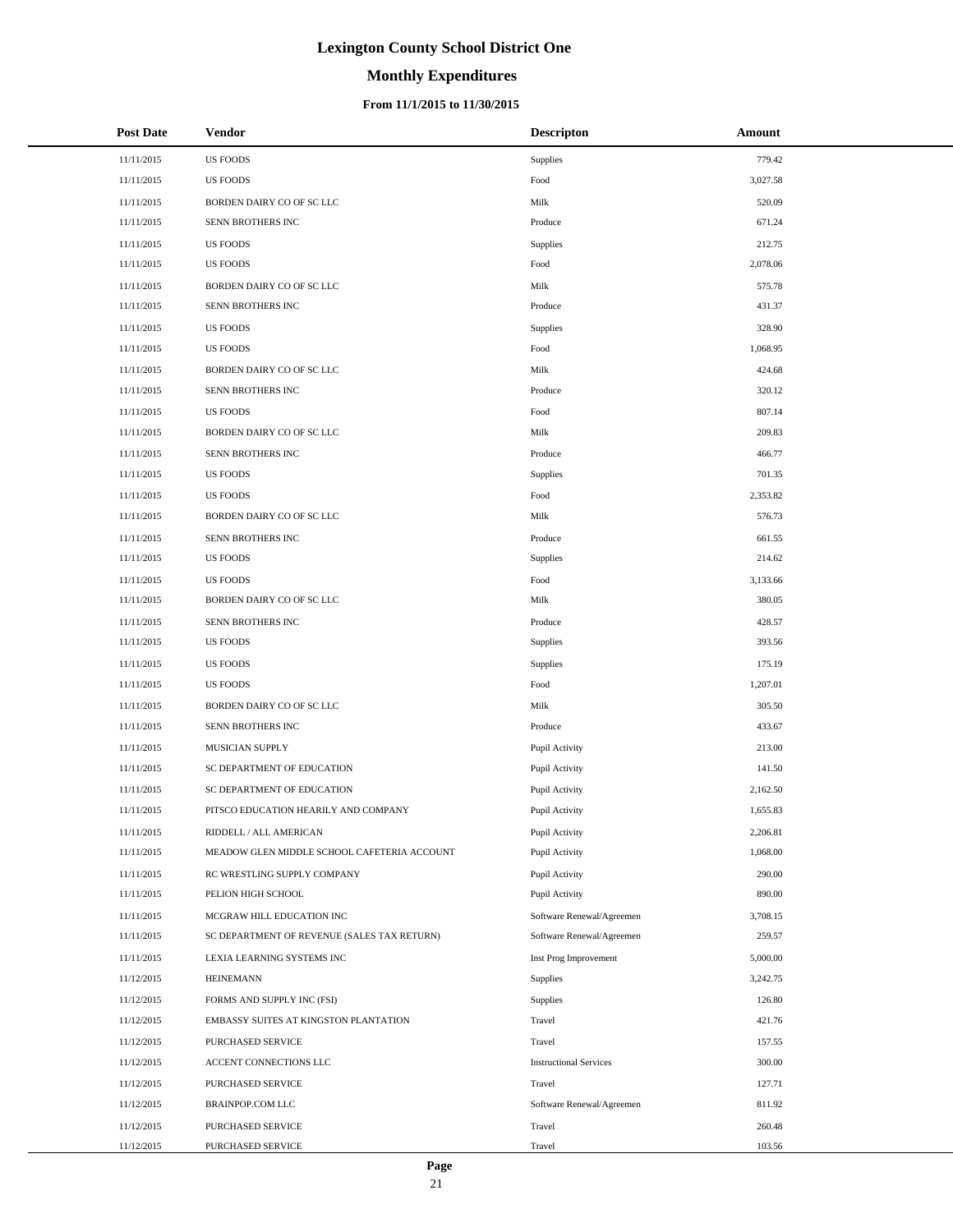# **Monthly Expenditures**

| <b>Post Date</b> | Vendor                                            | <b>Descripton</b>       | Amount   |
|------------------|---------------------------------------------------|-------------------------|----------|
| 11/12/2015       | PURCHASED SERVICE                                 | Travel                  | 103.50   |
| 11/12/2015       | <b>PURCHASED SERVICE</b>                          | Travel                  | 108.68   |
| 11/12/2015       | CULLUM SERVICES INC                               | Repairs and Maintenance | 843.75   |
| 11/12/2015       | DADE PAPER AND BAG CO                             | Supplies-Maintenace     | 186.39   |
| 11/12/2015       | CULLUM SERVICES INC                               | Repairs and Maintenance | 4,792.50 |
| 11/12/2015       | CULLUM SERVICES INC                               | Repairs and Maintenance | 1,108.08 |
| 11/12/2015       | <b>CULLUM SERVICES INC</b>                        | Repairs and Maintenance | 3,937.50 |
| 11/12/2015       | GATEWAY SUPPLY CO INC                             | Supplies-Maintenace     | 162.47   |
| 11/12/2015       | CULLUM SERVICES INC                               | Repairs and Maintenance | 1,023.75 |
| 11/12/2015       | CULLUM SERVICES INC                               | Repairs and Maintenance | 360.00   |
| 11/12/2015       | SMITH AND JONES JANITORIAL SUPPLIES AND EQUIP INC | Supplies-Maintenace     | 836.42   |
| 11/12/2015       | CULLUM SERVICES INC                               | Repairs and Maintenance | 1,379.17 |
| 11/12/2015       | CULLUM SERVICES INC                               | Repairs and Maintenance | 440.63   |
| 11/12/2015       | <b>CULLUM SERVICES INC</b>                        | Repairs and Maintenance | 2,730.00 |
| 11/12/2015       | CULLUM SERVICES INC                               | Repairs and Maintenance | 757.50   |
| 11/12/2015       | FERGUSON ENTERPRISES INC FEI 27                   | Supplies-Maintenace     | 174.82   |
| 11/12/2015       | CULLUM SERVICES INC                               | Repairs and Maintenance | 1,372.50 |
| 11/12/2015       | CULLUM SERVICES INC                               | Repairs and Maintenance | 1,355.63 |
| 11/12/2015       | CULLUM SERVICES INC                               | Repairs and Maintenance | 1,059.38 |
| 11/12/2015       | CULLUM SERVICES INC                               | Repairs and Maintenance | 1,331.25 |
| 11/12/2015       | CULLUM SERVICES INC                               | Repairs and Maintenance | 1,792.50 |
| 11/12/2015       | CULLUM SERVICES INC                               | Repairs and Maintenance | 3,788.54 |
| 11/12/2015       | SMITH AND JONES JANITORIAL SUPPLIES AND EQUIP INC | Supplies-Maintenace     | 1,269.08 |
| 11/12/2015       | CULLUM SERVICES INC                               | Repairs and Maintenance | 1,691.25 |
| 11/12/2015       | CULLUM SERVICES INC                               | Repairs and Maintenance | 1,537.50 |
| 11/12/2015       | CULLUM SERVICES INC                               | Repairs and Maintenance | 1,149.38 |
| 11/12/2015       | SMITH AND JONES JANITORIAL SUPPLIES AND EQUIP INC | Supplies-Maintenace     | 492.20   |
| 11/12/2015       | CULLUM SERVICES INC                               | Repairs and Maintenance | 2,651.25 |
| 11/12/2015       | CULLUM SERVICES INC                               | Repairs and Maintenance | 1,125.00 |
| 11/12/2015       | CULLUM SERVICES INC                               | Repairs and Maintenance | 1,515.00 |
| 11/12/2015       | CULLUM SERVICES INC                               | Repairs and Maintenance | 1,376.25 |
| 11/12/2015       | CULLUM SERVICES INC                               | Repairs and Maintenance | 1,530.00 |
| 11/12/2015       | SMITH AND JONES JANITORIAL SUPPLIES AND EQUIP INC | Supplies-Maintenace     | 1,217.69 |
| 11/12/2015       | CULLUM SERVICES INC                               | Repairs and Maintenance | 1,205.60 |
| 11/12/2015       | SMITH AND JONES JANITORIAL SUPPLIES AND EQUIP INC | Supplies-Maintenace     | 338.66   |
| 11/12/2015       | CULLUM SERVICES INC                               | Repairs and Maintenance | 1,276.88 |
| 11/12/2015       | SMITH AND JONES JANITORIAL SUPPLIES AND EQUIP INC | Supplies-Maintenace     | 387.34   |
| 11/12/2015       | CULLUM SERVICES INC                               | Repairs and Maintenance | 620.62   |
| 11/12/2015       | CULLUM SERVICES INC                               | Repairs and Maintenance | 2,371.88 |
| 11/12/2015       | SMITH AND JONES JANITORIAL SUPPLIES AND EQUIP INC | Supplies-Maintenace     | 401.89   |
| 11/12/2015       | CULLUM SERVICES INC                               | Repairs and Maintenance | 1,453.13 |
| 11/12/2015       | <b>CULLUM SERVICES INC</b>                        | Repairs and Maintenance | 2,437.50 |
| 11/12/2015       | CULLUM SERVICES INC                               | Repairs and Maintenance | 5,887.50 |
| 11/12/2015       | SMITH AND JONES JANITORIAL SUPPLIES AND EQUIP INC | Supplies-Maintenace     | 538.00   |
| 11/12/2015       | CHECKER YELLOW CAB CO INC                         | Pupil Transportation    | 7,586.00 |
| 11/12/2015       | PURCHASED SERVICE                                 | Travel                  | 115.00   |
| 11/12/2015       | PURCHASED SERVICE                                 | Travel                  | 763.60   |
| 11/12/2015       | PURCHASED SERVICE                                 | Travel                  | 816.50   |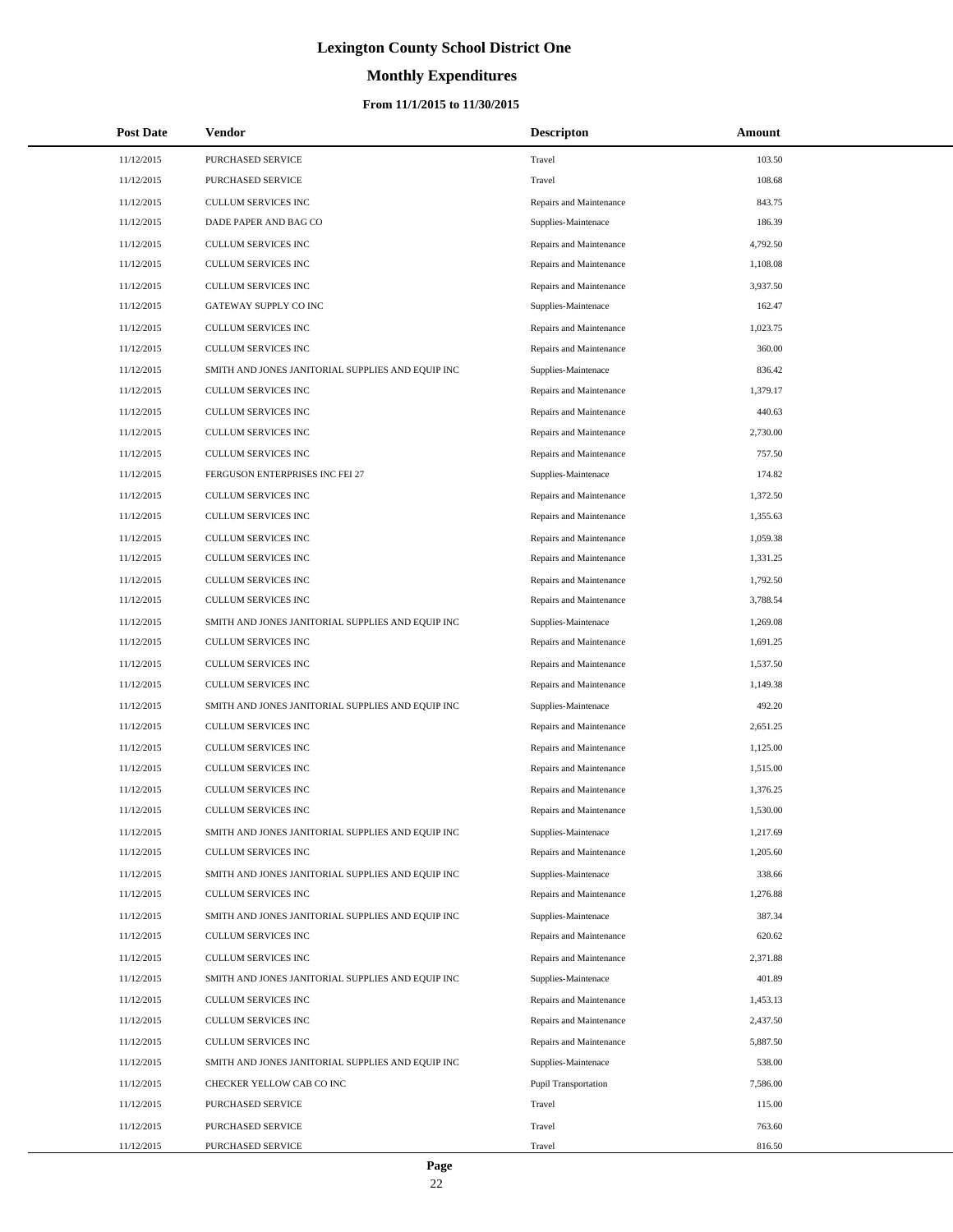# **Monthly Expenditures**

### **From 11/1/2015 to 11/30/2015**

| <b>Post Date</b> | Vendor                                            | <b>Descripton</b>          | Amount    |
|------------------|---------------------------------------------------|----------------------------|-----------|
| 11/12/2015       | SMITH, SAMUEL STEWART                             | Other Prof & Tech Service  | 180.00    |
| 11/12/2015       | LOOKABILL, JOHN T                                 | Other Prof & Tech Service  | 180.00    |
| 11/12/2015       | BLACK, CALEB JAMES                                | Other Prof & Tech Service  | 180.00    |
| 11/12/2015       | <b>LENOVO US</b>                                  | <b>Technology Supplies</b> | 4,000.00  |
| 11/12/2015       | <b>LENOVO US</b>                                  | <b>Technology Supplies</b> | 3,827.20  |
| 11/12/2015       | <b>LENOVO US</b>                                  | <b>Technology Supplies</b> | 1,160.80  |
| 11/12/2015       | <b>HEINEMANN</b>                                  | <b>Supplies</b>            | 1,742.40  |
| 11/12/2015       | PURCHASED SERVICE                                 | Travel                     | 185.15    |
| 11/12/2015       | PURCHASED SERVICE                                 | Travel                     | 145.19    |
| 11/12/2015       | PURCHASED SERVICE                                 | Travel                     | 142.89    |
| 11/12/2015       | PURCHASED SERVICE                                 | Travel                     | 173.08    |
| 11/12/2015       | LS3P ASSOCIATED LTD                               | <b>Building</b>            | 10,202.76 |
| 11/12/2015       | BRAINPOP.COM LLC                                  | Pupil Activity             | 883.08    |
| 11/12/2015       | TEACHER'S DISCOVERY (FOREIGN LANGUAGES)           | Pupil Activity             | 114.42    |
| 11/12/2015       | SC DEPARTMENT OF EDUCATION                        | Pupil Activity             | 522.02    |
| 11/12/2015       | MEDCO SUPPLY CO                                   | Pupil Activity             | 4,498.79  |
| 11/12/2015       | <b>BSN SPORTS</b>                                 | Pupil Activity             | 5,655.12  |
| 11/12/2015       | PIONEER MANUFACTURING CO                          | Pupil Activity             | 317.79    |
| 11/13/2015       | FORMS AND SUPPLY INC (FSI)                        | Supplies                   | 1,273.73  |
| 11/13/2015       | PURCHASED SERVICE                                 | Travel                     | 294.69    |
| 11/13/2015       | <b>FASTSIGNS</b>                                  | Supplies                   | 304.54    |
| 11/13/2015       | RAPTOR TECHNOLOGIES LLC                           | <b>Technology Supplies</b> | 495.00    |
| 11/13/2015       | FORMS AND SUPPLY INC (FSI)                        | Supplies                   | 248.19    |
| 11/13/2015       | PURCHASED SERVICE                                 | Travel                     | 162.75    |
| 11/13/2015       | PURCHASED SERVICE                                 | Travel                     | 468.17    |
| 11/13/2015       | PURCHASED SERVICE                                 | Travel                     | 304.18    |
| 11/13/2015       | PURCHASED SERVICE                                 | Travel                     | 143.18    |
| 11/13/2015       | PURCHASED SERVICE                                 | Travel                     | 109.25    |
| 11/13/2015       | PURCHASED SERVICE                                 | Travel                     | 342.13    |
| 11/13/2015       | LESESNE INDUSTRIES INC                            | Supplies-Maintenace        | 767.19    |
| 11/13/2015       | SOUTHEASTERN PAPER                                | Supplies-Maintenace        | 144.34    |
| 11/13/2015       | SOUTHEASTERN PAPER                                | Supplies-Maintenace        | 360.86    |
| 11/13/2015       | CULLUM SERVICES INC                               | Repairs and Maintenance    | 816.85    |
| 11/13/2015       | SOUTHEASTERN PAPER                                | Supplies-Maintenace        | 1,010.40  |
| 11/13/2015       | SMITH AND JONES JANITORIAL SUPPLIES AND EQUIP INC | Supplies-Maintenace        | 673.33    |
| 11/13/2015       | CULLUM SERVICES INC                               | Repairs and Maintenance    | 407.58    |
| 11/13/2015       | <b>CULLUM SERVICES INC</b>                        | Repairs and Maintenance    | 726.70    |
| 11/13/2015       | SMITH AND JONES JANITORIAL SUPPLIES AND EQUIP INC | Supplies-Maintenace        | 301.74    |
| 11/13/2015       | <b>WW GRAINGER</b>                                | Supplies-Maintenace        | 1,489.96  |
| 11/13/2015       | PURCHASED SERVICE                                 | Travel                     | 529.00    |
| 11/13/2015       | PURCHASED SERVICE                                 | Travel                     | 611.23    |
| 11/13/2015       | PURCHASED SERVICE                                 | Travel                     | 251.85    |
| 11/13/2015       | PURCHASED SERVICE                                 | Travel                     | 310.50    |
| 11/13/2015       | RANDOM DRUG SCREENS INC                           | Other Prof & Tech Service  | 939.00    |
| 11/13/2015       | BURNETT, CHRISTOPHER JOHN                         | Other Prof & Tech Service  | 180.00    |
| 11/13/2015       | PURCHASED SERVICE                                 | Travel                     | 117.30    |
| 11/13/2015       | PURCHASED SERVICE                                 | Travel                     | 110.11    |
| 11/13/2015       | COMMUNICATION MANAGEMENT INC                      | <b>Technology Supplies</b> | 462.90    |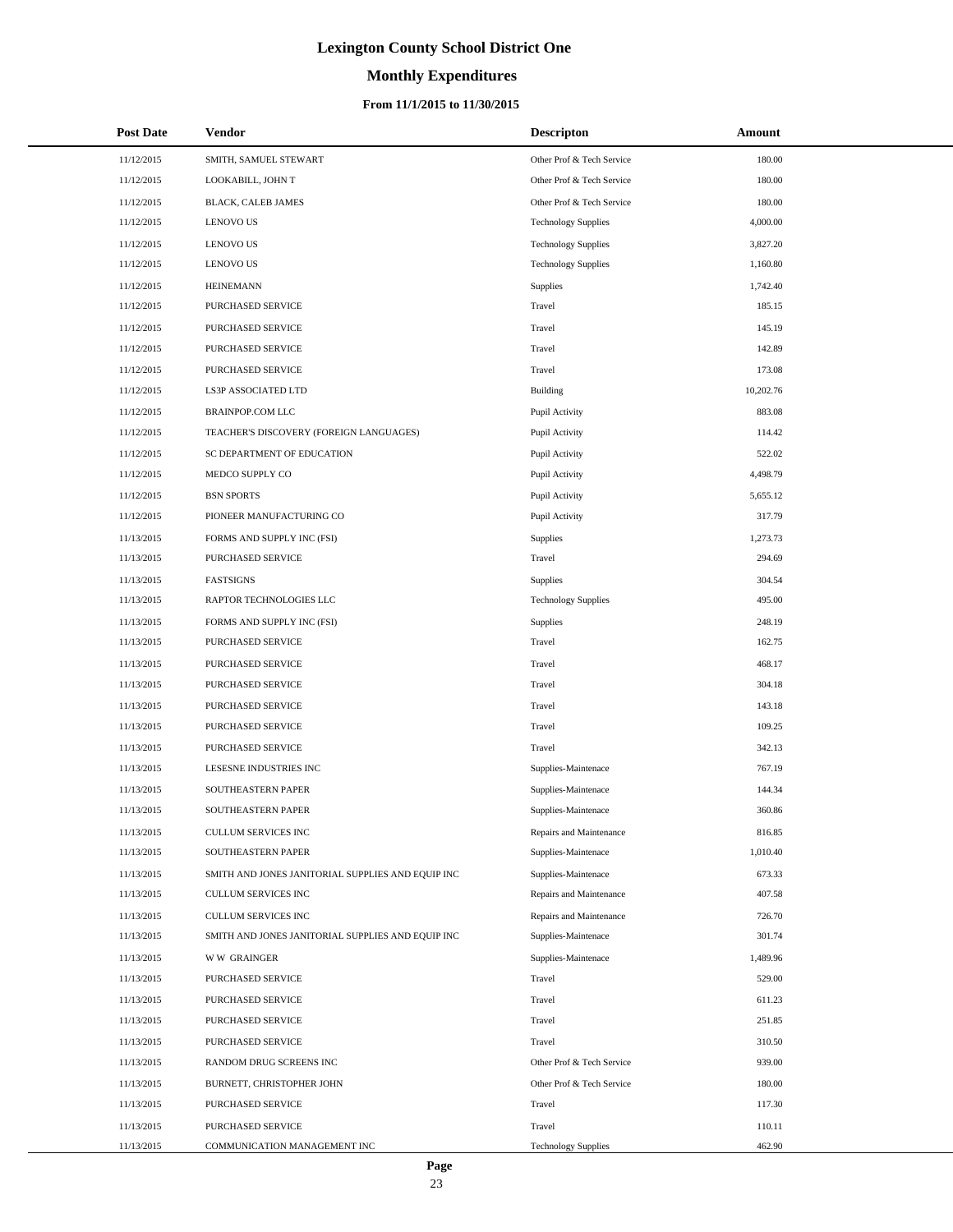# **Monthly Expenditures**

### **From 11/1/2015 to 11/30/2015**

| <b>Post Date</b> | Vendor                                       | <b>Descripton</b>              | Amount    |
|------------------|----------------------------------------------|--------------------------------|-----------|
| 11/13/2015       | SC SCHOOL FOR THE DEAF AND BLIND             | <b>Pupil Services</b>          | 1,833.33  |
| 11/13/2015       | PURCHASED SERVICE                            | Travel                         | 158.41    |
| 11/13/2015       | <b>PURCHASED SERVICE</b>                     | Travel                         | 264.50    |
| 11/13/2015       | PURCHASED SERVICE                            | Travel                         | 211.60    |
| 11/13/2015       | PURCHASED SERVICE                            | Travel                         | 164.45    |
| 11/13/2015       | MIND BODY AND SOUL FITNESS AND WELLNESS LLC  | Other Prof & Tech Service      | 450.00    |
| 11/13/2015       | COMMUNICATION MANAGEMENT INC                 | <b>Technology Supplies</b>     | 5,473.30  |
| 11/13/2015       | LEXINGTON TECHNOLOGY CENTER                  | Pupil Act-Fee/Collection Refnd | 691.00    |
| 11/13/2015       | HEALY AWARDS INC                             | Pupil Activity                 | 105.00    |
| 11/13/2015       | ZEPHYR GRAF-X INC                            | Pupil Activity                 | 705.56    |
| 11/13/2015       | ALLEN, TANYA                                 | Pupil Activity                 | 401.25    |
| 11/13/2015       | THE PERICLES GROUP LLC                       | <b>Technology Supplies</b>     | 435.00    |
| 11/16/2015       | TROXELL COMMUNICATIONS INC                   | <b>Technology Supplies</b>     | 545.15    |
| 11/16/2015       | FORMS AND SUPPLY INC (FSI)                   | Supplies                       | 196.58    |
| 11/16/2015       | PURCHASED SERVICE                            | Travel                         | 352.00    |
| 11/16/2015       | PURCHASED SERVICE                            | Travel                         | 259.00    |
| 11/16/2015       | PINE GROVE INC                               | Tuition                        | 4,049.20  |
| 11/16/2015       | PURCHASED SERVICE                            | <b>Supplies</b>                | 297.36    |
| 11/16/2015       | LEXINGTON MEDICAL CENTER OCCUPATIONAL HEALTH | Other Prof & Tech Service      | 142.00    |
| 11/16/2015       | JUNIOR LIBRARY GUILD                         | <b>Library Books</b>           | 1,299.00  |
| 11/16/2015       | PURCHASED SERVICE                            | Other Prof & Tech Service      | 146.00    |
| 11/16/2015       | PURCHASED SERVICE                            | Travel                         | 334.95    |
| 11/16/2015       | PURCHASED SERVICE                            | Travel                         | 201.85    |
| 11/16/2015       | PURCHASED SERVICE                            | Travel                         | 396.83    |
| 11/16/2015       | SHANAHAN AND COMPANY SPORTS MANAGEMENT       | Other Objects                  | 1,872.16  |
| 11/16/2015       | <b>BATTERIES PLUS BULBS</b>                  | Supplies-Maintenace            | 199.02    |
| 11/16/2015       | <b>WW GRAINGER</b>                           | Supplies-Maintenace            | 118.77    |
| 11/16/2015       | <b>BATTERIES PLUS BULBS</b>                  | Supplies-Maintenace            | 199.02    |
| 11/16/2015       | SMITH, THOMAS ALVIN                          | Other Prof & Tech Service      | 180.00    |
| 11/16/2015       | SPIVEY, STEPHEN J                            | Other Prof & Tech Service      | 180.00    |
| 11/16/2015       | CANNON, WALLACE C                            | Other Prof & Tech Service      | 180.00    |
| 11/16/2015       | LONGSHORE, MARTY                             | Other Prof & Tech Service      | 180.00    |
| 11/16/2015       | HINZ, BRIAN E                                | Other Prof & Tech Service      | 180.00    |
| 11/16/2015       | HINZ, BRIAN E                                | Other Prof & Tech Service      | 180.00    |
| 11/16/2015       | <b>BARRETT, S LEE</b>                        | Other Prof & Tech Service      | 180.00    |
| 11/16/2015       | PURCHASED SERVICE                            | Travel                         | 125.35    |
| 11/16/2015       | SUNGARD PUBLIC SECTOR INC                    | Travel                         | 250.00    |
| 11/16/2015       | <b>ACCUTECH INC</b>                          | <b>Technology Supplies</b>     | 636.65    |
| 11/16/2015       | DTC WORLDWIDE                                | <b>Technology Supplies</b>     | 2,584.50  |
| 11/16/2015       | SC DEPARTMENT OF REVENUE (SALES TAX RETURN)  | <b>Technology Supplies</b>     | 117.04    |
| 11/16/2015       | PURCHASED SERVICE                            | Travel                         | 381.25    |
| 11/16/2015       | PURCHASED SERVICE                            | Travel                         | 706.76    |
| 11/16/2015       | PURCHASED SERVICE                            | Travel                         | 499.84    |
| 11/16/2015       | SC CAREER GUIDANCE AND PLACEMENT ASSOCIATION | Travel                         | 1,250.00  |
| 11/16/2015       | MONROE CONSTRUCTION CO LLC                   | Improv Other Than Bldg         | 12,511.17 |
| 11/16/2015       | DAVIS FRAWLEY ATTORNEYS AT LAW               | <b>Legal Services</b>          | 1,764.00  |
| 11/16/2015       | COMMUNICATION MANAGEMENT INC                 | <b>Technology Supplies</b>     | 2,840.24  |
| 11/16/2015       | ALFRED WILLIAMS AND CO                       | <b>Supplies</b>                | 1,508.17  |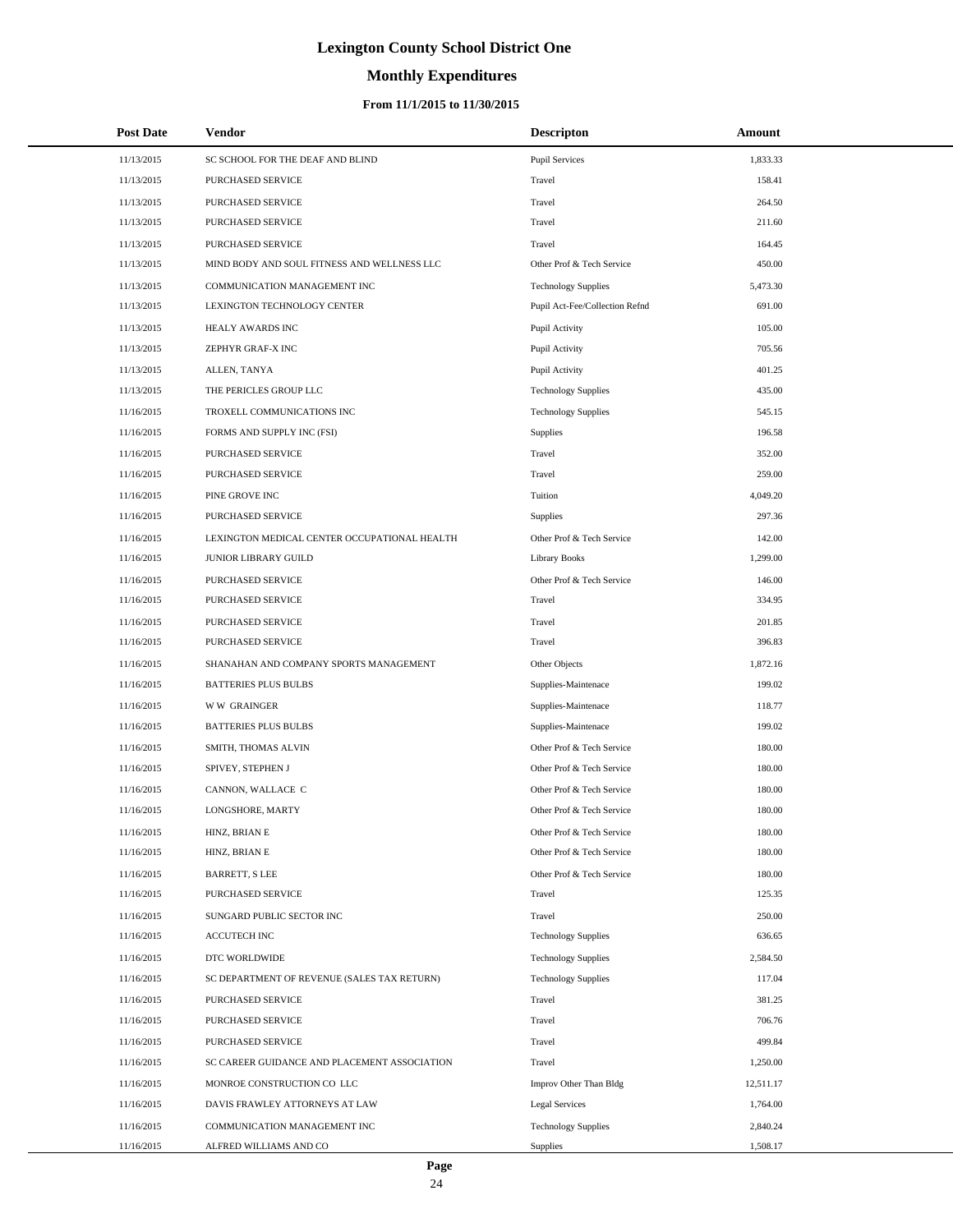# **Monthly Expenditures**

### **From 11/1/2015 to 11/30/2015**

| <b>Post Date</b> | Vendor                                            | <b>Descripton</b>              | Amount   |
|------------------|---------------------------------------------------|--------------------------------|----------|
| 11/16/2015       | SMITH AND JONES JANITORIAL SUPPLIES AND EQUIP INC | Supplies                       | 928.76   |
| 11/16/2015       | SMITH AND JONES JANITORIAL SUPPLIES AND EQUIP INC | Supplies                       | 928.76   |
| 11/16/2015       | SMITH AND JONES JANITORIAL SUPPLIES AND EQUIP INC | Supplies                       | 928.76   |
| 11/16/2015       | SMITH AND JONES JANITORIAL SUPPLIES AND EQUIP INC | Supplies                       | 928.76   |
| 11/16/2015       | SMITH AND JONES JANITORIAL SUPPLIES AND EQUIP INC | Supplies                       | 928.76   |
| 11/16/2015       | SMITH AND JONES JANITORIAL SUPPLIES AND EQUIP INC | <b>Supplies</b>                | 928.76   |
| 11/16/2015       | SMITH AND JONES JANITORIAL SUPPLIES AND EQUIP INC | Supplies                       | 928.76   |
| 11/16/2015       | SMITH AND JONES JANITORIAL SUPPLIES AND EQUIP INC | Supplies                       | 928.76   |
| 11/16/2015       | SMITH AND JONES JANITORIAL SUPPLIES AND EQUIP INC | Supplies                       | 928.76   |
| 11/16/2015       | SMITH AND JONES JANITORIAL SUPPLIES AND EQUIP INC | <b>Supplies</b>                | 928.76   |
| 11/16/2015       | SMITH AND JONES JANITORIAL SUPPLIES AND EQUIP INC | Supplies                       | 928.76   |
| 11/16/2015       | SMITH AND JONES JANITORIAL SUPPLIES AND EQUIP INC | Supplies                       | 928.76   |
| 11/16/2015       | SMITH AND JONES JANITORIAL SUPPLIES AND EQUIP INC | Supplies                       | 928.76   |
| 11/16/2015       | SMITH AND JONES JANITORIAL SUPPLIES AND EQUIP INC | <b>Supplies</b>                | 928.76   |
| 11/16/2015       | RIVER BLUFF HIGH SCHOOL                           | Pupil Act-Fee/Collection Refnd | 853.00   |
| 11/16/2015       | FREY SCIENTIFIC                                   | Pupil Activity                 | 138.63   |
| 11/16/2015       | SC DEPARTMENT OF EDUCATION                        | Pupil Activity                 | 432.44   |
| 11/16/2015       | SC DEPARTMENT OF EDUCATION                        | Pupil Activity                 | 267.81   |
| 11/16/2015       | SC DEPARTMENT OF EDUCATION                        | Pupil Activity                 | 930.26   |
| 11/16/2015       | SC DEPARTMENT OF EDUCATION                        | Pupil Activity                 | 315.37   |
| 11/16/2015       | <b>IMAGE INK</b>                                  | Pupil Activity                 | 1,083.48 |
| 11/16/2015       | HOLIDAY INN GALLERIA                              | Pupil Activity                 | 554.40   |
| 11/16/2015       | DUTCH FORK HIGH SCHOOL                            | Pupil Activity                 | 225.00   |
| 11/16/2015       | LUGOFF ELGIN HIGH SCHOOL                          | Pupil Activity                 | 150.00   |
| 11/16/2015       | CLASSIC COOKIE DISTRIBUTION SE                    | Pupil Activity                 | 2,521.00 |
| 11/16/2015       | PURCHASED SERVICE                                 | Travel                         | 327.10   |
| 11/17/2015       | DELL COMPUTERS                                    | Supplies                       | 758.86   |
| 11/17/2015       | NATIONAL SCHOOL PRODUCTS                          | Supplies-Immersion             | 199.00   |
| 11/17/2015       | SC DEPARTMENT OF EDUCATION                        | <b>Supplies</b>                | 122.92   |
| 11/17/2015       | SCHOOL SPECIALTY INC                              | <b>Supplies</b>                | 348.05   |
| 11/17/2015       | MANAGEDPRINT                                      | Supplies                       | 648.42   |
| 11/17/2015       | FORMS AND SUPPLY INC (FSI)                        | <b>Supplies</b>                | 119.16   |
| 11/17/2015       | <b>CAMCOR</b>                                     | Supplies                       | 769.11   |
| 11/17/2015       | PURCHASED SERVICE                                 | Travel                         | 338.74   |
| 11/17/2015       | DELL COMPUTERS                                    | Supplies                       | 671.05   |
| 11/17/2015       | FORMS AND SUPPLY INC (FSI)                        | <b>Supplies</b>                | 106.57   |
| 11/17/2015       | PURCHASED SERVICE                                 | Travel                         | 302.68   |
| 11/17/2015       | SCHOOL SPECIALTY INC                              | <b>Supplies</b>                | 107.63   |
| 11/17/2015       | PURCHASED SERVICE                                 | Travel                         | 352.00   |
| 11/17/2015       | DELL COMPUTERS                                    | <b>Supplies</b>                | 206.53   |
| 11/17/2015       | THE GALLERY COLLECTION PRUDENT PUBLISHING CO      | Printing and Binding           | 377.45   |
| 11/17/2015       | DELL COMPUTERS                                    | <b>Technology Supplies</b>     | 115.44   |
| 11/17/2015       | DELL COMPUTERS                                    | <b>Supplies</b>                | 3,654.42 |
| 11/17/2015       | DELL COMPUTERS                                    | <b>Supplies</b>                | 1,640.55 |
| 11/17/2015       | SCHOOL NURSE SUPPLY INC                           | Supplies                       | 149.85   |
| 11/17/2015       | PURCHASED SERVICE                                 | Travel                         | 259.00   |
| 11/17/2015       | PURCHASED SERVICE                                 | Travel                         | 103.50   |
| 11/17/2015       | PURCHASED SERVICE                                 | Travel                         | 259.00   |

÷.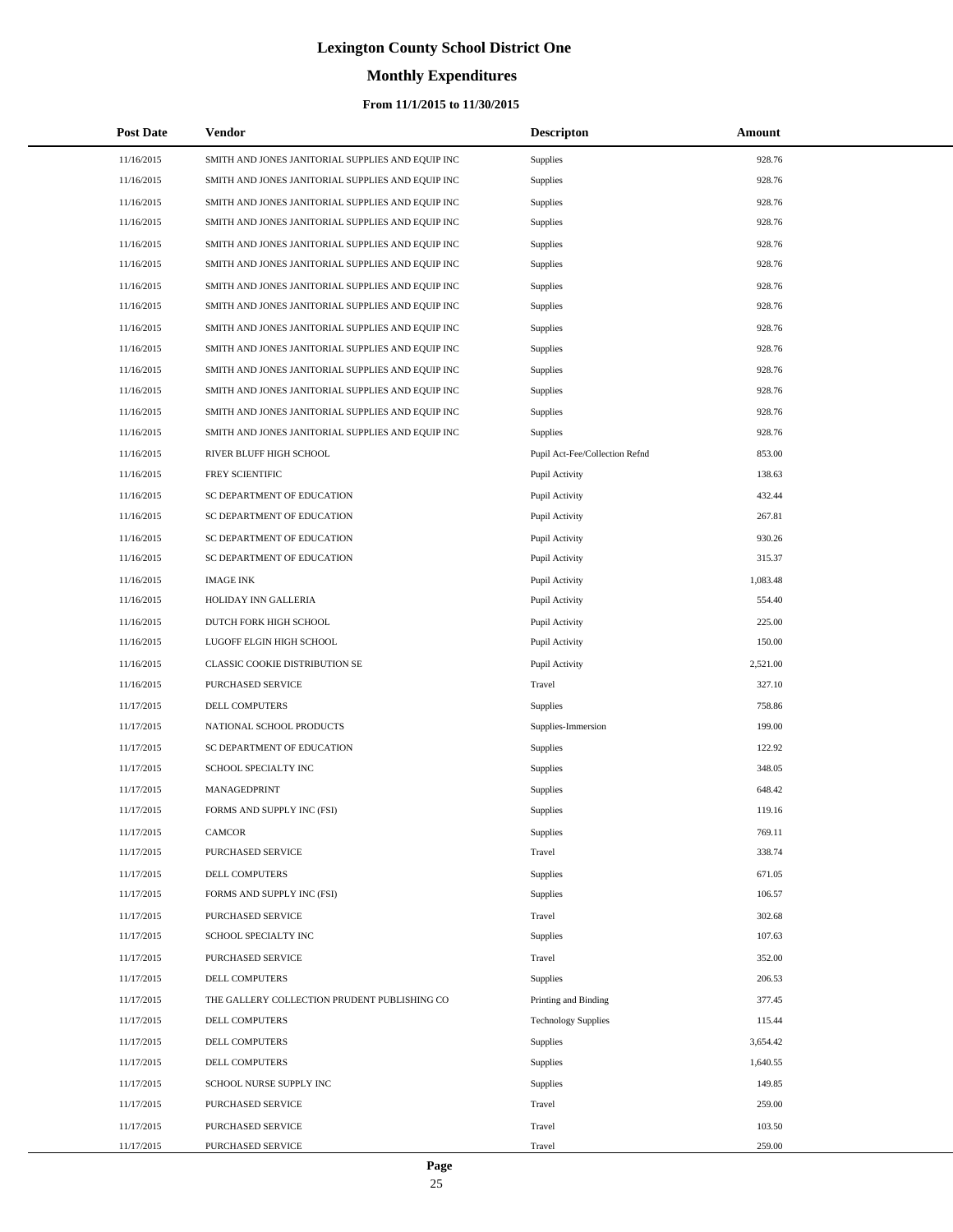# **Monthly Expenditures**

| <b>Post Date</b> | Vendor                                            | <b>Descripton</b>       | Amount    |
|------------------|---------------------------------------------------|-------------------------|-----------|
| 11/17/2015       | PURCHASED SERVICE                                 | Travel                  | 103.50    |
| 11/17/2015       | PURCHASED SERVICE                                 | Travel                  | 224.00    |
| 11/17/2015       | DELL COMPUTERS                                    | <b>Supplies</b>         | 2,952.06  |
| 11/17/2015       | US INK AND TONER INC                              | Supplies                | 1,401.95  |
| 11/17/2015       | <b>CAMCOR</b>                                     | <b>Supplies</b>         | 337.70    |
| 11/17/2015       | PECKNEL MUSIC CO INC                              | Repairs and Maintenance | 585.00    |
| 11/17/2015       | <b>RESOURCES FOR EDUCATORS</b>                    | <b>Supplies</b>         | 234.33    |
| 11/17/2015       | PURCHASED SERVICE                                 | Travel                  | 351.05    |
| 11/17/2015       | PURCHASED SERVICE                                 | Travel                  | 390.38    |
| 11/17/2015       | <b>SC MAP FOUNDATION</b>                          | Travel                  | 325.00    |
| 11/17/2015       | PURCHASED SERVICE                                 | Travel                  | 346.45    |
| 11/17/2015       | PURCHASED SERVICE                                 | Travel                  | 288.00    |
| 11/17/2015       | PURCHASED SERVICE                                 | Travel                  | 1,239.48  |
| 11/17/2015       | PURCHASED SERVICE                                 | Travel                  | 288.00    |
| 11/17/2015       | PURCHASED SERVICE                                 | Travel                  | 264.87    |
| 11/17/2015       | PURCHASED SERVICE                                 | Travel                  | 323.00    |
| 11/17/2015       | PURCHASED SERVICE                                 | Travel                  | 323.00    |
| 11/17/2015       | PINE PRESS OF LEXINGTON INC                       | Printing and Binding    | 846.82    |
| 11/17/2015       | FORMS AND SUPPLY INC (FSI)                        | <b>Supplies</b>         | 495.45    |
| 11/17/2015       | <b>SCE&amp;G</b>                                  | <b>Public Utilities</b> | 1,020.96  |
| 11/17/2015       | <b>JIM HUDSON FORD</b>                            | Repairs and Maintenance | 377.39    |
| 11/17/2015       | SMITH AND JONES JANITORIAL SUPPLIES AND EQUIP INC | Supplies-Maintenace     | 3,236.28  |
| 11/17/2015       | SCE&G                                             | <b>Public Utilities</b> | 153.31    |
| 11/17/2015       | SMITH AND JONES JANITORIAL SUPPLIES AND EQUIP INC | Supplies-Maintenace     | 993.17    |
| 11/17/2015       | PALMETTO PROPANE                                  | Energy                  | 117.60    |
| 11/17/2015       | <b>SCE&amp;G</b>                                  | <b>Public Utilities</b> | 13,919.21 |
| 11/17/2015       | EMPIRE EQUIPMENT CO DBA/EMPIRE MARKETING GROUP    | Supplies-Maintenace     | 3,099.99  |
| 11/17/2015       | <b>GRAYBAR ELECTRIC CO INC</b>                    | Supplies-Maintenace     | 422.75    |
| 11/17/2015       | SMITH AND JONES JANITORIAL SUPPLIES AND EQUIP INC | Supplies-Maintenace     | 479.36    |
| 11/17/2015       | SCE&G                                             | <b>Public Utilities</b> | 12,838.48 |
| 11/17/2015       | SCE&G                                             | <b>Public Utilities</b> | 24,195.36 |
| 11/17/2015       | ANIXTER POWER SOLUTIONS LLC                       | Supplies-Maintenace     | 417.30    |
| 11/17/2015       | SCE&G                                             | <b>Public Utilities</b> | 13,620.42 |
| 11/17/2015       | REBEL YELL INC                                    | Supplies-Maintenace     | 224.70    |
| 11/17/2015       | SCE&G                                             | <b>Public Utilities</b> | 8,961.76  |
| 11/17/2015       | SCE&G                                             | <b>Public Utilities</b> | 10,205.55 |
| 11/17/2015       | WATTS AND ASSOCIATES ROOFING INC                  | Repairs and Maintenance | 735.97    |
| 11/17/2015       | SCE&G                                             | <b>Public Utilities</b> | 45,421.59 |
| 11/17/2015       | SCE&G                                             | <b>Public Utilities</b> | 10,349.44 |
| 11/17/2015       | TERMINIX COMMERCIAL                               | Repairs and Maintenance | 830.00    |
| 11/17/2015       | <b>WW GRAINGER</b>                                | Supplies-Maintenace     | 221.70    |
| 11/17/2015       | SCE&G                                             | <b>Public Utilities</b> | 12,437.42 |
| 11/17/2015       | SCE&G                                             | <b>Public Utilities</b> | 14,579.25 |
| 11/17/2015       | SCE&G                                             | <b>Public Utilities</b> | 8,464.58  |
| 11/17/2015       | SCE&G                                             | <b>Public Utilities</b> | 3,108.10  |
| 11/17/2015       | CITY ELECTRIC SUPPLY CO                           | Supplies-Maintenace     | 248.54    |
| 11/17/2015       | SMITH AND JONES JANITORIAL SUPPLIES AND EQUIP INC | Supplies-Maintenace     | 673.33    |
| 11/17/2015       | SCE&G                                             | <b>Public Utilities</b> | 19,525.90 |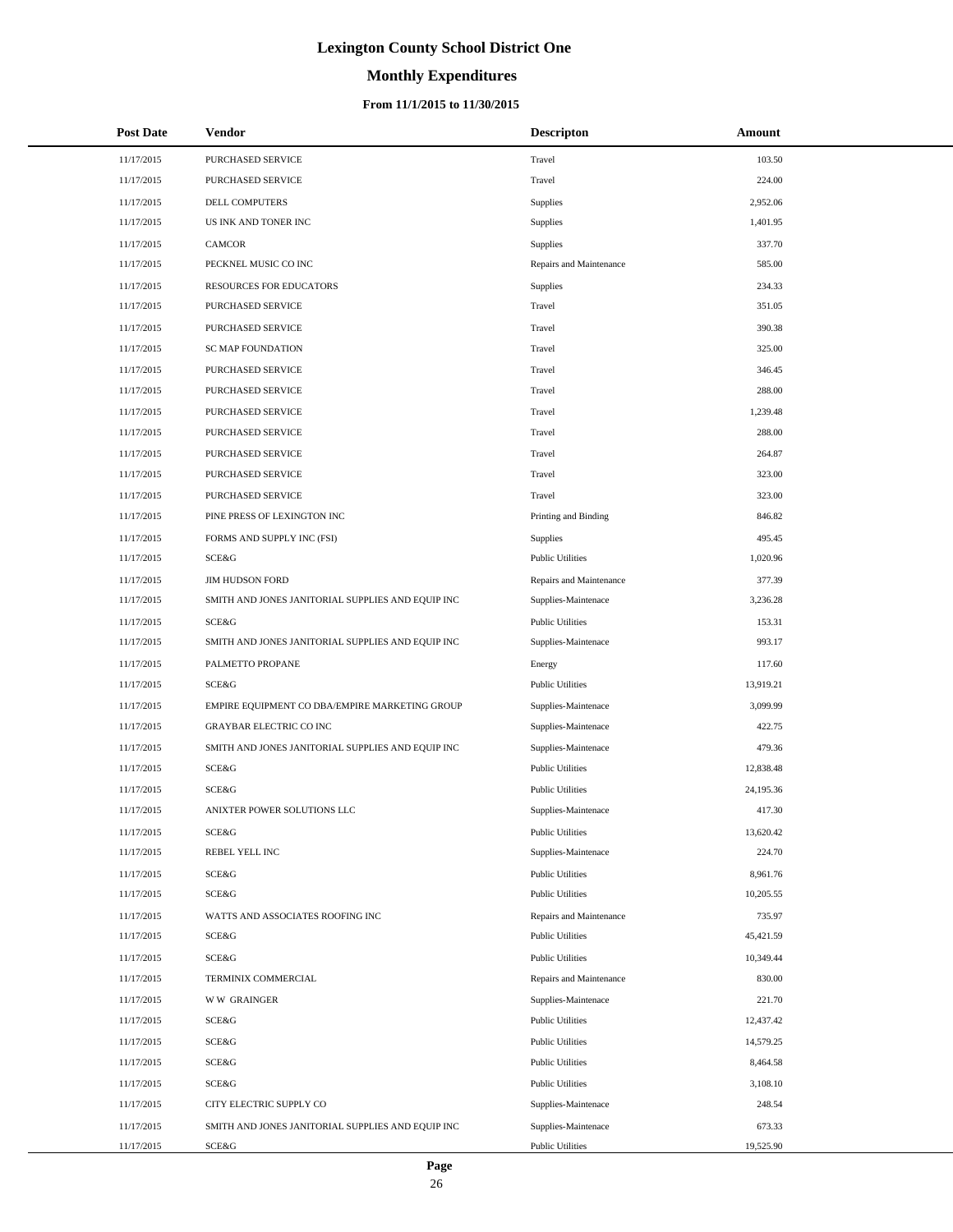# **Monthly Expenditures**

| <b>Post Date</b> | Vendor                                      | <b>Descripton</b>          | Amount    |
|------------------|---------------------------------------------|----------------------------|-----------|
| 11/17/2015       | SCE&G                                       | <b>Public Utilities</b>    | 11,971.35 |
| 11/17/2015       | SCE&G                                       | <b>Public Utilities</b>    | 9,843.64  |
| 11/17/2015       | A Z LAWN MOWER PARTS                        | Supplies-Maintenace        | 282.69    |
| 11/17/2015       | SCE&G                                       | <b>Public Utilities</b>    | 14,197.94 |
| 11/17/2015       | SCE&G                                       | <b>Public Utilities</b>    | 22,860.37 |
| 11/17/2015       | SCE&G                                       | <b>Public Utilities</b>    | 65,588.56 |
| 11/17/2015       | ANIXTER POWER SOLUTIONS LLC                 | Supplies-Maintenace        | 417.30    |
| 11/17/2015       | SCE&G                                       | <b>Public Utilities</b>    | 10,944.51 |
| 11/17/2015       | SCE&G                                       | <b>Public Utilities</b>    | 163.27    |
| 11/17/2015       | ANGELTRAXIVS INC                            | Repairs and Maintenance    | 4,500.00  |
| 11/17/2015       | ANGELTRAXIVS INC                            | Supplies                   | 22,737.42 |
| 11/17/2015       | MANSFIELD OIL CO                            | Supplies                   | 1,367.03  |
| 11/17/2015       | SC DEPARTMENT OF REVENUE (SALES TAX RETURN) | <b>Supplies</b>            | 1,591.62  |
| 11/17/2015       | MCFALLS, FRANKLIN JUNIOR                    | Other Prof & Tech Service  | 180.00    |
| 11/17/2015       | STEEN, BRANDON JAMES                        | Other Prof & Tech Service  | 120.00    |
| 11/17/2015       | VINCENT, MATTHEW                            | Other Prof & Tech Service  | 120.00    |
| 11/17/2015       | NICHOLSON, BRITTANY CAPRICE                 | Other Prof & Tech Service  | 180.00    |
| 11/17/2015       | PURCHASED SERVICE                           | Travel                     | 414.30    |
| 11/17/2015       | BILINGUAL COMMUNICATIONS                    | Other Prof & Tech Service  | 108.30    |
| 11/17/2015       | DIGITAL OFFICE SOLUTIONS INC                | Repairs and Maintenance    | 111.04    |
| 11/17/2015       | PURCHASED SERVICE                           | Travel                     | 1,429.45  |
| 11/17/2015       | PURCHASED SERVICE                           | Travel                     | 624.95    |
| 11/17/2015       | PURCHASED SERVICE                           | Travel                     | 266.50    |
| 11/17/2015       | DIGITAL OFFICE SOLUTIONS INC                | Repairs and Maintenance    | 206.78    |
| 11/17/2015       | PURCHASED SERVICE                           | Travel                     | 298.38    |
| 11/17/2015       | MCGRAW HILL EDUCATION INC                   | Supplies                   | 1,315.02  |
| 11/17/2015       | PURCHASED SERVICE                           | Travel                     | 128.00    |
| 11/17/2015       | MEASUREMENT INC                             | Supplies                   | 224.40    |
| 11/17/2015       | DIANE SWEENEY CONSULTING                    | Inst Prog Improvement      | 9,669.91  |
| 11/17/2015       | DELTA EDUCATION                             | Supplies                   | 106.14    |
| 11/17/2015       | <b>GRAYBAR ELECTRIC CO INC</b>              | <b>Technology Supplies</b> | 903.89    |
| 11/17/2015       | PURCHASED SERVICE                           | Travel                     | 385.50    |
| 11/17/2015       | <b>WW GRAINGER</b>                          | Supplies                   | 639.86    |
| 11/17/2015       | <b>WW GRAINGER</b>                          | Supplies                   | 223.94    |
| 11/17/2015       | <b>WW GRAINGER</b>                          | Supplies                   | 639.86    |
| 11/17/2015       | <b>WW GRAINGER</b>                          | Supplies                   | 639.86    |
| 11/17/2015       | <b>WW GRAINGER</b>                          | Supplies                   | 639.86    |
| 11/17/2015       | <b>WW GRAINGER</b>                          | Supplies                   | 607.87    |
| 11/17/2015       | <b>MUSICAL INNOVATIONS</b>                  | Pupil Activity             | 107.00    |
| 11/17/2015       | FORNINE MUSIC                               | Pupil Activity             | 295.00    |
| 11/17/2015       | PREMIER AGENDAS INC NATIONAL SALES SUPPORT  | Pupil Activity             | 113.75    |
| 11/17/2015       | MUSICIAN SUPPLY                             | Pupil Activity             | 395.00    |
| 11/17/2015       | MUSICIAN SUPPLY                             | Pupil Activity             | 1,851.07  |
| 11/17/2015       | VIKING CUP FUND                             | Pupil Activity             | 400.00    |
| 11/17/2015       | PIONEER MANUFACTURING CO                    | Pupil Activity             | 1,027.21  |
| 11/17/2015       | <b>BSN SPORTS</b>                           | Pupil Activity             | 2,002.39  |
| 11/17/2015       | <b>BSN SPORTS</b>                           | Pupil Activity             | 669.62    |
| 11/17/2015       | NORTH MYRTLE BEACH HIGH SCHOOL              | Pupil Activity             | 300.00    |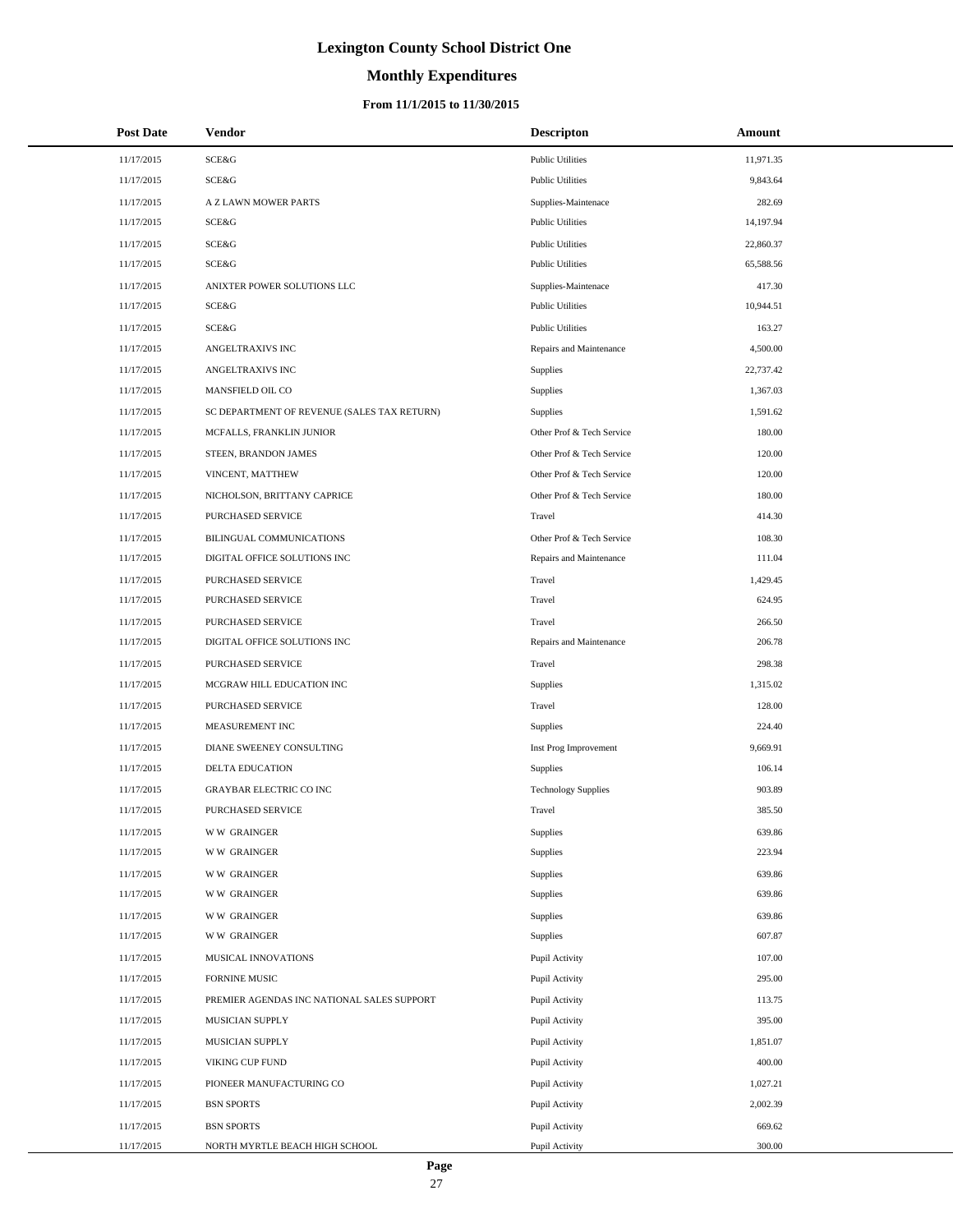# **Monthly Expenditures**

| <b>Post Date</b> | <b>Vendor</b>                                     | <b>Descripton</b>         | Amount     |
|------------------|---------------------------------------------------|---------------------------|------------|
| 11/17/2015       | SC HIGH SCHOOL LEAGUE                             | Pupil Activity            | 204.00     |
| 11/17/2015       | WANDO HIGH SCHOOL                                 | Pupil Activity            | 347.45     |
| 11/17/2015       | <b>BSN SPORTS</b>                                 | Pupil Activity            | 299.60     |
| 11/17/2015       | <b>BSN SPORTS</b>                                 | Pupil Activity            | 427.47     |
| 11/17/2015       | <b>EMBROID ME</b>                                 | Pupil Activity            | 141.24     |
| 11/17/2015       | <b>TEACH TOWN</b>                                 | Inst Prog Improvement     | 3,500.00   |
| 11/17/2015       | PURCHASED SERVICE                                 | Travel                    | 196.00     |
| 11/18/2015       | SC DEPARTMENT OF CORRECTIONS DIV OF INDUSTRIES    | Supplies                  | 277.02     |
| 11/18/2015       | EDUCATIONAL PARTNERS INTERNATIONAL LLC            | <b>Staff Services</b>     | 11,000.00  |
| 11/18/2015       | AMERICAN SIGN AND DISPLAY CO                      | Supplies                  | 312.44     |
| 11/18/2015       | SOUTHEASTERN PERFORMANCE APPAREL                  | Supplies                  | 1,076.50   |
| 11/18/2015       | HOUGHTON MIFFLIN                                  | Supplies                  | 212.44     |
| 11/18/2015       | SC SCHOOL BOARDS ASSOCIATION INSURANCE TRUST      | Insurance and Judgments   | 293,979.00 |
| 11/18/2015       | SC SCHOOL BOARDS ASSOCIATION INSURANCE TRUST      | Property Insurance        | 396,153.00 |
| 11/18/2015       | <b>GRAYBAR ELECTRIC CO INC</b>                    | Supplies-Maintenace       | 1,428.88   |
| 11/18/2015       | <b>BARNES PROPANE</b>                             | Energy                    | 296.64     |
| 11/18/2015       | <b>GRAYBAR ELECTRIC CO INC</b>                    | Supplies-Maintenace       | 126.80     |
| 11/18/2015       | ABC SUPPLY CO                                     | Supplies-Maintenace       | 193.91     |
| 11/18/2015       | SMITH AND JONES JANITORIAL SUPPLIES AND EQUIP INC | Supplies-Maintenace       | 736.91     |
| 11/18/2015       | <b>GRAYBAR ELECTRIC CO INC</b>                    | Supplies-Maintenace       | 947.59     |
| 11/18/2015       | <b>GRAYBAR ELECTRIC CO INC</b>                    | Supplies-Maintenace       | 947.59     |
| 11/18/2015       | TOWN OF LEXINGTON                                 | Other Prof & Tech Service | 4,580.24   |
| 11/18/2015       | TOWN OF LEXINGTON                                 | Other Prof & Tech Service | 4,921.49   |
| 11/18/2015       | SNUFFER, ROBERT                                   | Other Prof & Tech Service | 120.00     |
| 11/18/2015       | WILFONG, MICHAEL BRIAN                            | Other Prof & Tech Service | 120.00     |
| 11/18/2015       | <b>IRON MOUNTAIN</b>                              | Software Renewal/Agreemen | 567.84     |
| 11/18/2015       | DIGITAL OFFICE SOLUTIONS INC                      | Repairs and Maintenance   | 295.18     |
| 11/18/2015       | DIGITAL OFFICE SOLUTIONS INC                      | Repairs and Maintenance   | 548.80     |
| 11/18/2015       | DIGITAL OFFICE SOLUTIONS INC                      | Repairs and Maintenance   | 423.50     |
| 11/18/2015       | DIGITAL OFFICE SOLUTIONS INC                      | Repairs and Maintenance   | 978.44     |
| 11/18/2015       | DIGITAL OFFICE SOLUTIONS INC                      | Repairs and Maintenance   | 217.32     |
| 11/18/2015       | <b>DELTA EDUCATION</b>                            | Supplies                  | 271.21     |
| 11/18/2015       | BURKWOOD CONSTRUCTION COMPANY                     | Building                  | 716,938.10 |
| 11/18/2015       | <b>US FOODS</b>                                   | Supplies                  | 543.87     |
| 11/18/2015       | <b>US FOODS</b>                                   | Food                      | 9,541.07   |
| 11/18/2015       | EARTHGRAINS BAKING COMPANIES INC                  | <b>Bread</b>              | 170.00     |
| 11/18/2015       | BORDEN DAIRY CO OF SC LLC                         | Milk                      | 317.09     |
| 11/18/2015       | SENN BROTHERS INC                                 | Produce                   | 924.91     |
| 11/18/2015       | <b>US FOODS</b>                                   | Supplies                  | 412.20     |
| 11/18/2015       | <b>US FOODS</b>                                   | Food                      | 4,218.40   |
| 11/18/2015       | EARTHGRAINS BAKING COMPANIES INC                  | <b>Bread</b>              | 121.25     |
| 11/18/2015       | BORDEN DAIRY CO OF SC LLC                         | Milk                      | 317.31     |
| 11/18/2015       | SENN BROTHERS INC                                 | Produce                   | 404.28     |
| 11/18/2015       | <b>US FOODS</b>                                   | Supplies                  | 120.39     |
| 11/18/2015       | <b>US FOODS</b>                                   | Food                      | 3,417.43   |
| 11/18/2015       | BORDEN DAIRY CO OF SC LLC                         | Milk                      | 136.60     |
| 11/18/2015       | SENN BROTHERS INC                                 | Produce                   | 363.03     |
| 11/18/2015       | <b>US FOODS</b>                                   | Supplies                  | 421.81     |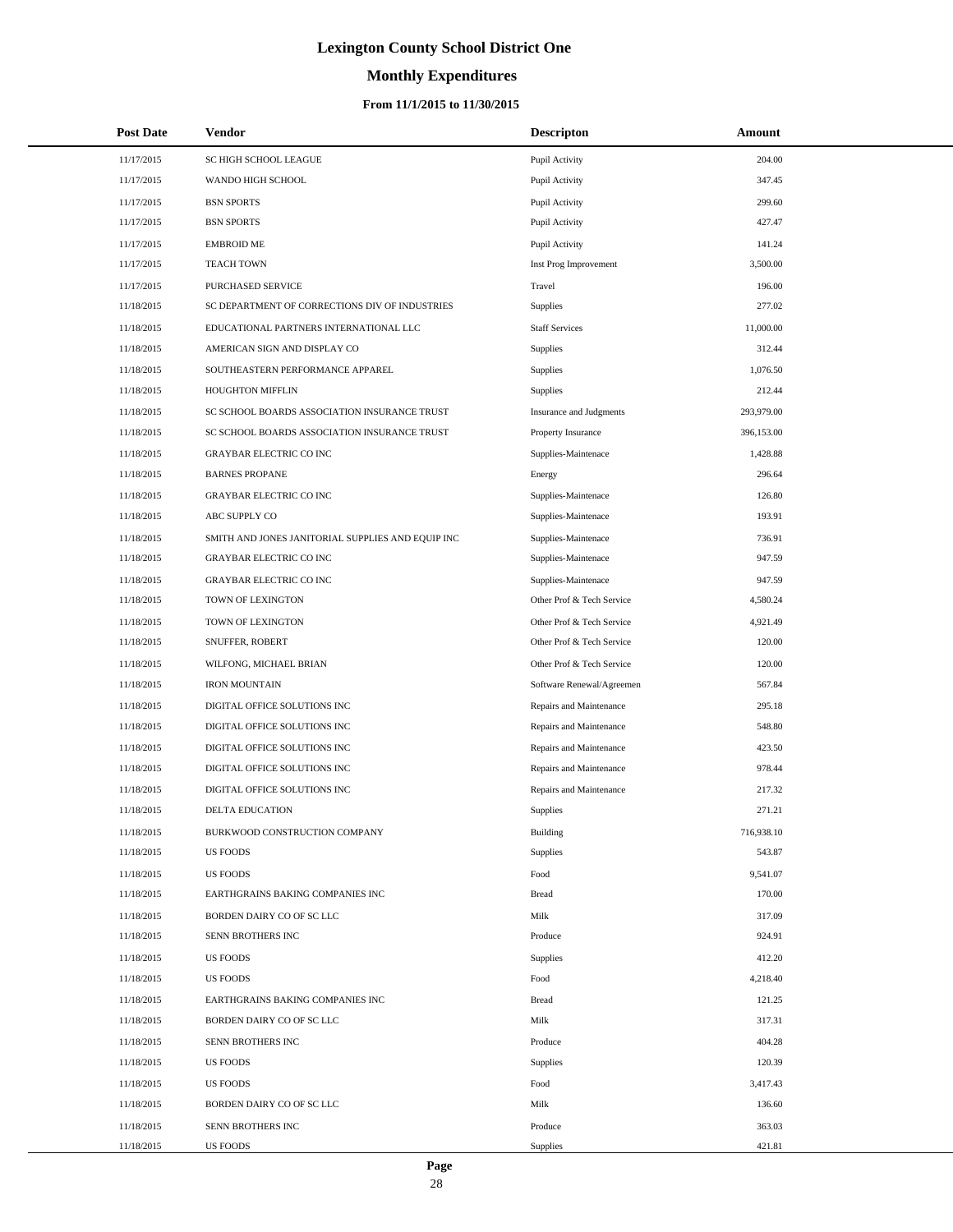# **Monthly Expenditures**

### **From 11/1/2015 to 11/30/2015**

| <b>Post Date</b> | <b>Vendor</b>                    | <b>Descripton</b> | Amount    |  |
|------------------|----------------------------------|-------------------|-----------|--|
| 11/18/2015       | <b>US FOODS</b>                  | Food              | 5,142.50  |  |
| 11/18/2015       | EARTHGRAINS BAKING COMPANIES INC | <b>Bread</b>      | 101.25    |  |
| 11/18/2015       | BORDEN DAIRY CO OF SC LLC        | Milk              | 852.05    |  |
| 11/18/2015       | SENN BROTHERS INC                | Produce           | 579.17    |  |
| 11/18/2015       | <b>US FOODS</b>                  | Supplies          | 255.39    |  |
| 11/18/2015       | <b>US FOODS</b>                  | Food              | 5,431.47  |  |
| 11/18/2015       | BORDEN DAIRY CO OF SC LLC        | Milk              | 351.88    |  |
| 11/18/2015       | SENN BROTHERS INC                | Produce           | 393.86    |  |
| 11/18/2015       | <b>US FOODS</b>                  | Supplies          | 231.48    |  |
| 11/18/2015       | <b>US FOODS</b>                  | Food              | 5,753.49  |  |
| 11/18/2015       | BORDEN DAIRY CO OF SC LLC        | Milk              | 905.78    |  |
| 11/18/2015       | SENN BROTHERS INC                | Produce           | 747.38    |  |
| 11/18/2015       | <b>US FOODS</b>                  | Food              | 1,452.69  |  |
| 11/18/2015       | SENN BROTHERS INC                | Produce           | 169.59    |  |
| 11/18/2015       | <b>US FOODS</b>                  | Supplies          | 165.86    |  |
| 11/18/2015       | <b>US FOODS</b>                  | Food              | 4,470.43  |  |
| 11/18/2015       | BORDEN DAIRY CO OF SC LLC        | Milk              | 112.08    |  |
| 11/18/2015       | SENN BROTHERS INC                | Produce           | 577.75    |  |
| 11/18/2015       | <b>US FOODS</b>                  | Supplies          | 457.89    |  |
| 11/18/2015       | <b>US FOODS</b>                  | Food              | 3,332.37  |  |
| 11/18/2015       | EARTHGRAINS BAKING COMPANIES INC | <b>Bread</b>      | 115.00    |  |
| 11/18/2015       | BORDEN DAIRY CO OF SC LLC        | Milk              | 346.61    |  |
| 11/18/2015       | SENN BROTHERS INC                | Produce           | 410.23    |  |
| 11/18/2015       | <b>US FOODS</b>                  | Supplies          | 608.96    |  |
| 11/18/2015       | <b>US FOODS</b>                  | Food              | 7,375.37  |  |
| 11/18/2015       | BORDEN DAIRY CO OF SC LLC        | Milk              | 978.84    |  |
| 11/18/2015       | SENN BROTHERS INC                | Produce           | 630.75    |  |
| 11/18/2015       | <b>US FOODS</b>                  | Supplies          | 295.72    |  |
| 11/18/2015       | <b>US FOODS</b>                  | Food              | 4,910.02  |  |
| 11/18/2015       | BORDEN DAIRY CO OF SC LLC        | Milk              | 708.88    |  |
| 11/18/2015       | SENN BROTHERS INC                | Produce           | 608.42    |  |
| 11/18/2015       | <b>US FOODS</b>                  | Supplies          | 413.16    |  |
| 11/18/2015       | US FOODS                         | Food              | 3,651.43  |  |
| 11/18/2015       | BORDEN DAIRY CO OF SC LLC        | Milk              | 537.27    |  |
| 11/18/2015       | SENN BROTHERS INC                | Produce           | 456.75    |  |
| 11/18/2015       | <b>US FOODS</b>                  | Food              | 4,021.83  |  |
| 11/18/2015       | BORDEN DAIRY CO OF SC LLC        | Milk              | 458.87    |  |
| 11/18/2015       | SENN BROTHERS INC                | Produce           | 437.30    |  |
| 11/18/2015       | US FOODS                         | Supplies          | 918.86    |  |
| 11/18/2015       | <b>US FOODS</b>                  | Food              | 17,704.36 |  |
| 11/18/2015       | BORDEN DAIRY CO OF SC LLC        | Milk              | 540.67    |  |
| 11/18/2015       | SENN BROTHERS INC                | Produce           | 663.52    |  |
| 11/18/2015       | US FOODS                         | Supplies          | 115.41    |  |
| 11/18/2015       | <b>US FOODS</b>                  | Food              | 2,830.09  |  |
| 11/18/2015       | BORDEN DAIRY CO OF SC LLC        | Milk              | 358.10    |  |
| 11/18/2015       | SENN BROTHERS INC                | Produce           | 413.21    |  |
| 11/18/2015       | <b>US FOODS</b>                  | Food              | 6,065.07  |  |
| 11/18/2015       | BORDEN DAIRY CO OF SC LLC        | Milk              | 234.22    |  |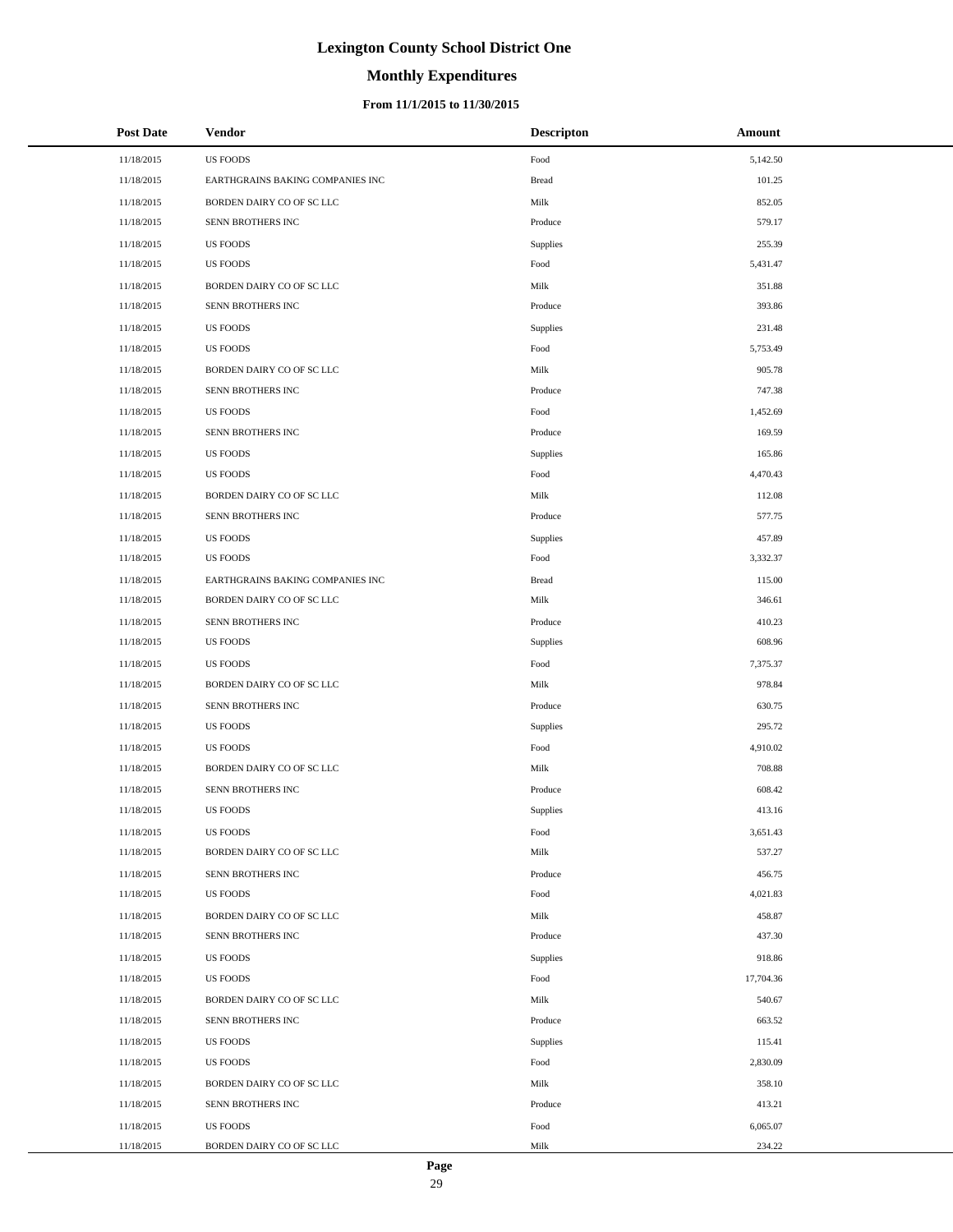# **Monthly Expenditures**

### **From 11/1/2015 to 11/30/2015**

| <b>Post Date</b> | <b>Vendor</b>                    | <b>Descripton</b> | Amount   |
|------------------|----------------------------------|-------------------|----------|
| 11/18/2015       | SENN BROTHERS INC                | Produce           | 1,002.38 |
| 11/18/2015       | <b>US FOODS</b>                  | Supplies          | 221.17   |
| 11/18/2015       | <b>US FOODS</b>                  | Food              | 4,352.52 |
| 11/18/2015       | EARTHGRAINS BAKING COMPANIES INC | <b>Bread</b>      | 107.00   |
| 11/18/2015       | BORDEN DAIRY CO OF SC LLC        | Milk              | 380.15   |
| 11/18/2015       | SENN BROTHERS INC                | Produce           | 335.37   |
| 11/18/2015       | <b>US FOODS</b>                  | Supplies          | 221.90   |
| 11/18/2015       | <b>US FOODS</b>                  | Food              | 2,086.19 |
| 11/18/2015       | BORDEN DAIRY CO OF SC LLC        | Milk              | 121.98   |
| 11/18/2015       | SENN BROTHERS INC                | Produce           | 191.26   |
| 11/18/2015       | US FOODS                         | Supplies          | 666.50   |
| 11/18/2015       | <b>US FOODS</b>                  | Food              | 7,770.97 |
| 11/18/2015       | BORDEN DAIRY CO OF SC LLC        | Milk              | 886.84   |
| 11/18/2015       | SENN BROTHERS INC                | Produce           | 815.22   |
| 11/18/2015       | <b>US FOODS</b>                  | Supplies          | 447.96   |
| 11/18/2015       | <b>US FOODS</b>                  | Food              | 5,128.19 |
| 11/18/2015       | BORDEN DAIRY CO OF SC LLC        | Milk              | 107.76   |
| 11/18/2015       | SENN BROTHERS INC                | Produce           | 520.62   |
| 11/18/2015       | <b>US FOODS</b>                  | Supplies          | 324.57   |
| 11/18/2015       | <b>US FOODS</b>                  | Food              | 2,685.63 |
| 11/18/2015       | BORDEN DAIRY CO OF SC LLC        | Milk              | 263.15   |
| 11/18/2015       | SENN BROTHERS INC                | Produce           | 336.22   |
| 11/18/2015       | <b>US FOODS</b>                  | Supplies          | 343.25   |
| 11/18/2015       | <b>US FOODS</b>                  | Food              | 4,904.12 |
| 11/18/2015       | BORDEN DAIRY CO OF SC LLC        | Milk              | 263.52   |
| 11/18/2015       | SENN BROTHERS INC                | Produce           | 574.13   |
| 11/18/2015       | US FOODS                         | Supplies          | 296.70   |
| 11/18/2015       | <b>US FOODS</b>                  | Food              | 3,416.78 |
| 11/18/2015       | BORDEN DAIRY CO OF SC LLC        | Milk              | 559.66   |
| 11/18/2015       | SENN BROTHERS INC                | Produce           | 789.87   |
| 11/18/2015       | <b>US FOODS</b>                  | Supplies          | 249.69   |
| 11/18/2015       | <b>US FOODS</b>                  | Food              | 4,248.85 |
| 11/18/2015       | EARTHGRAINS BAKING COMPANIES INC | <b>Bread</b>      | 107.50   |
| 11/18/2015       | BORDEN DAIRY CO OF SC LLC        | Milk              | 718.06   |
| 11/18/2015       | SENN BROTHERS INC                | Produce           | 441.22   |
| 11/18/2015       | <b>US FOODS</b>                  | Supplies          | 190.14   |
| 11/18/2015       | <b>US FOODS</b>                  | Food              | 2,533.24 |
| 11/18/2015       | BORDEN DAIRY CO OF SC LLC        | Milk              | 130.54   |
| 11/18/2015       | SENN BROTHERS INC                | Produce           | 312.50   |
| 11/18/2015       | <b>US FOODS</b>                  | Supplies          | 459.86   |
| 11/18/2015       | <b>US FOODS</b>                  | Food              | 1,334.54 |
| 11/18/2015       | BORDEN DAIRY CO OF SC LLC        | Milk              | 278.66   |
| 11/18/2015       | SENN BROTHERS INC                | Produce           | 340.30   |
| 11/18/2015       | <b>US FOODS</b>                  | Supplies          | 278.33   |
| 11/18/2015       | <b>US FOODS</b>                  | Food              | 1,779.51 |
| 11/18/2015       | BORDEN DAIRY CO OF SC LLC        | Milk              | 576.79   |
| 11/18/2015       | SENN BROTHERS INC                | Produce           | 464.50   |
| 11/18/2015       | US FOODS                         | Supplies          | 324.74   |

÷.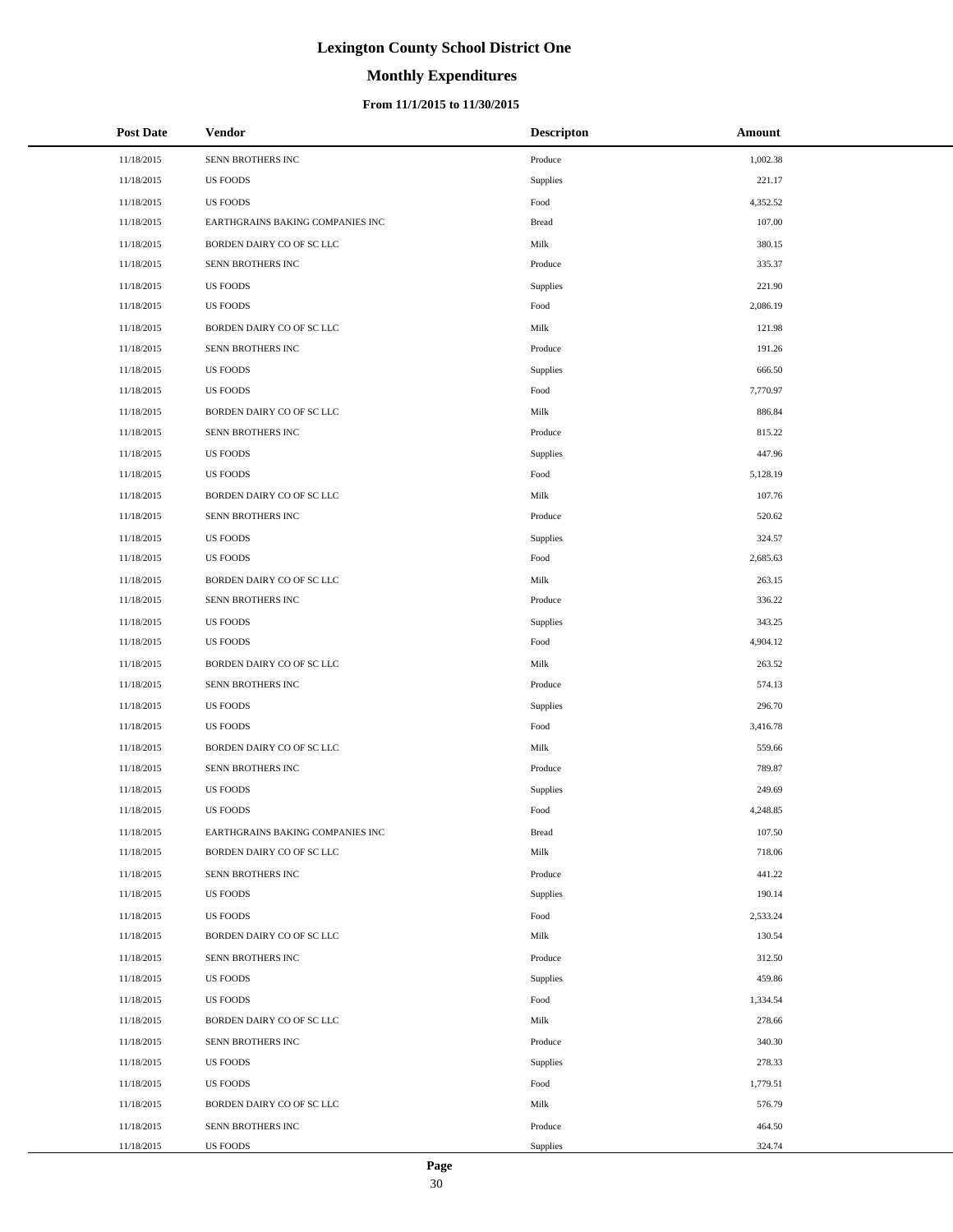# **Monthly Expenditures**

| <b>Post Date</b> | Vendor                                          | <b>Descripton</b>             | Amount    |
|------------------|-------------------------------------------------|-------------------------------|-----------|
| 11/18/2015       | <b>US FOODS</b>                                 | Food                          | 4,807.69  |
| 11/18/2015       | BORDEN DAIRY CO OF SC LLC                       | Milk                          | 273.62    |
| 11/18/2015       | SENN BROTHERS INC                               | Produce                       | 483.17    |
| 11/18/2015       | <b>US FOODS</b>                                 | Food                          | 10,841.57 |
| 11/18/2015       | EARTHGRAINS BAKING COMPANIES INC                | <b>Bread</b>                  | 133.75    |
| 11/18/2015       | BORDEN DAIRY CO OF SC LLC                       | Milk                          | 487.65    |
| 11/18/2015       | SENN BROTHERS INC                               | Produce                       | 735.37    |
| 11/18/2015       | <b>US FOODS</b>                                 | Commodity Distribution Charge | 201.40    |
| 11/18/2015       | <b>US FOODS</b>                                 | Supplies                      | 420.28    |
| 11/18/2015       | <b>US FOODS</b>                                 | Food                          | 2,748.93  |
| 11/18/2015       | BORDEN DAIRY CO OF SC LLC                       | Milk                          | 370.58    |
| 11/18/2015       | SENN BROTHERS INC                               | Produce                       | 264.90    |
| 11/18/2015       | PECKNEL MUSIC CO INC                            | Pupil Activity                | 684.81    |
| 11/18/2015       | <b>CENGAGE LEARNING</b>                         | Pupil Activity                | 3,803.80  |
| 11/18/2015       | DELL COMPUTERS                                  | Pupil Activity                | 960.80    |
| 11/18/2015       | BUSBY, RALPH LENNY                              | Pupil Activity                | 120.00    |
| 11/18/2015       | GROOMS, JONATHAN H                              | Pupil Activity                | 120.00    |
| 11/18/2015       | MARTHERS, BRANNON W                             | Pupil Activity                | 120.00    |
| 11/18/2015       | POOLE, JOSEPH AARON                             | Pupil Activity                | 120.00    |
| 11/18/2015       | SMITH, THOMAS ALVIN                             | Pupil Activity                | 120.00    |
| 11/18/2015       | JAMES, GRANDERSON                               | Pupil Activity                | 156.80    |
| 11/18/2015       | MCKEE, DAVID                                    | Pupil Activity                | 151.40    |
| 11/18/2015       | PRICE, JOHN M                                   | Pupil Activity                | 101.00    |
| 11/18/2015       | WELDON, RICHARD                                 | Pupil Activity                | 148.70    |
| 11/18/2015       | WILSON, CHRISTOPHER GREG                        | Pupil Activity                | 101.00    |
| 11/18/2015       | T AND T SPORTS                                  | Pupil Activity                | 1,187.70  |
| 11/18/2015       | <b>BSN SPORTS</b>                               | Pupil Activity                | 102.70    |
| 11/18/2015       | SULLIVAN, BERRY                                 | Pupil Activity                | 149.00    |
| 11/19/2015       | PURCHASED SERVICE                               | Travel                        | 119.60    |
| 11/19/2015       | PURCHASED SERVICE                               | Travel                        | 425.50    |
| 11/19/2015       | SCHOOL SPECIALTY INC                            | Supplies                      | 142.72    |
| 11/19/2015       | W W WILLIAMS S E INC                            | Repairs and Maintenance       | 972.67    |
| 11/19/2015       | MUSICIAN SUPPLY                                 | Supplies                      | 1,966.26  |
| 11/19/2015       | FIRST PRIORITY INC                              | Other Prof & Tech Service     | 250.00    |
| 11/19/2015       | FOLLETT SCHOOL SOLUTIONS INC                    | <b>Library Books</b>          | 106.85    |
| 11/19/2015       | FOLLETT SCHOOL SOLUTIONS INC                    | Library Books                 | 1,379.87  |
| 11/19/2015       | CHILDS AND HALLIGAN P A                         | Legal Services                | 10,591.00 |
| 11/19/2015       | PURCHASED SERVICE                               | Travel                        | 116.73    |
| 11/19/2015       | AMTEC                                           | Other Prof & Tech Service     | 800.00    |
| 11/19/2015       | ASSOC SCHOOL BUSINESS OFFICIALS INTERNAT'L ASBO | Dues and Fees                 | 1,285.00  |
| 11/19/2015       | GFOA GOVERNMENT FINANCE OFFICERS ASSOCIATION    | Dues and Fees                 | 625.00    |
| 11/19/2015       | P AND S CONSTRUCTION COMPANY INC                | Repairs and Maintenance       | 810.00    |
| 11/19/2015       | SC DEPARTMENT OF ADMINISTRATION                 | Repairs and Maintenance       | 7,501.53  |
| 11/19/2015       | HINZ, BRIAN E                                   | Other Prof & Tech Service     | 180.00    |
| 11/19/2015       | CARR, GREGORY                                   | Other Prof & Tech Service     | 180.00    |
| 11/19/2015       | PURCHASED SERVICE                               | Travel                        | 206.14    |
| 11/19/2015       | PURCHASED SERVICE                               | Travel                        | 127.08    |
| 11/19/2015       | PURCHASED SERVICE                               | Travel                        | 367.71    |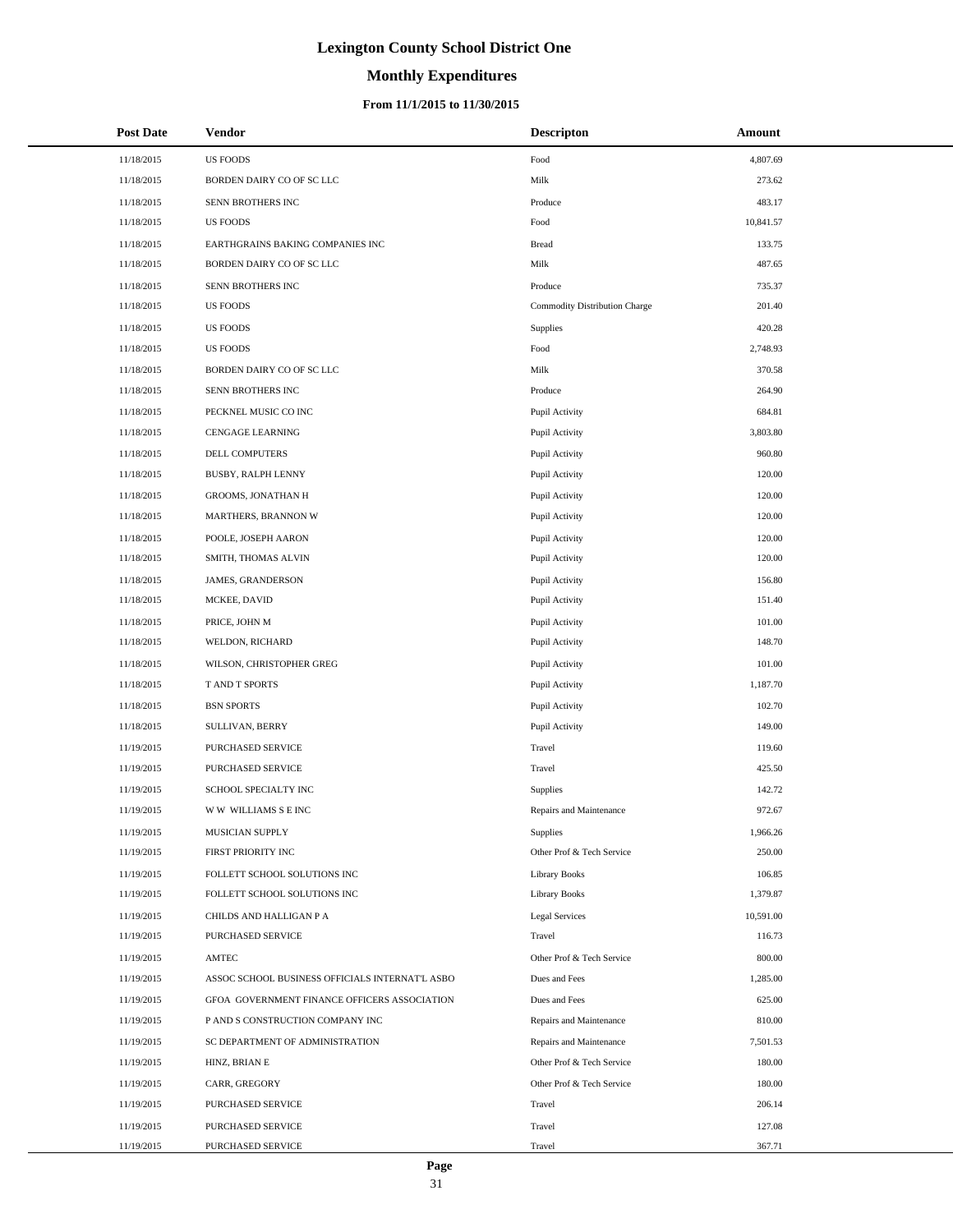# **Monthly Expenditures**

| <b>Post Date</b> | Vendor            | <b>Descripton</b>             | Amount |
|------------------|-------------------|-------------------------------|--------|
| 11/19/2015       | PURCHASED SERVICE | Travel                        | 144.61 |
| 11/19/2015       | PURCHASED SERVICE | Travel                        | 110.98 |
| 11/19/2015       | PURCHASED SERVICE | Supplies                      | 250.00 |
| 11/19/2015       | <b>US FOODS</b>   | Supplies                      | 472.69 |
| 11/19/2015       | <b>US FOODS</b>   | Commodity Distribution Charge | 311.64 |
| 11/19/2015       | <b>US FOODS</b>   | Supplies                      | 287.79 |
| 11/19/2015       | <b>US FOODS</b>   | Commodity Distribution Charge | 156.88 |
| 11/19/2015       | <b>US FOODS</b>   | Supplies                      | 431.21 |
| 11/19/2015       | <b>US FOODS</b>   | Commodity Distribution Charge | 311.64 |
| 11/19/2015       | <b>US FOODS</b>   | Supplies                      | 369.54 |
| 11/19/2015       | <b>US FOODS</b>   | Supplies                      | 393.19 |
| 11/19/2015       | <b>US FOODS</b>   | Commodity Distribution Charge | 301.04 |
| 11/19/2015       | <b>US FOODS</b>   | Supplies                      | 401.87 |
| 11/19/2015       | <b>US FOODS</b>   | Commodity Distribution Charge | 154.76 |
| 11/19/2015       | <b>US FOODS</b>   | Supplies                      | 346.38 |
| 11/19/2015       | <b>US FOODS</b>   | Commodity Distribution Charge | 173.84 |
| 11/19/2015       | <b>US FOODS</b>   | Supplies                      | 154.49 |
| 11/19/2015       | <b>US FOODS</b>   | Commodity Distribution Charge | 156.88 |
| 11/19/2015       | <b>US FOODS</b>   | Supplies                      | 146.67 |
| 11/19/2015       | <b>US FOODS</b>   | Commodity Distribution Charge | 159.00 |
| 11/19/2015       | <b>US FOODS</b>   | Supplies                      | 778.79 |
| 11/19/2015       | <b>US FOODS</b>   | Commodity Distribution Charge | 154.76 |
| 11/19/2015       | <b>US FOODS</b>   | Supplies                      | 742.08 |
| 11/19/2015       | <b>US FOODS</b>   | Commodity Distribution Charge | 156.88 |
| 11/19/2015       | <b>US FOODS</b>   | Supplies                      | 652.57 |
| 11/19/2015       | <b>US FOODS</b>   | Commodity Distribution Charge | 171.72 |
| 11/19/2015       | <b>US FOODS</b>   | Supplies                      | 537.39 |
| 11/19/2015       | <b>US FOODS</b>   | Commodity Distribution Charge | 309.52 |
| 11/19/2015       | <b>US FOODS</b>   | Supplies                      | 387.43 |
| 11/19/2015       | <b>US FOODS</b>   | Commodity Distribution Charge | 148.40 |
| 11/19/2015       | <b>US FOODS</b>   | Supplies                      | 410.37 |
| 11/19/2015       | <b>US FOODS</b>   | Commodity Distribution Charge | 173.84 |
| 11/19/2015       | <b>US FOODS</b>   | Supplies                      | 265.10 |
| 11/19/2015       | <b>US FOODS</b>   | Commodity Distribution Charge | 173.84 |
| 11/19/2015       | <b>US FOODS</b>   | Supplies                      | 293.10 |
| 11/19/2015       | <b>US FOODS</b>   | Commodity Distribution Charge | 154.76 |
| 11/19/2015       | <b>US FOODS</b>   | Supplies                      | 588.80 |
| 11/19/2015       | <b>US FOODS</b>   | Commodity Distribution Charge | 144.16 |
| 11/19/2015       | <b>US FOODS</b>   | Supplies                      | 413.11 |
| 11/19/2015       | <b>US FOODS</b>   | Commodity Distribution Charge | 171.72 |
| 11/19/2015       | <b>US FOODS</b>   | Supplies                      | 326.30 |
| 11/19/2015       | <b>US FOODS</b>   | Commodity Distribution Charge | 148.40 |
| 11/19/2015       | <b>US FOODS</b>   | Supplies                      | 627.62 |
| 11/19/2015       | <b>US FOODS</b>   | Commodity Distribution Charge | 163.24 |
| 11/19/2015       | <b>US FOODS</b>   | Commodity Distribution Charge | 150.52 |
| 11/19/2015       | <b>US FOODS</b>   | Supplies                      | 196.01 |
| 11/19/2015       | <b>US FOODS</b>   | Commodity Distribution Charge | 150.52 |
| 11/19/2015       | <b>US FOODS</b>   | Supplies                      | 245.60 |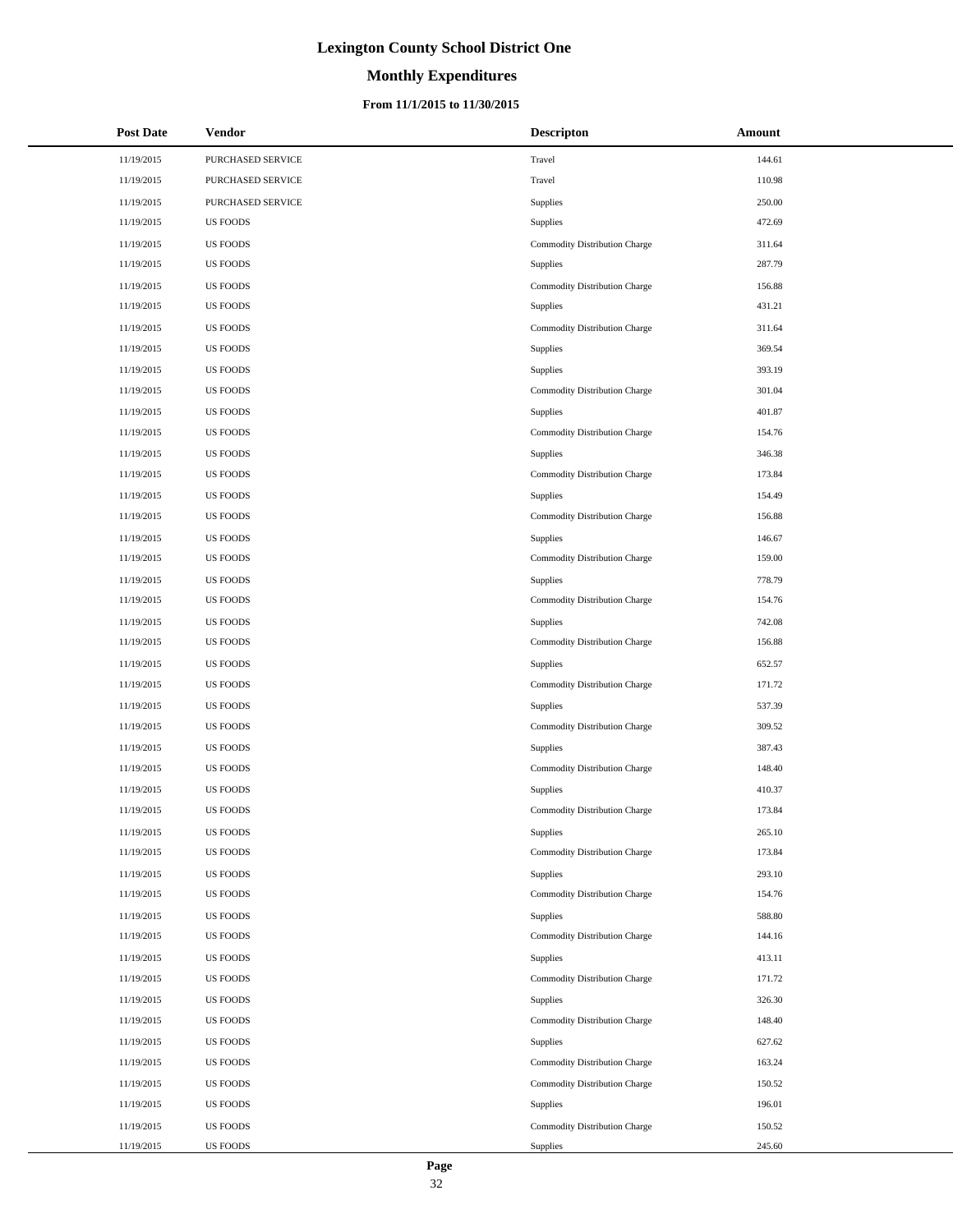# **Monthly Expenditures**

| <b>Post Date</b> | Vendor                                            | <b>Descripton</b>             | <b>Amount</b> |
|------------------|---------------------------------------------------|-------------------------------|---------------|
| 11/19/2015       | <b>US FOODS</b>                                   | Commodity Distribution Charge | 150.52        |
| 11/19/2015       | <b>US FOODS</b>                                   | Supplies                      | 171.06        |
| 11/19/2015       | <b>US FOODS</b>                                   | Commodity Distribution Charge | 150.52        |
| 11/19/2015       | <b>US FOODS</b>                                   | Commodity Distribution Charge | 146.28        |
| 11/19/2015       | <b>US FOODS</b>                                   | Supplies                      | 216.62        |
| 11/19/2015       | <b>US FOODS</b>                                   | Commodity Distribution Charge | 171.72        |
| 11/19/2015       | <b>US FOODS</b>                                   | <b>Supplies</b>               | 523.62        |
| 11/19/2015       | <b>US FOODS</b>                                   | Commodity Distribution Charge | 103.88        |
| 11/19/2015       | <b>US FOODS</b>                                   | Supplies                      | 218.31        |
| 11/19/2015       | <b>US FOODS</b>                                   | Commodity Distribution Charge | 146.28        |
| 11/19/2015       | PECKNEL MUSIC CO INC                              | Pupil Activity                | 460.00        |
| 11/19/2015       | PRECISION EXAMS LLC                               | Pupil Activity                | 3,950.00      |
| 11/19/2015       | SC DEPARTMENT OF REVENUE (SALES TAX RETURN)       | Pupil Activity                | 276.50        |
| 11/19/2015       | CASH                                              | Pupil Activity                | 350.00        |
| 11/19/2015       | <b>BSN SPORTS</b>                                 | Pupil Activity                | 387.88        |
| 11/20/2015       | US INK AND TONER INC                              | Supplies                      | 204.99        |
| 11/20/2015       | DIGITAL OFFICE SOLUTIONS INC                      | Supplies                      | 445.86        |
| 11/20/2015       | FORMS AND SUPPLY INC (FSI)                        | Supplies                      | 2,475.34      |
| 11/20/2015       | PRESENTATION SYSTEMS SOUTH INC                    | Supplies                      | 215.66        |
| 11/20/2015       | FOLLETT SCHOOL SOLUTIONS INC                      | <b>Library Books</b>          | 787.38        |
| 11/20/2015       | <b>EBSCO</b>                                      | Periodicals                   | 116.07        |
| 11/20/2015       | FOLLETT SCHOOL SOLUTIONS INC                      | <b>Library Books</b>          | 381.10        |
| 11/20/2015       | PALMETTO TILE DIST                                | Supplies-Maintenace           | 183.72        |
| 11/20/2015       | SMITH AND JONES JANITORIAL SUPPLIES AND EQUIP INC | Supplies-Maintenace           | 798.01        |
| 11/20/2015       | CITY ELECTRIC SUPPLY CO                           | Supplies-Maintenace           | 266.91        |
| 11/20/2015       | GRAYBAR ELECTRIC CO INC                           | Supplies-Maintenace           | 605.15        |
| 11/20/2015       | <b>INTERSTATE SOLUTIONS</b>                       | Supplies-Maintenace           | 186.18        |
| 11/20/2015       | COOK & BOARDMAN LLC                               | Supplies-Maintenace           | 456.46        |
| 11/20/2015       | COOK & BOARDMAN LLC                               | Supplies-Maintenace           | 456.46        |
| 11/20/2015       | LITTLEBITS ELECTRONICS INC                        | Supplies                      | 532.95        |
| 11/20/2015       | <b>CAMCOR</b>                                     | <b>Technology Supplies</b>    | 1,842.02      |
| 11/20/2015       | CAROLINA BIOLOGICAL SUPPLY CO                     | Supplies                      | 294.50        |
| 11/20/2015       | <b>DELTA EDUCATION</b>                            | <b>Supplies</b>               | 144.88        |
| 11/20/2015       | FREY SCIENTIFIC                                   | Supplies                      | 100.86        |
| 11/20/2015       | ACHIEVE 3000                                      | Software Renewal/Agreemen     | 19,180.00     |
| 11/20/2015       | SC DEPARTMENT OF REVENUE (SALES TAX RETURN)       | Software Renewal/Agreemen     | 1,342.60      |
| 11/20/2015       | ADVANCEPIERRE FOOD INC.                           | Food                          | 689.04        |
| 11/20/2015       | ASIAN FOOD SOLUTIONS                              | Food                          | 2,351.52      |
| 11/20/2015       | BROOKWOOD FARMS INC                               | Food                          | 305.60        |
| 11/20/2015       | <b>DON LEE FARMS</b>                              | Food                          | 262.50        |
| 11/20/2015       | NATIONAL FOOD GROUP                               | Food                          | 369.00        |
| 11/20/2015       | TASTY BRANDS LLC                                  | Food                          | 108.22        |
| 11/20/2015       | ASIAN FOOD SOLUTIONS                              | Food                          | 391.92        |
| 11/20/2015       | DON LEE FARMS                                     | Food                          | 105.00        |
| 11/20/2015       | NATIONAL FOOD GROUP                               | Food                          | 492.00        |
| 11/20/2015       | TASTY BRANDS LLC                                  | Food                          | 273.28        |
| 11/20/2015       | ADVANCEPIERRE FOOD INC.                           | Food                          | 689.04        |
| 11/20/2015       | ASIAN FOOD SOLUTIONS                              | Food                          | 2,351.52      |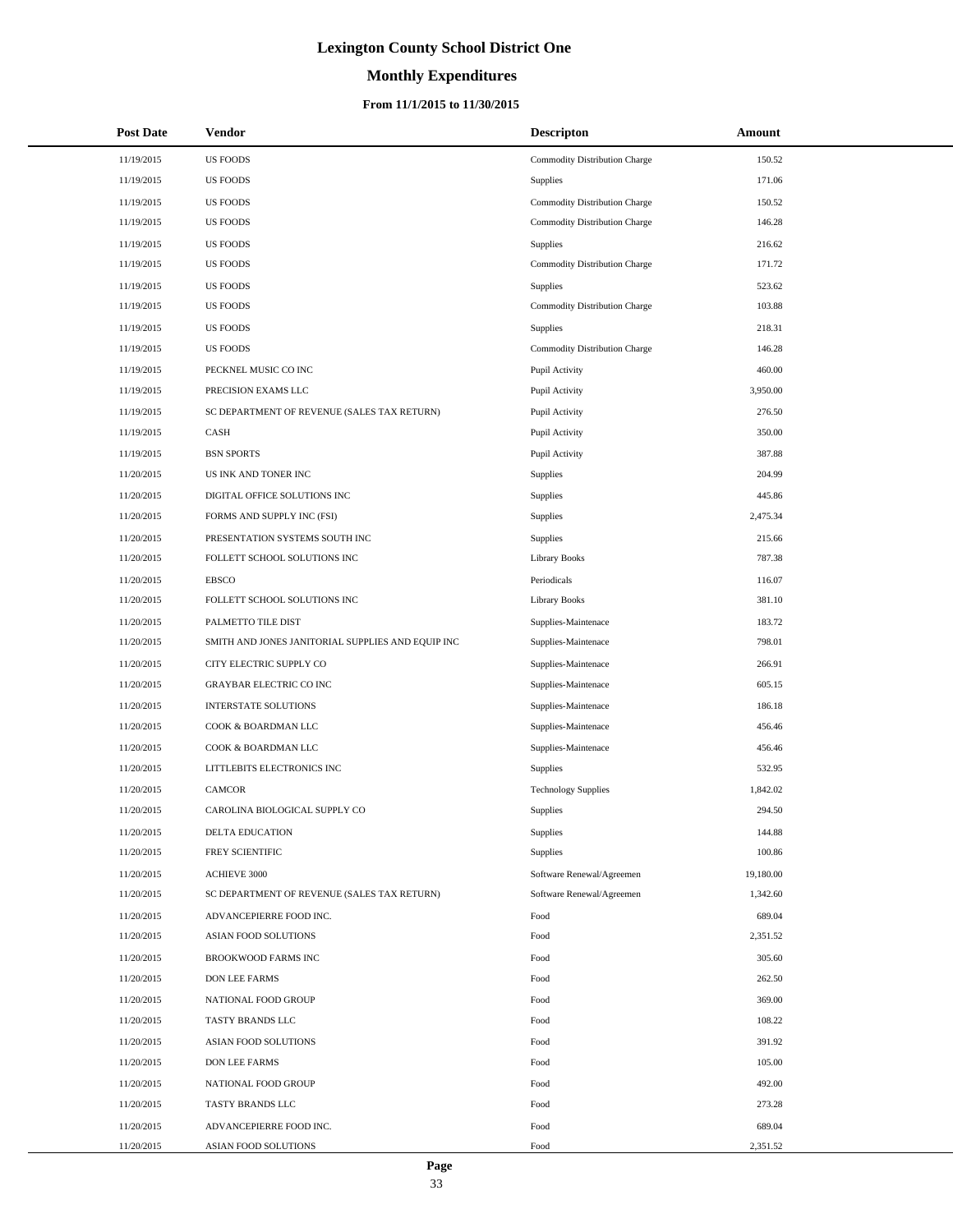# **Monthly Expenditures**

### **From 11/1/2015 to 11/30/2015**

| <b>Post Date</b> | Vendor                      | <b>Descripton</b>      | Amount   |
|------------------|-----------------------------|------------------------|----------|
| 11/20/2015       | BROOKWOOD FARMS INC         | Food                   | 458.40   |
| 11/20/2015       | <b>DON LEE FARMS</b>        | Food                   | 262.50   |
| 11/20/2015       | NATIONAL FOOD GROUP         | Food                   | 369.00   |
| 11/20/2015       | TASTY BRANDS LLC            | Food                   | 108.22   |
| 11/20/2015       | ASIAN FOOD SOLUTIONS        | Food                   | 391.92   |
| 11/20/2015       | DON LEE FARMS               | Food                   | 105.00   |
| 11/20/2015       | NATIONAL FOOD GROUP         | Food                   | 492.00   |
| 11/20/2015       | TASTY BRANDS LLC            | Food                   | 273.28   |
| 11/20/2015       | ADVANCEPIERRE FOOD INC.     | Food                   | 657.72   |
| 11/20/2015       | ASIAN FOOD SOLUTIONS        | Food                   | 2,155.56 |
| 11/20/2015       | BROOKWOOD FARMS INC         | Food                   | 305.60   |
| 11/20/2015       | DON LEE FARMS               | Food                   | 210.00   |
| 11/20/2015       | NATIONAL FOOD GROUP         | Food                   | 369.00   |
| 11/20/2015       | TASTY BRANDS LLC            | Food                   | 108.22   |
| 11/20/2015       | <b>ASIAN FOOD SOLUTIONS</b> | Food                   | 1,371.72 |
| 11/20/2015       | DON LEE FARMS               | Food                   | 105.00   |
| 11/20/2015       | NATIONAL FOOD GROUP         | Food                   | 492.00   |
| 11/20/2015       | TASTY BRANDS LLC            | Food                   | 273.28   |
| 11/20/2015       | <b>ASIAN FOOD SOLUTIONS</b> | Food                   | 391.92   |
| 11/20/2015       | DON LEE FARMS               | Food                   | 157.50   |
| 11/20/2015       | TASTY BRANDS LLC            | Food                   | 108.22   |
| 11/20/2015       | ASIAN FOOD SOLUTIONS        | Food                   | 979.80   |
| 11/20/2015       | BROOKWOOD FARMS INC         | Food                   | 305.60   |
| 11/20/2015       | DON LEE FARMS               | Food                   | 210.00   |
| 11/20/2015       | NATIONAL FOOD GROUP         | Food                   | 369.00   |
| 11/20/2015       | TASTY BRANDS LLC            | Food                   | 108.22   |
| 11/20/2015       | ASIAN FOOD SOLUTIONS        | Food                   | 391.92   |
| 11/20/2015       | <b>DON LEE FARMS</b>        | Food                   | 105.00   |
| 11/20/2015       | NATIONAL FOOD GROUP         | Food                   | 492.00   |
| 11/20/2015       | TASTY BRANDS LLC            | Food                   | 273.28   |
| 11/20/2015       | <b>ASIAN FOOD SOLUTIONS</b> | Food                   | 391.92   |
| 11/20/2015       | DON LEE FARMS               | Food                   | 105.00   |
| 11/20/2015       | NATIONAL FOOD GROUP         | Food                   | 492.00   |
| 11/20/2015       | TASTY BRANDS LLC            | Food                   | 273.28   |
| 11/20/2015       | <b>ASIAN FOOD SOLUTIONS</b> | Food                   | 391.92   |
| 11/20/2015       | <b>DON LEE FARMS</b>        | Food                   | 105.00   |
| 11/20/2015       | NATIONAL FOOD GROUP         | Food                   | 492.00   |
| 11/20/2015       | TASTY BRANDS LLC            | Food                   | 273.28   |
| 11/20/2015       | ASIAN FOOD SOLUTIONS        | Food                   | 391.92   |
| 11/20/2015       | DON LEE FARMS               | Food                   | 105.00   |
| 11/20/2015       | NATIONAL FOOD GROUP         | Food                   | 492.00   |
| 11/20/2015       | TASTY BRANDS LLC            | Food                   | 273.28   |
| 11/20/2015       | ASIAN FOOD SOLUTIONS        | Food                   | 979.80   |
| 11/20/2015       | BROOKWOOD FARMS INC         | Food                   | 305.60   |
| 11/20/2015       | DON LEE FARMS               | Food                   | 210.00   |
| 11/20/2015       | NATIONAL FOOD GROUP         | Food                   | 369.00   |
| 11/20/2015       | TASTY BRANDS LLC            | Food                   | 108.22   |
| 11/20/2015       | ADVANCEPIERRE FOOD INC.     | $\operatorname*{Food}$ | 657.72   |

 $\overline{a}$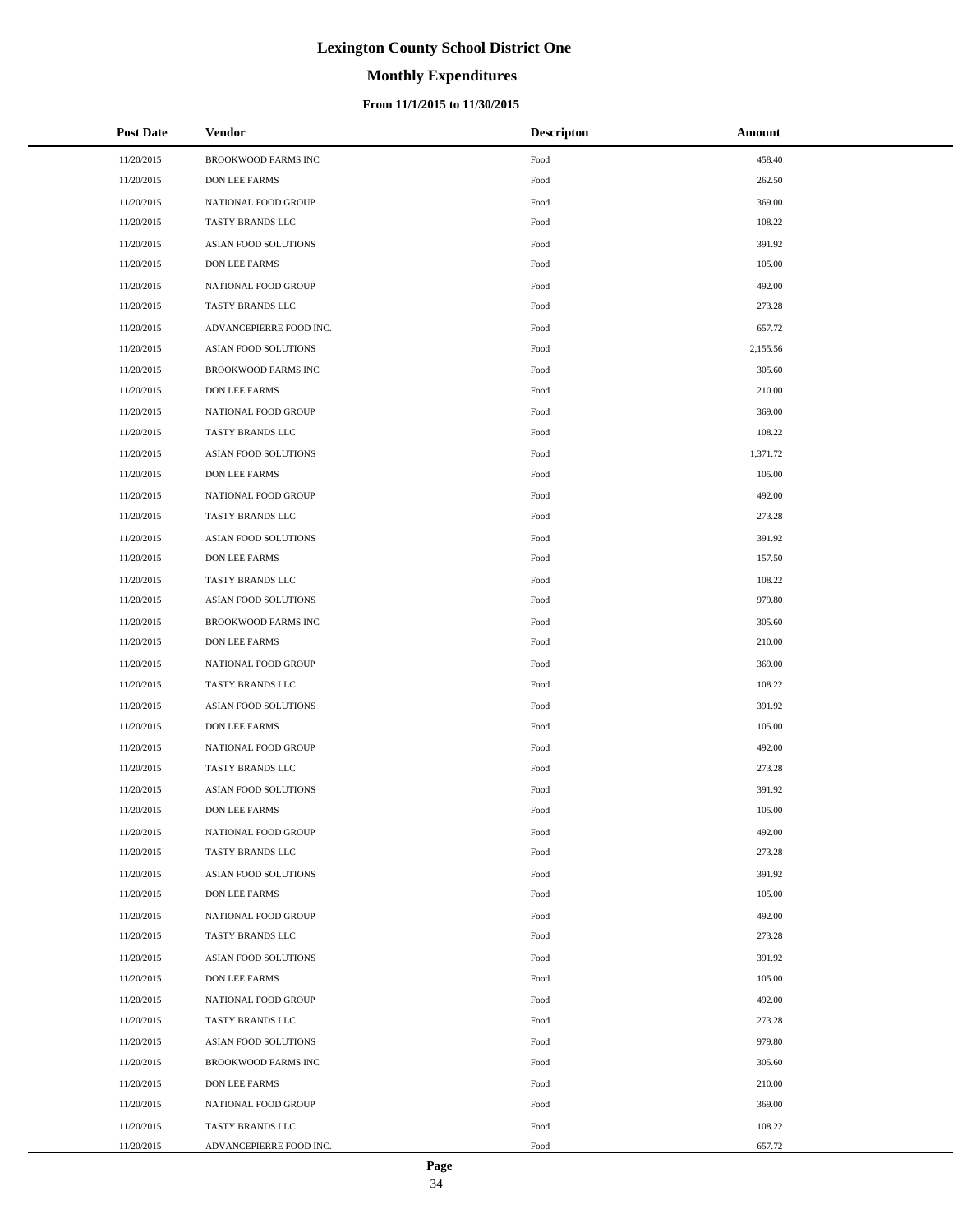# **Monthly Expenditures**

### **From 11/1/2015 to 11/30/2015**

| <b>Post Date</b> | Vendor                      | <b>Descripton</b> | Amount   |
|------------------|-----------------------------|-------------------|----------|
| 11/20/2015       | ASIAN FOOD SOLUTIONS        | Food              | 2,155.56 |
| 11/20/2015       | BROOKWOOD FARMS INC         | Food              | 458.40   |
| 11/20/2015       | <b>DON LEE FARMS</b>        | Food              | 315.00   |
| 11/20/2015       | NATIONAL FOOD GROUP         | Food              | 369.00   |
| 11/20/2015       | TASTY BRANDS LLC            | Food              | 108.22   |
| 11/20/2015       | <b>DON LEE FARMS</b>        | Food              | 105.00   |
| 11/20/2015       | NATIONAL FOOD GROUP         | Food              | 492.00   |
| 11/20/2015       | TASTY BRANDS LLC            | Food              | 273.28   |
| 11/20/2015       | ASIAN FOOD SOLUTIONS        | Food              | 979.80   |
| 11/20/2015       | <b>BROOKWOOD FARMS INC</b>  | Food              | 305.60   |
| 11/20/2015       | <b>DON LEE FARMS</b>        | Food              | 210.00   |
| 11/20/2015       | NATIONAL FOOD GROUP         | Food              | 369.00   |
| 11/20/2015       | TASTY BRANDS LLC            | Food              | 108.22   |
| 11/20/2015       | <b>ASIAN FOOD SOLUTIONS</b> | Food              | 979.80   |
| 11/20/2015       | BROOKWOOD FARMS INC         | Food              | 305.60   |
| 11/20/2015       | <b>DON LEE FARMS</b>        | Food              | 210.00   |
| 11/20/2015       | NATIONAL FOOD GROUP         | Food              | 369.00   |
| 11/20/2015       | TASTY BRANDS LLC            | Food              | 108.22   |
| 11/20/2015       | ASIAN FOOD SOLUTIONS        | Food              | 391.92   |
| 11/20/2015       | <b>DON LEE FARMS</b>        | Food              | 105.00   |
| 11/20/2015       | NATIONAL FOOD GROUP         | Food              | 369.00   |
| 11/20/2015       | TASTY BRANDS LLC            | Food              | 273.28   |
| 11/20/2015       | ASIAN FOOD SOLUTIONS        | Food              | 391.92   |
| 11/20/2015       | NATIONAL FOOD GROUP         | Food              | 369.00   |
| 11/20/2015       | TASTY BRANDS LLC            | Food              | 218.26   |
| 11/20/2015       | ASIAN FOOD SOLUTIONS        | Food              | 979.80   |
| 11/20/2015       | <b>BROOKWOOD FARMS INC</b>  | Food              | 305.60   |
| 11/20/2015       | <b>DON LEE FARMS</b>        | Food              | 210.00   |
| 11/20/2015       | NATIONAL FOOD GROUP         | Food              | 369.00   |
| 11/20/2015       | TASTY BRANDS LLC            | Food              | 108.22   |
| 11/20/2015       | <b>ASIAN FOOD SOLUTIONS</b> | Food              | 881.82   |
| 11/20/2015       | <b>DON LEE FARMS</b>        | Food              | 105.00   |
| 11/20/2015       | NATIONAL FOOD GROUP         | Food              | 492.00   |
| 11/20/2015       | TASTY BRANDS LLC            | Food              | 273.28   |
| 11/20/2015       | ASIAN FOOD SOLUTIONS        | Food              | 489.90   |
| 11/20/2015       | <b>BROOKWOOD FARMS INC</b>  | Food              | 305.60   |
| 11/20/2015       | <b>DON LEE FARMS</b>        | Food              | 210.00   |
| 11/20/2015       | NATIONAL FOOD GROUP         | Food              | 369.00   |
| 11/20/2015       | TASTY BRANDS LLC            | Food              | 108.22   |
| 11/20/2015       | ASIAN FOOD SOLUTIONS        | Food              | 391.92   |
| 11/20/2015       | <b>DON LEE FARMS</b>        | Food              | 105.00   |
| 11/20/2015       | NATIONAL FOOD GROUP         | Food              | 369.00   |
| 11/20/2015       | TASTY BRANDS LLC            | Food              | 273.28   |
| 11/20/2015       | ASIAN FOOD SOLUTIONS        | Food              | 391.92   |
| 11/20/2015       | <b>DON LEE FARMS</b>        | Food              | 105.00   |
| 11/20/2015       | NATIONAL FOOD GROUP         | Food              | 492.00   |
| 11/20/2015       | TASTY BRANDS LLC            | Food              | 273.28   |
| 11/20/2015       | ASIAN FOOD SOLUTIONS        | Food              | 391.92   |

÷.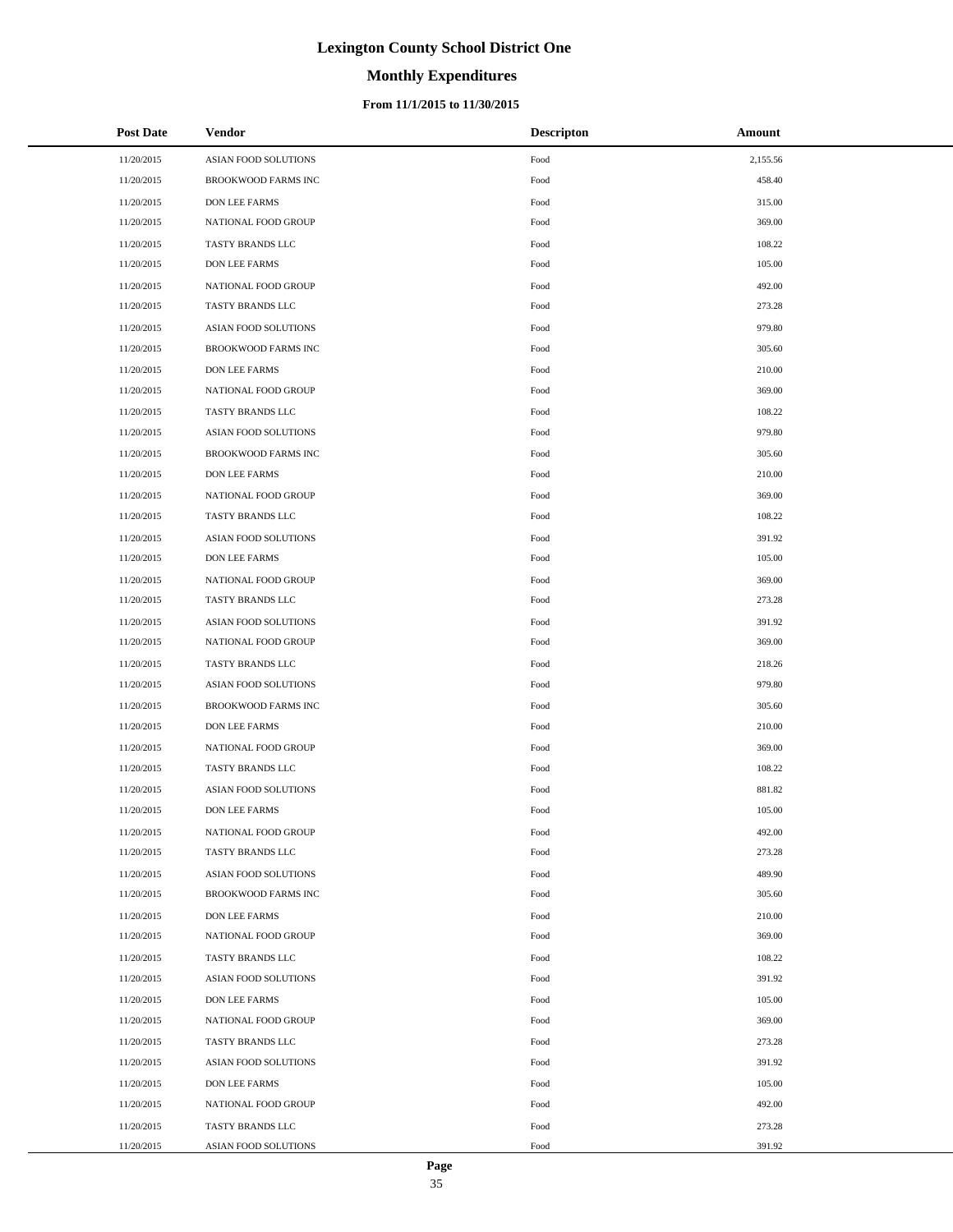# **Monthly Expenditures**

### **From 11/1/2015 to 11/30/2015**

| <b>Post Date</b> | <b>Vendor</b>                   | <b>Descripton</b>              | Amount   |
|------------------|---------------------------------|--------------------------------|----------|
| 11/20/2015       | <b>DON LEE FARMS</b>            | Food                           | 105.00   |
| 11/20/2015       | NATIONAL FOOD GROUP             | Food                           | 369.00   |
| 11/20/2015       | TASTY BRANDS LLC                | Food                           | 273.28   |
| 11/20/2015       | ASIAN FOOD SOLUTIONS            | Food                           | 391.92   |
| 11/20/2015       | DON LEE FARMS                   | Food                           | 105.00   |
| 11/20/2015       | NATIONAL FOOD GROUP             | Food                           | 492.00   |
| 11/20/2015       | TASTY BRANDS LLC                | Food                           | 273.28   |
| 11/20/2015       | ASIAN FOOD SOLUTIONS            | Food                           | 391.92   |
| 11/20/2015       | DON LEE FARMS                   | Food                           | 105.00   |
| 11/20/2015       | NATIONAL FOOD GROUP             | Food                           | 492.00   |
| 11/20/2015       | TASTY BRANDS LLC                | Food                           | 273.28   |
| 11/20/2015       | ASIAN FOOD SOLUTIONS            | Food                           | 979.80   |
| 11/20/2015       | BROOKWOOD FARMS INC             | Food                           | 305.60   |
| 11/20/2015       | DON LEE FARMS                   | Food                           | 210.00   |
| 11/20/2015       | NATIONAL FOOD GROUP             | Food                           | 369.00   |
| 11/20/2015       | TASTY BRANDS LLC                | Food                           | 108.22   |
| 11/20/2015       | ADVANCEPIERRE FOOD INC.         | Food                           | 689.04   |
| 11/20/2015       | ASIAN FOOD SOLUTIONS            | Food                           | 1,665.66 |
| 11/20/2015       | BROOKWOOD FARMS INC             | Food                           | 458.40   |
| 11/20/2015       | DON LEE FARMS                   | Food                           | 315.00   |
| 11/20/2015       | NATIONAL FOOD GROUP             | Food                           | 369.00   |
| 11/20/2015       | TASTY BRANDS LLC                | Food                           | 108.22   |
| 11/20/2015       | ASIAN FOOD SOLUTIONS            | Food                           | 1,077.78 |
| 11/20/2015       | DON LEE FARMS                   | Food                           | 105.00   |
| 11/20/2015       | NATIONAL FOOD GROUP             | Food                           | 369.00   |
| 11/20/2015       | TASTY BRANDS LLC                | Food                           | 273.28   |
| 11/20/2015       | PLEASANT HILL MIDDLE SCHOOL     | Pupil Activity                 | 138.00   |
| 11/20/2015       | METALS AND ALLOYS CO LLC        | Pupil Activity                 | 1,301.65 |
| 11/20/2015       | PLEASANT HILL MIDDLE SCHOOL     | Pupil Act-Fee/Collection Refnd | 132.00   |
| 11/20/2015       | PLEASANT HILL ELEMENTARY SCHOOL | Pupil Activity                 | 214.80   |
| 11/20/2015       | US INK AND TONER INC            | Pupil Activity                 | 698.52   |
| 11/20/2015       | NOGGIN LLC                      | Pupil Activity                 | 560.00   |
| 11/20/2015       | MOORE MEDICAL CORP              | Pupil Activity                 | 126.05   |
| 11/20/2015       | <b>BSN SPORTS</b>               | Pupil Activity                 | 1,198.40 |
| 11/20/2015       | T AND T SPORTS                  | Pupil Activity                 | 396.95   |
| 11/20/2015       | <b>BSN SPORTS</b>               | Pupil Activity                 | 5,105.49 |
| 11/20/2015       | T AND T SPORTS                  | Pupil Activity                 | 1,702.31 |
| 11/20/2015       | THE TROPHY & AWARDS CENTER      | Pupil Activity                 | 215.07   |
| 11/20/2015       | T AND T SPORTS                  | Pupil Activity                 | 992.96   |
| 11/23/2015       | US INK AND TONER INC            | Supplies                       | 280.12   |
| 11/23/2015       | <b>MBM CORP</b>                 | <b>Technology Supplies</b>     | 218.91   |
| 11/23/2015       | RICHLAND COUNTY SCH DIST ONE    | Tuition-LEA                    | 1,152.69 |
| 11/23/2015       | FORMS AND SUPPLY INC (FSI)      | Supplies                       | 1,238.77 |
| 11/23/2015       | TRIUNE MARKETING CO             | Supplies                       | 339.73   |
| 11/23/2015       | PURCHASED SERVICE               | Travel                         | 154.29   |
| 11/23/2015       | BLICK ART MATERIALS LLC         | Supplies                       | 140.04   |
| 11/23/2015       | PINE PRESS OF LEXINGTON INC     | Supplies                       | 346.04   |
| 11/23/2015       | PURCHASED SERVICE               | Travel                         | 224.00   |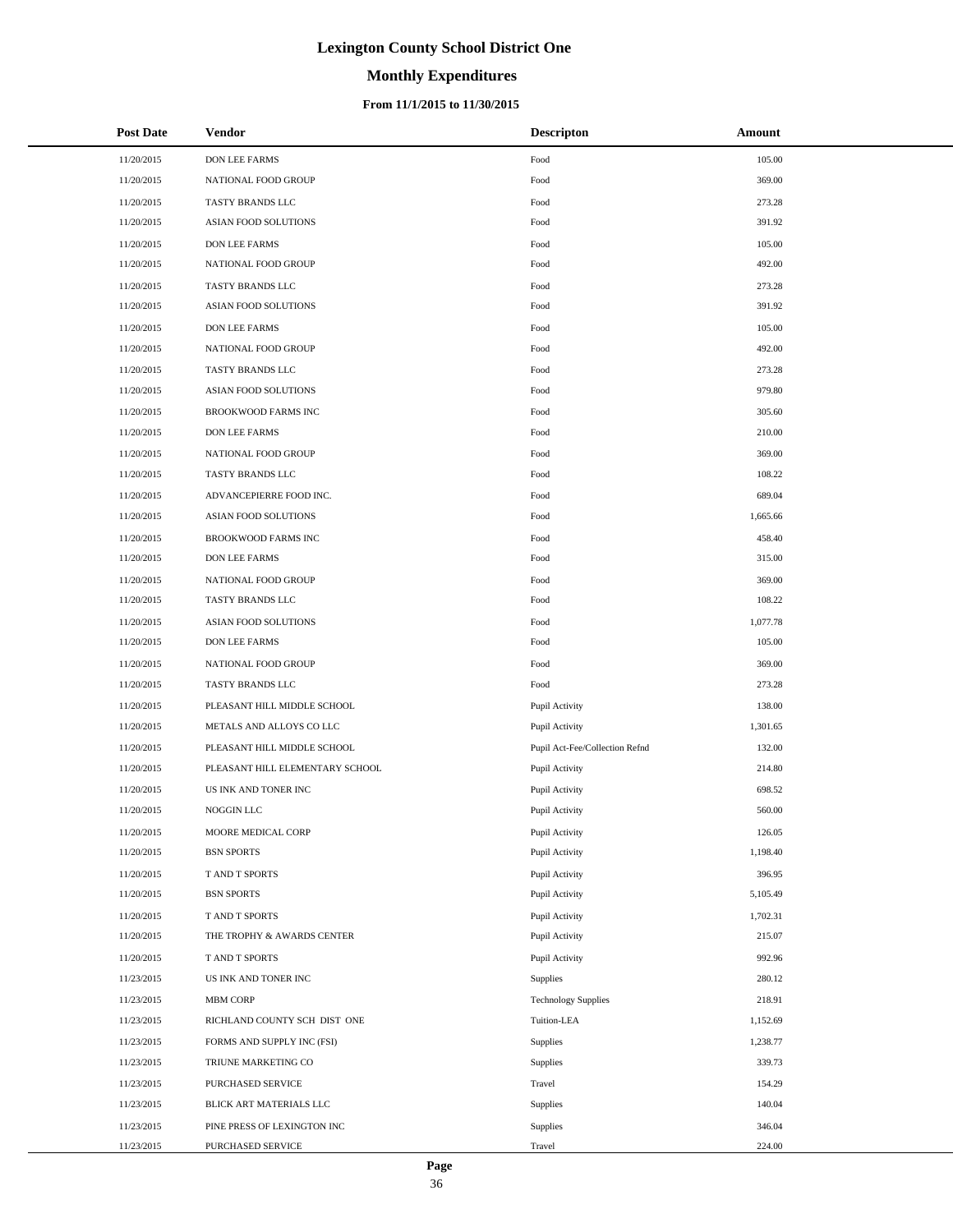# **Monthly Expenditures**

| <b>Post Date</b> | Vendor                                        | <b>Descripton</b>              | <b>Amount</b> |
|------------------|-----------------------------------------------|--------------------------------|---------------|
| 11/23/2015       | PURCHASED SERVICE                             | Travel                         | 224.00        |
| 11/23/2015       | RICHLAND COUNTY SCH DIST ONE                  | Tuition-LEA                    | 1,981.00      |
| 11/23/2015       | HP INC                                        | <b>Technology Supplies</b>     | 392.78        |
| 11/23/2015       | ACCENT CONNECTIONS LLC                        | <b>Instructional Services</b>  | 800.00        |
| 11/23/2015       | PURCHASED SERVICE                             | Travel                         | 248.50        |
| 11/23/2015       | PURCHASED SERVICE                             | Travel                         | 337.25        |
| 11/23/2015       | PURCHASED SERVICE                             | Travel                         | 569.25        |
| 11/23/2015       | PURCHASED SERVICE                             | Travel                         | 334.95        |
| 11/23/2015       | PURCHASED SERVICE                             | Travel                         | 288.00        |
| 11/23/2015       | PURCHASED SERVICE                             | Travel                         | 313.30        |
| 11/23/2015       | PURCHASED SERVICE                             | Travel                         | 788.75        |
| 11/23/2015       | PURCHASED SERVICE                             | Travel                         | 271.50        |
| 11/23/2015       | PURCHASED SERVICE                             | Travel                         | 271.50        |
| 11/23/2015       | PURCHASED SERVICE                             | Travel                         | 120.75        |
| 11/23/2015       | PURCHASED SERVICE                             | Travel                         | 402.00        |
| 11/23/2015       | PURCHASED SERVICE                             | Travel                         | 206.50        |
| 11/23/2015       | PURCHASED SERVICE                             | Travel                         | 336.10        |
| 11/23/2015       | DELL COMPUTERS                                | Supplies                       | 752.03        |
| 11/23/2015       | MIDCAROLINA ELEC COOP INC                     | <b>Public Utilities</b>        | 119.00        |
| 11/23/2015       | L R HOOK TIRE CO INC                          | Repairs and Maintenance        | 167.97        |
| 11/23/2015       | ADVANCED DISPOSAL SERVICES SOUTH CAROLINA LLC | Other Property Services        | 114.30        |
| 11/23/2015       | <b>SERVPRO</b>                                | Repairs and Maintenance        | 3,005.74      |
| 11/23/2015       | ADVANCED DISPOSAL SERVICES SOUTH CAROLINA LLC | Other Property Services        | 925.72        |
| 11/23/2015       | ADVANCED DISPOSAL SERVICES SOUTH CAROLINA LLC | Other Property Services        | 483.21        |
| 11/23/2015       | MIDCAROLINA ELEC COOP INC                     | <b>Public Utilities</b>        | 30,614.00     |
| 11/23/2015       | ADVANCED DISPOSAL SERVICES SOUTH CAROLINA LLC | Other Property Services        | 646.32        |
| 11/23/2015       | ADVANCED DISPOSAL SERVICES SOUTH CAROLINA LLC | Other Property Services        | 646.32        |
| 11/23/2015       | ADVANCED DISPOSAL SERVICES SOUTH CAROLINA LLC | Other Property Services        | 646.32        |
| 11/23/2015       | TERMINIX COMMERCIAL                           | Repairs and Maintenance        | 650.10        |
| 11/23/2015       | ADVANCED DISPOSAL SERVICES SOUTH CAROLINA LLC | Other Property Services        | 809.38        |
| 11/23/2015       | ADVANCED DISPOSAL SERVICES SOUTH CAROLINA LLC | Other Property Services        | 320.14        |
| 11/23/2015       | ADVANCED DISPOSAL SERVICES SOUTH CAROLINA LLC | Other Property Services        | 646.32        |
| 11/23/2015       | TERMINIX COMMERCIAL                           | Repairs and Maintenance        | 726.00        |
| 11/23/2015       | ADVANCED DISPOSAL SERVICES SOUTH CAROLINA LLC | Other Property Services        | 483.21        |
| 11/23/2015       | TERMINIX COMMERCIAL                           | Repairs and Maintenance        | 501.00        |
| 11/23/2015       | ADVANCED DISPOSAL SERVICES SOUTH CAROLINA LLC | Other Property Services        | 483.21        |
| 11/23/2015       | ADVANCED DISPOSAL SERVICES SOUTH CAROLINA LLC | Other Property Services        | 320.14        |
| 11/23/2015       | ADVANCED DISPOSAL SERVICES SOUTH CAROLINA LLC | Other Property Services        | 483.21        |
| 11/23/2015       | ADVANCED DISPOSAL SERVICES SOUTH CAROLINA LLC | Other Property Services        | 599.54        |
| 11/23/2015       | ADVANCED DISPOSAL SERVICES SOUTH CAROLINA LLC | <b>Other Property Services</b> | 646.32        |
| 11/23/2015       | ADVANCED DISPOSAL SERVICES SOUTH CAROLINA LLC | Other Property Services        | 646.32        |
| 11/23/2015       | ADVANCED DISPOSAL SERVICES SOUTH CAROLINA LLC | Other Property Services        | 483.21        |
| 11/23/2015       | ADVANCED DISPOSAL SERVICES SOUTH CAROLINA LLC | Other Property Services        | 483.21        |
| 11/23/2015       | ADVANCED DISPOSAL SERVICES SOUTH CAROLINA LLC | Other Property Services        | 483.21        |
| 11/23/2015       | ADVANCED DISPOSAL SERVICES SOUTH CAROLINA LLC | Other Property Services        | 483.21        |
| 11/23/2015       | A Z LAWN MOWER PARTS                          | Supplies-Maintenace            | 206.50        |
| 11/23/2015       | POWERHOUSE RECYCLING INC                      | Repairs and Maintenance        | 111.95        |
| 11/23/2015       | ADVANCED DISPOSAL SERVICES SOUTH CAROLINA LLC | <b>Other Property Services</b> | 646.25        |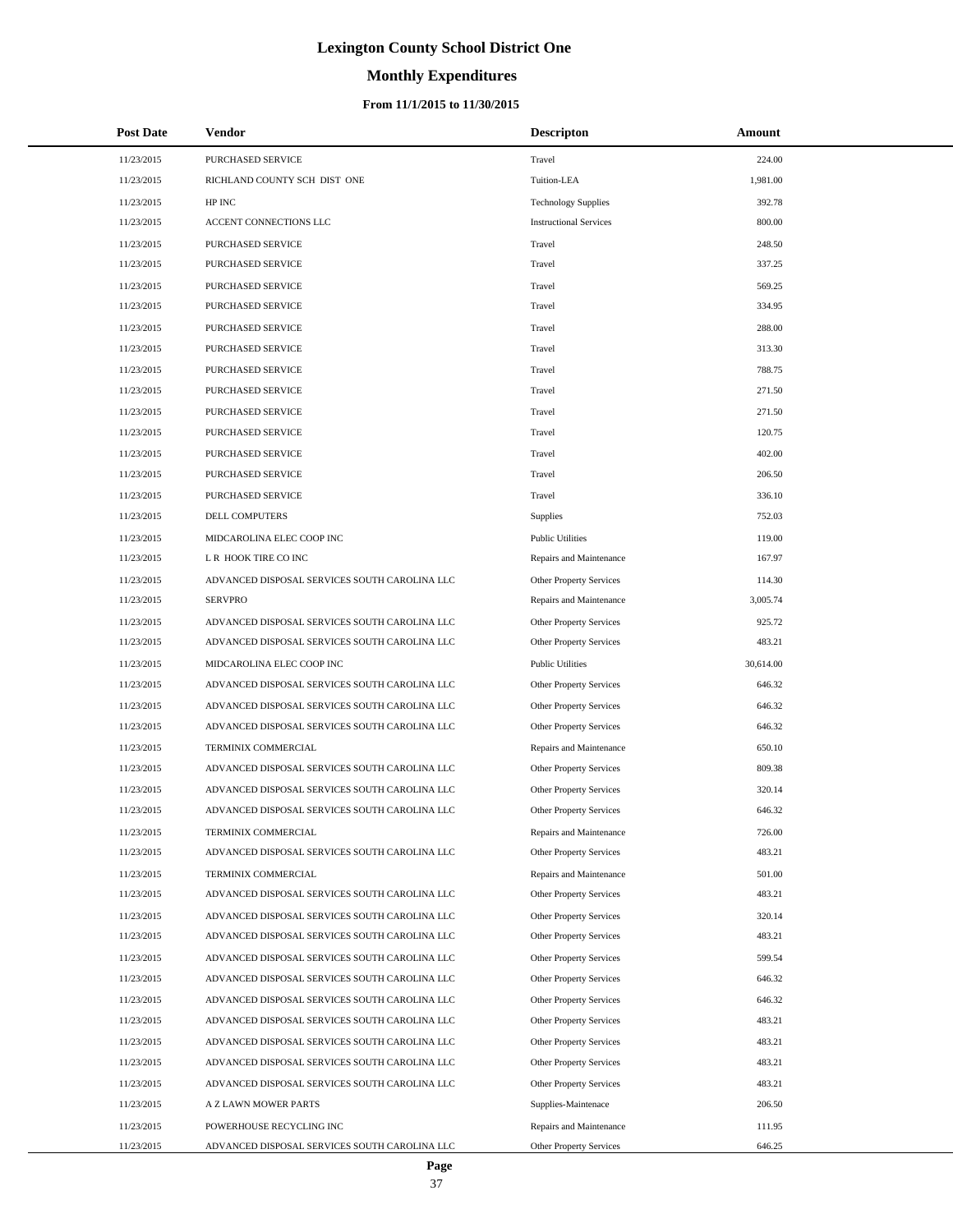# **Monthly Expenditures**

| <b>Post Date</b> | <b>Vendor</b>                                 | <b>Descripton</b>              | Amount    |
|------------------|-----------------------------------------------|--------------------------------|-----------|
| 11/23/2015       | MIDCAROLINA ELEC COOP INC                     | <b>Public Utilities</b>        | 15,484.00 |
| 11/23/2015       | ADVANCED DISPOSAL SERVICES SOUTH CAROLINA LLC | Other Property Services        | 483.21    |
| 11/23/2015       | MIDCAROLINA ELEC COOP INC                     | <b>Public Utilities</b>        | 10,954.00 |
| 11/23/2015       | ADVANCED DISPOSAL SERVICES SOUTH CAROLINA LLC | <b>Other Property Services</b> | 483.21    |
| 11/23/2015       | ADVANCED DISPOSAL SERVICES SOUTH CAROLINA LLC | <b>Other Property Services</b> | 483.21    |
| 11/23/2015       | ADVANCED DISPOSAL SERVICES SOUTH CAROLINA LLC | Other Property Services        | 483.21    |
| 11/23/2015       | ADVANCED DISPOSAL SERVICES SOUTH CAROLINA LLC | Other Property Services        | 483.21    |
| 11/23/2015       | ADVANCED DISPOSAL SERVICES SOUTH CAROLINA LLC | Other Property Services        | 483.21    |
| 11/23/2015       | MIDCAROLINA ELEC COOP INC                     | <b>Public Utilities</b>        | 7,114.00  |
| 11/23/2015       | ADVANCED DISPOSAL SERVICES SOUTH CAROLINA LLC | Other Property Services        | 483.21    |
| 11/23/2015       | L R HOOK TIRE CO INC                          | Supplies-Maintenace            | 427.89    |
| 11/23/2015       | ADVANCED DISPOSAL SERVICES SOUTH CAROLINA LLC | Other Property Services        | 483.21    |
| 11/23/2015       | ADVANCED DISPOSAL SERVICES SOUTH CAROLINA LLC | <b>Other Property Services</b> | 483.21    |
| 11/23/2015       | ADVANCED DISPOSAL SERVICES SOUTH CAROLINA LLC | Other Property Services        | 483.21    |
| 11/23/2015       | <b>CARTS PLUS</b>                             | Supplies-Maintenace            | 749.00    |
| 11/23/2015       | ADVANCED DISPOSAL SERVICES SOUTH CAROLINA LLC | Other Property Services        | 483.21    |
| 11/23/2015       | SCOTT, KAREN                                  | <b>Pupil Transportation</b>    | 312.00    |
| 11/23/2015       | SMITH, THOMAS ALVIN                           | Other Prof & Tech Service      | 180.00    |
| 11/23/2015       | CANNON, WALLACE C                             | Other Prof & Tech Service      | 180.00    |
| 11/23/2015       | MCMANUS, JOHN-PATRICK A.                      | Other Prof & Tech Service      | 240.00    |
| 11/23/2015       | YOUNG, MATTHEW                                | Other Prof & Tech Service      | 120.00    |
| 11/23/2015       | MEFFORD, ROY EARL                             | Other Prof & Tech Service      | 180.00    |
| 11/23/2015       | FINLEY, STEPHEN CRAIG                         | Other Prof & Tech Service      | 180.00    |
| 11/23/2015       | LOOKABILL, JOHN T                             | Other Prof & Tech Service      | 180.00    |
| 11/23/2015       | RICCIARDI, CHRISTOPHER                        | Other Prof & Tech Service      | 360.00    |
| 11/23/2015       | SPAULDING, AARON M                            | Other Prof & Tech Service      | 180.00    |
| 11/23/2015       | <b>BARRETT, S LEE</b>                         | Other Prof & Tech Service      | 180.00    |
| 11/23/2015       | BLACK, CALEB JAMES                            | Other Prof & Tech Service      | 180.00    |
| 11/23/2015       | LIVINGSTON, HAYLI                             | Other Prof & Tech Service      | 180.00    |
| 11/23/2015       | LEXINGTON PRINTING LLC                        | Printing and Binding           | 242.89    |
| 11/23/2015       | <b>PURCHASED SERVICE</b>                      | Travel                         | 101.20    |
| 11/23/2015       | CDWG ACCT 305089                              | <b>Technology Supplies</b>     | 1,270.59  |
| 11/23/2015       | CDWG ACCT 305089                              | <b>Technology Supplies</b>     | 287.94    |
| 11/23/2015       | CDWG ACCT 305089                              | <b>Technology Supplies</b>     | 287.94    |
| 11/23/2015       | SCHOOL SPECIALTY INC                          | <b>Supplies</b>                | 593.14    |
| 11/23/2015       | COMPUTER DESIGN CONSULTING SERVICE LLC        | Printing and Binding           | 441.91    |
| 11/23/2015       | NANCY K PERRY CHILDREN'S SHELTER              | <b>Instructional Services</b>  | 1,590.00  |
| 11/23/2015       | MIND BODY AND SOUL FITNESS AND WELLNESS LLC   | Other Prof & Tech Service      | 750.00    |
| 11/23/2015       | SMARTPHONE MEDIC LLC                          | Pupil Activity                 | 842.00    |
| 11/23/2015       | SCHOLASTIC CLASSROOM MAGAZINE                 | Pupil Activity                 | 137.50    |
| 11/23/2015       | <b>SIGN A RAMA</b>                            | Pupil Activity                 | 619.74    |
| 11/23/2015       | <b>LAMINEX INC</b>                            | Pupil Activity                 | 2,054.40  |
| 11/23/2015       | <b>BSN SPORTS</b>                             | Pupil Activity                 | 1,410.99  |
| 11/23/2015       | NATIONAL ATHLETIC TRAINERS ASSOC (NATA)       | Pupil Activity                 | 420.00    |
| 11/23/2015       | <b>BARRETT, S LEE</b>                         | Pupil Activity                 | 110.00    |
| 11/23/2015       | <b>BURNS, DAVID LEE</b>                       | Pupil Activity                 | 110.00    |
| 11/23/2015       | BUSBY, RALPH LENNY                            | Pupil Activity                 | 150.00    |
| 11/23/2015       | HATCHELL, JOHN G                              | Pupil Activity                 | 110.00    |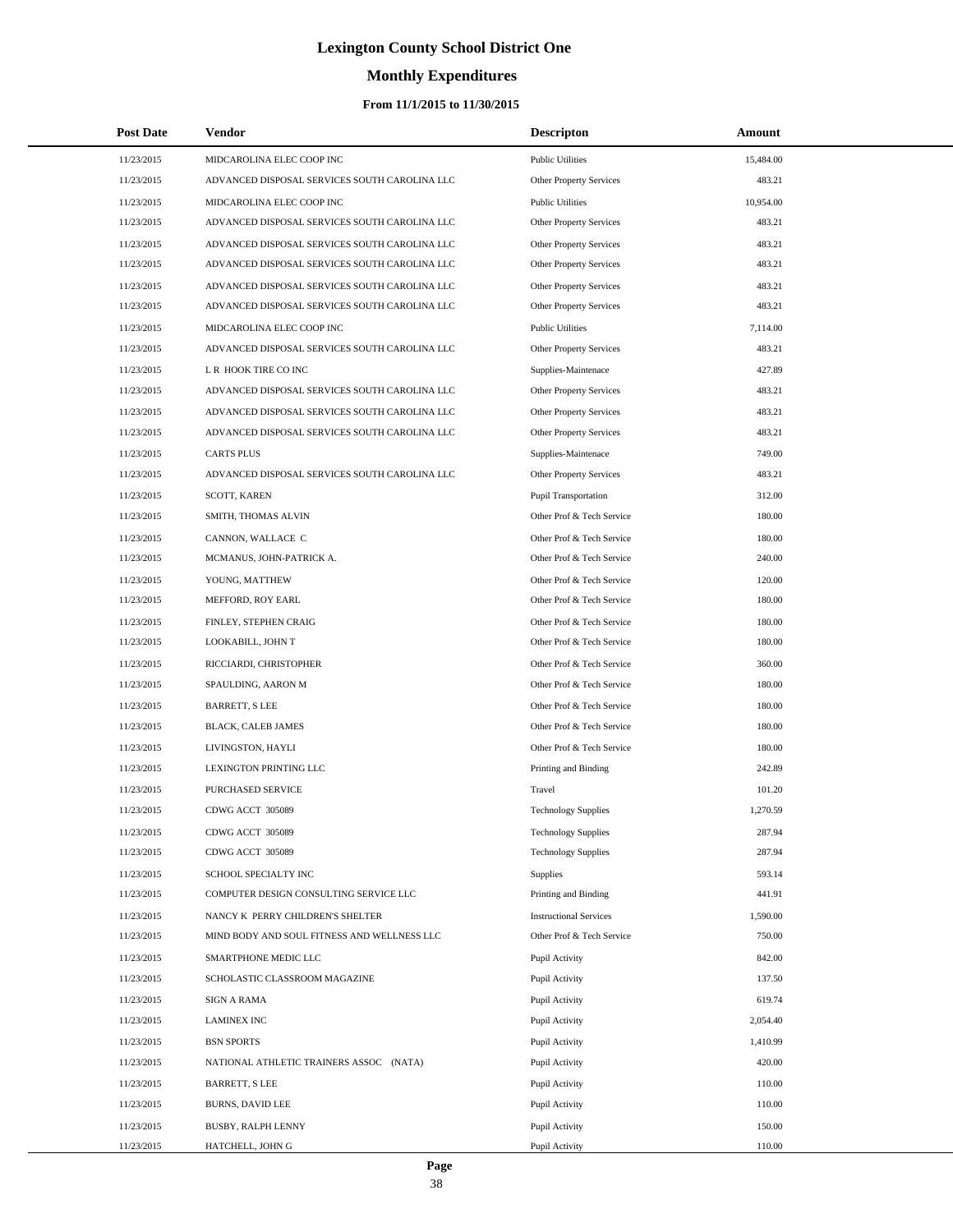# **Monthly Expenditures**

| <b>Post Date</b> | Vendor                                             | <b>Descripton</b>         | Amount    |
|------------------|----------------------------------------------------|---------------------------|-----------|
| 11/23/2015       | MARTHERS, BRANNON W                                | Pupil Activity            | 110.00    |
| 11/23/2015       | REED, JOHN MARCUS                                  | Pupil Activity            | 150.00    |
| 11/23/2015       | WISEMAN, DARREN MARK                               | Pupil Activity            | 110.00    |
| 11/23/2015       | BRANHAM, DONALD W                                  | Pupil Activity            | 128.90    |
| 11/23/2015       | KOONE, MICHAEL L                                   | Pupil Activity            | 148.70    |
| 11/23/2015       | KUHN, DAVID H                                      | Pupil Activity            | 103.70    |
| 11/23/2015       | LONG, JOE H                                        | Pupil Activity            | 140.60    |
| 11/23/2015       | MILLER, GLENN R                                    | Pupil Activity            | 153.20    |
| 11/23/2015       | DUTCH FORK MIDDLE SCHOOL                           | Pupil Activity            | 1,472.25  |
| 11/23/2015       | T AND T SPORTS                                     | Pupil Activity            | 422.65    |
| 11/23/2015       | DUTCH FORK HIGH SCHOOL                             | Pupil Activity            | 130.00    |
| 11/23/2015       | PURCHASED SERVICE                                  | Pupil Activity            | 150.05    |
| 11/23/2015       | SCHOOL CUTS SCREENING AND EMBROIDERY               | Pupil Activity            | 954.98    |
| 11/24/2015       | FORMS AND SUPPLY INC (FSI)                         | Supplies                  | 153.14    |
| 11/24/2015       | <b>HEINEMANN</b>                                   | <b>Supplies</b>           | 1,925.00  |
| 11/24/2015       | FORMS AND SUPPLY INC (FSI)                         | Supplies                  | 2,126.73  |
| 11/24/2015       | <b>GENERAL ELECTRIC</b>                            | <b>Supplies</b>           | 140.00    |
| 11/24/2015       | <b>JW PEPPER</b>                                   | Supplies                  | 156.49    |
| 11/24/2015       | <b>LRADAC</b>                                      | Other Prof & Tech Service | 3,414.01  |
| 11/24/2015       | ORASURE TECHNOLOGIES INC                           | Other Prof & Tech Service | 18,190.00 |
| 11/24/2015       | TRUSTUS MEDICAL TRANSPORT                          | Other Prof & Tech Service | 2,500.00  |
| 11/24/2015       | SCHOOL SPECIALTY INC                               | Supplies                  | 134.88    |
| 11/24/2015       | THE STATE                                          | Advertising               | 850.03    |
| 11/24/2015       | COMPASS GROUP USA INC DBA CANTEEN REFRESHMENT SERV | Supplies                  | 613.61    |
| 11/24/2015       | PIONEER MANUFACTURING CO                           | Supplies-Maintenace       | 2,134.65  |
| 11/24/2015       | PALMETTO PROPANE                                   | Energy                    | 675.85    |
| 11/24/2015       | SCHOOL SPECIALTY INC                               | Supplies-Maintenace       | 3,570.25  |
| 11/24/2015       | ANGELTRAXIVS INC                                   | Supplies                  | 26,937.42 |
| 11/24/2015       | SMITH, THOMAS ALVIN                                | Other Prof & Tech Service | 180.00    |
| 11/24/2015       | WILFONG, MICHAEL BRIAN                             | Other Prof & Tech Service | 120.00    |
| 11/24/2015       | BARBER, DARYL SCOTT                                | Other Prof & Tech Service | 180.00    |
| 11/24/2015       | <b>MARTHERS, BRANNON W</b>                         | Other Prof & Tech Service | 180.00    |
| 11/24/2015       | LIVINGSTON, HAYLI                                  | Other Prof & Tech Service | 180.00    |
| 11/24/2015       | SMITH, BRIAN                                       | Other Prof & Tech Service | 180.00    |
| 11/24/2015       | ONTARIO INVESTMENTS INC.                           | Rentals                   | 2,170.77  |
| 11/24/2015       | DIGITAL OFFICE SOLUTIONS INC                       | Repairs and Maintenance   | 148.44    |
| 11/24/2015       | PURCHASED SERVICE                                  | Other Objects             | 190.75    |
| 11/24/2015       | DELTA EDUCATION                                    | Supplies                  | 754.35    |
| 11/24/2015       | <b>US FOODS</b>                                    | Supplies                  | 592.72    |
| 11/24/2015       | <b>US FOODS</b>                                    | Food                      | 6,601.93  |
| 11/24/2015       | EARTHGRAINS BAKING COMPANIES INC                   | <b>Bread</b>              | 133.75    |
| 11/24/2015       | BORDEN DAIRY CO OF SC LLC                          | Milk                      | 612.27    |
| 11/24/2015       | SENN BROTHERS INC                                  | Produce                   | 548.49    |
| 11/24/2015       | <b>US FOODS</b>                                    | Supplies                  | 449.42    |
| 11/24/2015       | <b>US FOODS</b>                                    | Food                      | 1,612.96  |
| 11/24/2015       | EARTHGRAINS BAKING COMPANIES INC                   | <b>Bread</b>              | 110.00    |
| 11/24/2015       | BORDEN DAIRY CO OF SC LLC                          | Milk                      | 443.48    |
| 11/24/2015       | SENN BROTHERS INC                                  | Produce                   | 491.72    |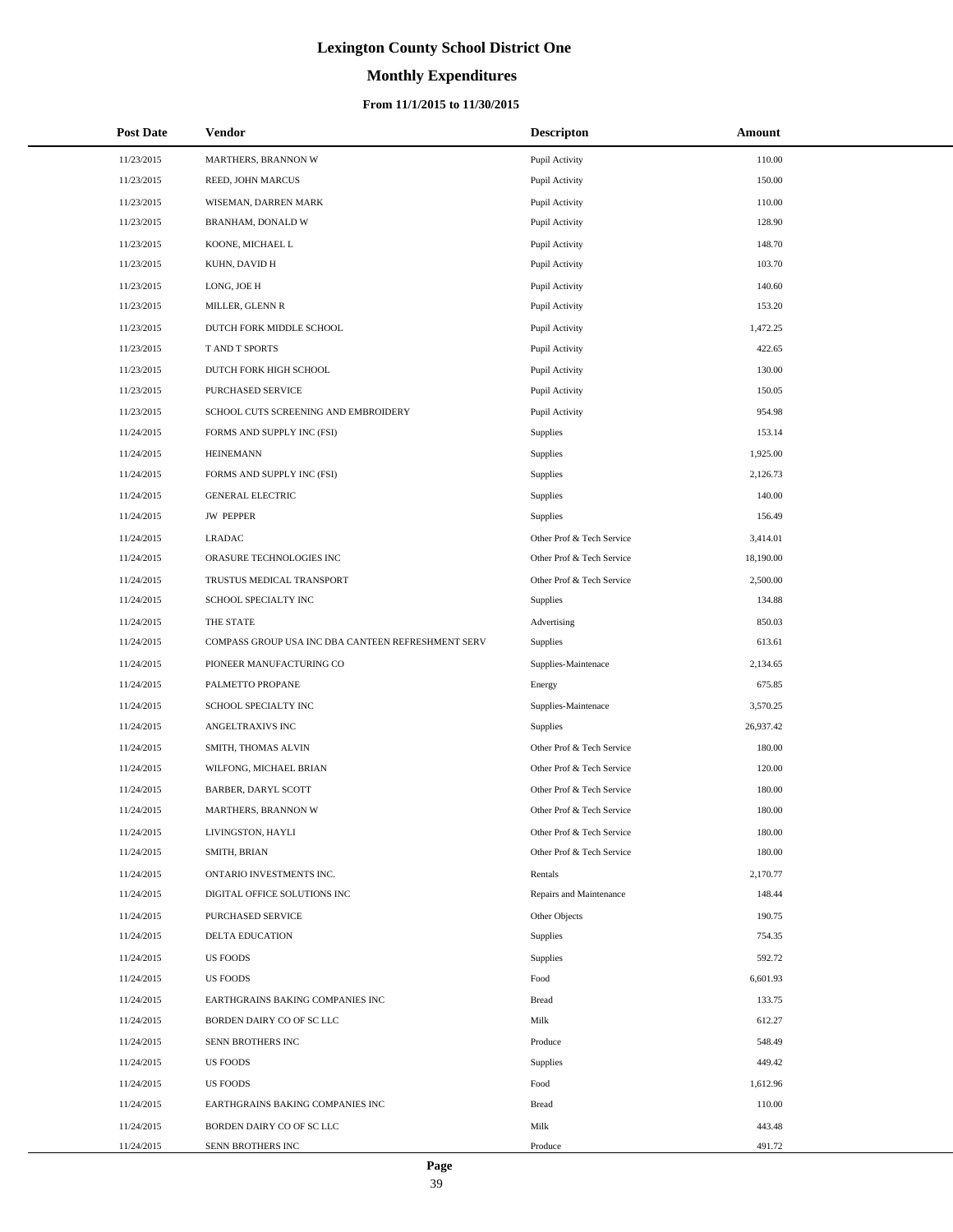# **Monthly Expenditures**

### **From 11/1/2015 to 11/30/2015**

| <b>Post Date</b> | Vendor                           | <b>Descripton</b>             | Amount   |
|------------------|----------------------------------|-------------------------------|----------|
| 11/24/2015       | <b>US FOODS</b>                  | Supplies                      | 637.88   |
| 11/24/2015       | <b>US FOODS</b>                  | Food                          | 4,027.48 |
| 11/24/2015       | BORDEN DAIRY CO OF SC LLC        | Milk                          | 129.79   |
| 11/24/2015       | SENN BROTHERS INC                | Produce                       | 398.01   |
| 11/24/2015       | <b>US FOODS</b>                  | Supplies                      | 377.95   |
| 11/24/2015       | <b>US FOODS</b>                  | Food                          | 1,720.00 |
| 11/24/2015       | EARTHGRAINS BAKING COMPANIES INC | <b>Bread</b>                  | 101.25   |
| 11/24/2015       | BORDEN DAIRY CO OF SC LLC        | Milk                          | 896.32   |
| 11/24/2015       | SENN BROTHERS INC                | Produce                       | 513.38   |
| 11/24/2015       | <b>US FOODS</b>                  | Supplies                      | 141.03   |
| 11/24/2015       | <b>US FOODS</b>                  | Food                          | 1,639.11 |
| 11/24/2015       | BORDEN DAIRY CO OF SC LLC        | Milk                          | 410.42   |
| 11/24/2015       | SENN BROTHERS INC                | Produce                       | 419.43   |
| 11/24/2015       | <b>US FOODS</b>                  | Supplies                      | 420.53   |
| 11/24/2015       | <b>US FOODS</b>                  | Food                          | 3,766.31 |
| 11/24/2015       | EARTHGRAINS BAKING COMPANIES INC | <b>Bread</b>                  | 110.50   |
| 11/24/2015       | BORDEN DAIRY CO OF SC LLC        | Milk                          | 1,209.26 |
| 11/24/2015       | SENN BROTHERS INC                | Produce                       | 693.10   |
| 11/24/2015       | <b>US FOODS</b>                  | Food                          | 836.59   |
| 11/24/2015       | SENN BROTHERS INC                | Produce                       | 253.00   |
| 11/24/2015       | <b>US FOODS</b>                  | Supplies                      | 232.98   |
| 11/24/2015       | <b>US FOODS</b>                  | Food                          | 2,988.73 |
| 11/24/2015       | SENN BROTHERS INC                | Produce                       | 583.24   |
| 11/24/2015       | <b>US FOODS</b>                  | Commodity Distribution Charge | $-2.12$  |
| 11/24/2015       | <b>US FOODS</b>                  | Supplies                      | 327.55   |
| 11/24/2015       | <b>US FOODS</b>                  | Food                          | 2,184.54 |
| 11/24/2015       | BORDEN DAIRY CO OF SC LLC        | Milk                          | 603.32   |
| 11/24/2015       | SENN BROTHERS INC                | Produce                       | 442.51   |
| 11/24/2015       | <b>US FOODS</b>                  | Supplies                      | 193.26   |
| 11/24/2015       | <b>US FOODS</b>                  | Food                          | 4,092.78 |
| 11/24/2015       | EARTHGRAINS BAKING COMPANIES INC | <b>Bread</b>                  | 107.50   |
| 11/24/2015       | BORDEN DAIRY CO OF SC LLC        | Milk                          | 1,202.61 |
| 11/24/2015       | SENN BROTHERS INC                | Produce                       | 745.52   |
| 11/24/2015       | <b>US FOODS</b>                  | Commodity Distribution Charge | $-2.12$  |
| 11/24/2015       | <b>US FOODS</b>                  | Supplies                      | 292.61   |
| 11/24/2015       | <b>US FOODS</b>                  | Food                          | 3,322.83 |
| 11/24/2015       | BORDEN DAIRY CO OF SC LLC        | Milk                          | 816.68   |
| 11/24/2015       | SENN BROTHERS INC                | Produce                       | 400.23   |
| 11/24/2015       | <b>US FOODS</b>                  | Supplies                      | 443.99   |
| 11/24/2015       | <b>US FOODS</b>                  | Food                          | 1,858.11 |
| 11/24/2015       | EARTHGRAINS BAKING COMPANIES INC | <b>Bread</b>                  | 113.75   |
| 11/24/2015       | BORDEN DAIRY CO OF SC LLC        | Milk                          | 621.77   |
| 11/24/2015       | SENN BROTHERS INC                | Produce                       | 550.97   |
| 11/24/2015       | <b>US FOODS</b>                  | Supplies                      | 196.66   |
| 11/24/2015       | <b>US FOODS</b>                  | Food                          | 1,565.68 |
| 11/24/2015       | BORDEN DAIRY CO OF SC LLC        | Milk                          | 341.77   |
| 11/24/2015       | SENN BROTHERS INC                | Produce                       | 294.12   |
| 11/24/2015       | US FOODS                         | Supplies                      | 496.45   |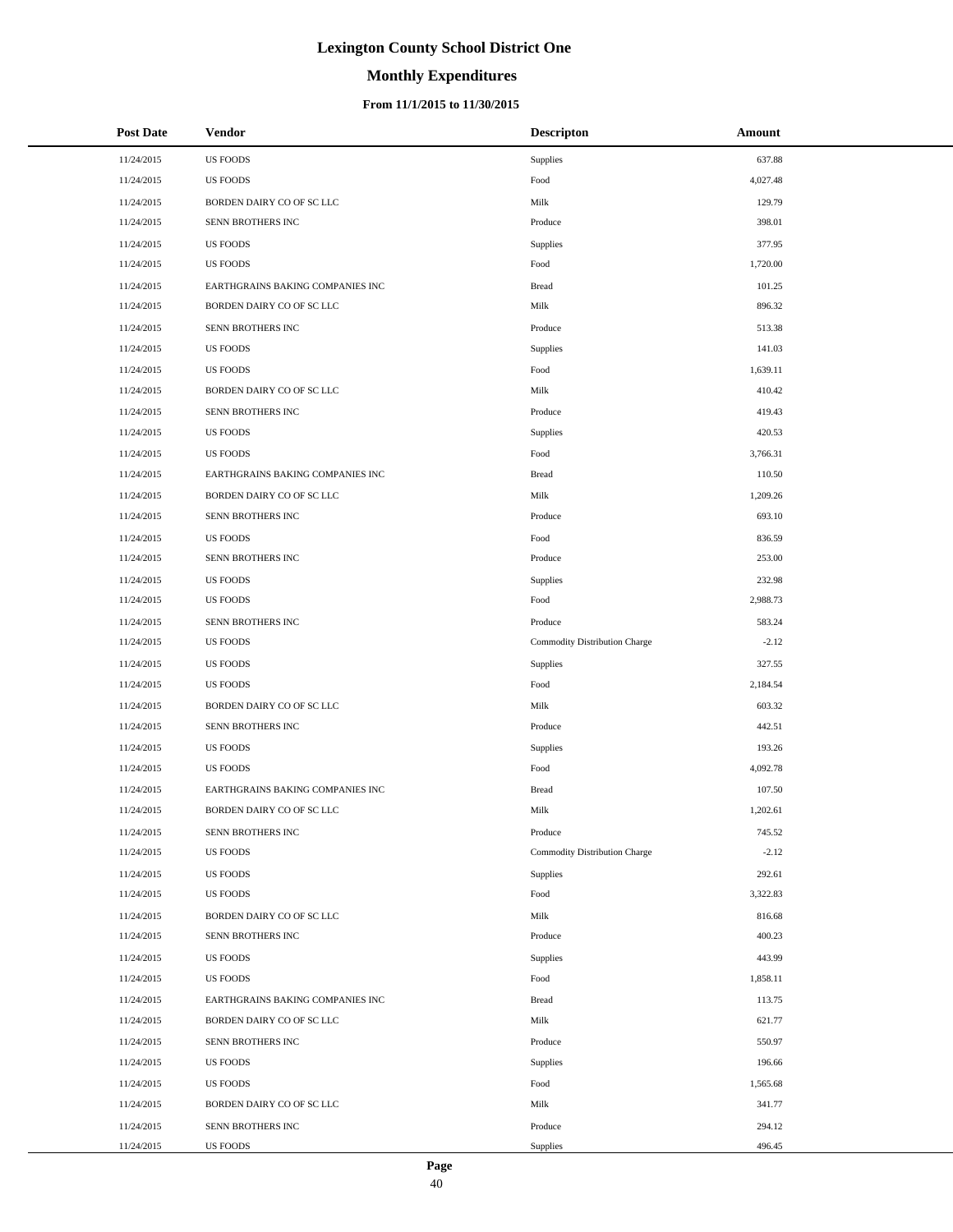# **Monthly Expenditures**

| <b>Post Date</b> | Vendor                           | <b>Descripton</b>             | Amount   |
|------------------|----------------------------------|-------------------------------|----------|
| 11/24/2015       | <b>US FOODS</b>                  | Food                          | 7,568.12 |
| 11/24/2015       | EARTHGRAINS BAKING COMPANIES INC | <b>Bread</b>                  | 182.50   |
| 11/24/2015       | BORDEN DAIRY CO OF SC LLC        | Milk                          | 565.70   |
| 11/24/2015       | SENN BROTHERS INC                | Produce                       | 745.21   |
| 11/24/2015       | <b>US FOODS</b>                  | Supplies                      | 344.27   |
| 11/24/2015       | <b>US FOODS</b>                  | Food                          | 1,239.32 |
| 11/24/2015       | BORDEN DAIRY CO OF SC LLC        | Milk                          | 478.95   |
| 11/24/2015       | SENN BROTHERS INC                | Produce                       | 453.04   |
| 11/24/2015       | <b>US FOODS</b>                  | Supplies                      | 488.41   |
| 11/24/2015       | <b>US FOODS</b>                  | Food                          | 1,978.31 |
| 11/24/2015       | BORDEN DAIRY CO OF SC LLC        | Milk                          | 189.24   |
| 11/24/2015       | SENN BROTHERS INC                | Produce                       | 557.61   |
| 11/24/2015       | <b>US FOODS</b>                  | Supplies                      | 484.32   |
| 11/24/2015       | <b>US FOODS</b>                  | Food                          | 1,444.36 |
| 11/24/2015       | BORDEN DAIRY CO OF SC LLC        | Milk                          | 400.19   |
| 11/24/2015       | SENN BROTHERS INC                | Produce                       | 334.71   |
| 11/24/2015       | <b>US FOODS</b>                  | Supplies                      | 313.93   |
| 11/24/2015       | <b>US FOODS</b>                  | Food                          | 1,336.59 |
| 11/24/2015       | BORDEN DAIRY CO OF SC LLC        | Milk                          | 234.98   |
| 11/24/2015       | SENN BROTHERS INC                | Produce                       | 294.73   |
| 11/24/2015       | <b>US FOODS</b>                  | Supplies                      | 273.28   |
| 11/24/2015       | <b>US FOODS</b>                  | Food                          | 3,545.58 |
| 11/24/2015       | BORDEN DAIRY CO OF SC LLC        | Milk                          | 772.88   |
| 11/24/2015       | SENN BROTHERS INC                | Produce                       | 822.48   |
| 11/24/2015       | <b>US FOODS</b>                  | Commodity Distribution Charge | $-2.12$  |
| 11/24/2015       | <b>US FOODS</b>                  | Supplies                      | 224.40   |
| 11/24/2015       | <b>US FOODS</b>                  | Food                          | 2,571.89 |
| 11/24/2015       | <b>US FOODS</b>                  | <b>Supplies</b>               | 312.26   |
| 11/24/2015       | <b>US FOODS</b>                  | Food                          | 974.83   |
| 11/24/2015       | BORDEN DAIRY CO OF SC LLC        | Milk                          | 221.83   |
| 11/24/2015       | SENN BROTHERS INC                | Produce                       | 396.58   |
| 11/24/2015       | <b>US FOODS</b>                  | Supplies                      | 484.20   |
| 11/24/2015       | <b>US FOODS</b>                  | Food                          | 3,149.26 |
| 11/24/2015       | EARTHGRAINS BAKING COMPANIES INC | <b>Bread</b>                  | 142.50   |
| 11/24/2015       | BORDEN DAIRY CO OF SC LLC        | Milk                          | 336.27   |
| 11/24/2015       | SENN BROTHERS INC                | Produce                       | 554.64   |
| 11/24/2015       | <b>US FOODS</b>                  | Supplies                      | 514.32   |
| 11/24/2015       | <b>US FOODS</b>                  | Food                          | 1,531.61 |
| 11/24/2015       | EARTHGRAINS BAKING COMPANIES INC | <b>Bread</b>                  | 152.50   |
| 11/24/2015       | BORDEN DAIRY CO OF SC LLC        | Milk                          | 576.17   |
| 11/24/2015       | SENN BROTHERS INC                | Produce                       | 535.68   |
| 11/24/2015       | <b>US FOODS</b>                  | Commodity Distribution Charge | $-16.96$ |
| 11/24/2015       | <b>US FOODS</b>                  | Supplies                      | 397.27   |
| 11/24/2015       | <b>US FOODS</b>                  | Food                          | 2,292.26 |
| 11/24/2015       | EARTHGRAINS BAKING COMPANIES INC | <b>Bread</b>                  | 108.75   |
| 11/24/2015       | BORDEN DAIRY CO OF SC LLC        | Milk                          | 704.99   |
| 11/24/2015       | SENN BROTHERS INC                | Produce                       | 617.24   |
| 11/24/2015       | US FOODS                         | Supplies                      | 440.40   |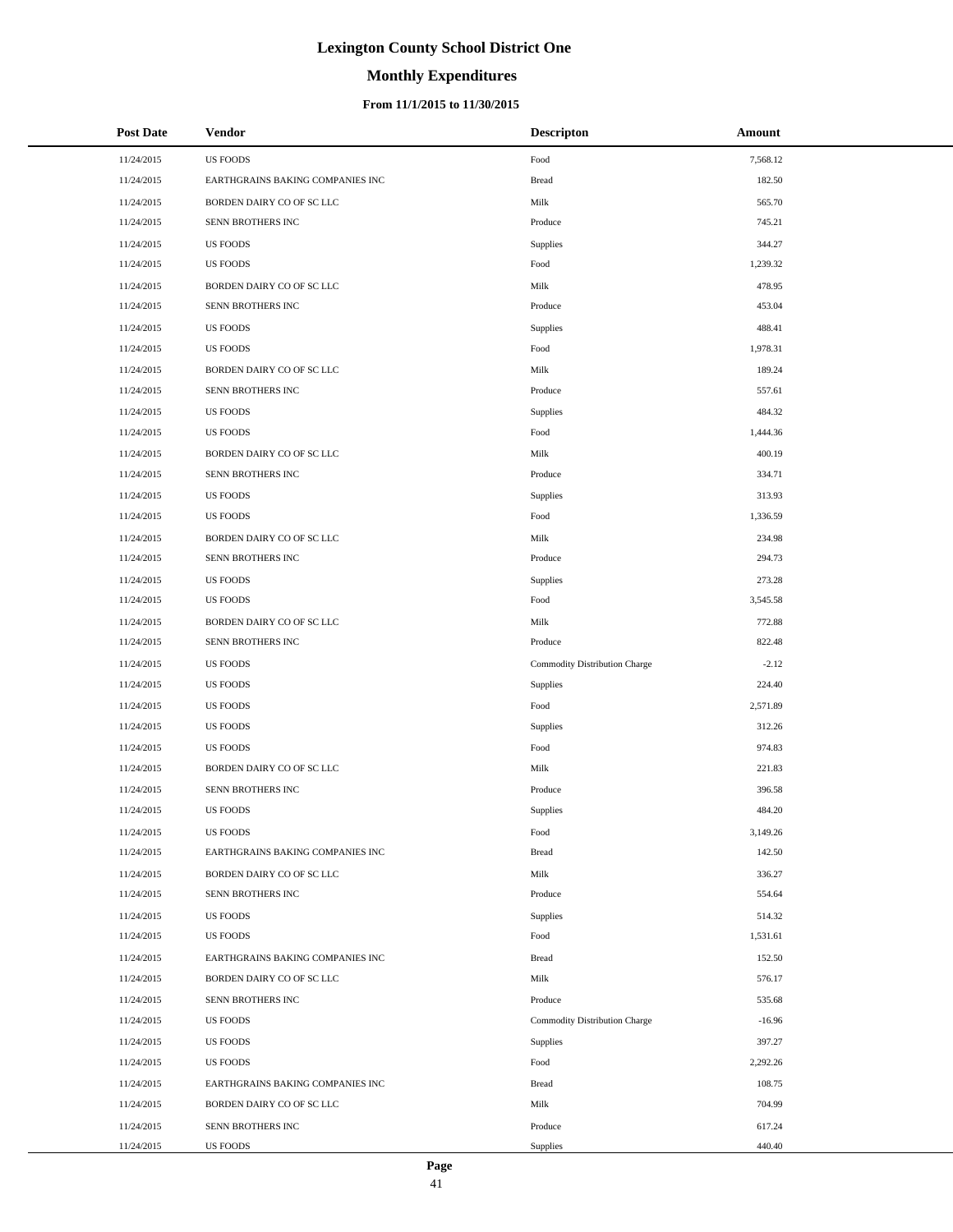# **Monthly Expenditures**

| <b>Post Date</b> | Vendor                                      | <b>Descripton</b>     | Amount    |
|------------------|---------------------------------------------|-----------------------|-----------|
| 11/24/2015       | <b>US FOODS</b>                             | Food                  | 1,335.23  |
| 11/24/2015       | BORDEN DAIRY CO OF SC LLC                   | Milk                  | 286.99    |
| 11/24/2015       | SENN BROTHERS INC                           | Produce               | 348.70    |
| 11/24/2015       | <b>US FOODS</b>                             | Supplies              | 344.26    |
| 11/24/2015       | <b>US FOODS</b>                             | Food                  | 973.35    |
| 11/24/2015       | BORDEN DAIRY CO OF SC LLC                   | Milk                  | 239.72    |
| 11/24/2015       | SENN BROTHERS INC                           | Produce               | 250.16    |
| 11/24/2015       | <b>US FOODS</b>                             | Supplies              | 387.33    |
| 11/24/2015       | <b>US FOODS</b>                             | Food                  | 1,831.72  |
| 11/24/2015       | EARTHGRAINS BAKING COMPANIES INC            | <b>Bread</b>          | 111.25    |
| 11/24/2015       | BORDEN DAIRY CO OF SC LLC                   | Milk                  | 456.58    |
| 11/24/2015       | SENN BROTHERS INC                           | Produce               | 455.08    |
| 11/24/2015       | <b>US FOODS</b>                             | Supplies              | 175.95    |
| 11/24/2015       | <b>US FOODS</b>                             | Food                  | 3,298.20  |
| 11/24/2015       | BORDEN DAIRY CO OF SC LLC                   | Milk                  | 228.75    |
| 11/24/2015       | SENN BROTHERS INC                           | Produce               | 488.06    |
| 11/24/2015       | <b>US FOODS</b>                             | Supplies              | 292.95    |
| 11/24/2015       | <b>US FOODS</b>                             | Food                  | 5,119.76  |
| 11/24/2015       | EARTHGRAINS BAKING COMPANIES INC            | <b>Bread</b>          | 130.00    |
| 11/24/2015       | BORDEN DAIRY CO OF SC LLC                   | Milk                  | 244.16    |
| 11/24/2015       | SENN BROTHERS INC                           | Produce               | 511.99    |
| 11/24/2015       | <b>US FOODS</b>                             | Supplies              | 324.44    |
| 11/24/2015       | <b>US FOODS</b>                             | Food                  | 1,871.80  |
| 11/24/2015       | BORDEN DAIRY CO OF SC LLC                   | Milk                  | 434.04    |
| 11/24/2015       | SENN BROTHERS INC                           | Produce               | 410.81    |
| 11/24/2015       | US INK AND TONER INC                        | Pupil Activity        | 1,379.52  |
| 11/24/2015       | CAROLINA BIOLOGICAL SUPPLY CO               | Pupil Activity        | 295.86    |
| 11/24/2015       | LANDRUM, JAMES R                            | Pupil Activity        | 102.70    |
| 11/24/2015       | WILSON AND ASSOCIATES                       | Pupil Activity        | 1,487.79  |
| 11/24/2015       | PURCHASED SERVICE                           | Pupil Activity        | 169.51    |
| 11/30/2015       | EXPEDITIONARY LEARNING OUTWARD BOUND INC    | Inst Prog Improvement | 3,900.00  |
| 11/30/2015       | PRESENTATION SYSTEMS SOUTH INC              | Supplies              | 559.47    |
| 11/30/2015       | FORMS AND SUPPLY INC (FSI)                  | Supplies              | 608.30    |
| 11/30/2015       | DELL COMPUTERS                              | Supplies              | 958.16    |
| 11/30/2015       | DIGITAL OFFICE SOLUTIONS INC                | Supplies              | 212.93    |
| 11/30/2015       | DIGITAL OFFICE SOLUTIONS INC                | Supplies              | 821.76    |
| 11/30/2015       | SOUTHERN SCRIPT LLC                         | Supplies              | 321.00    |
| 11/30/2015       | SWEETWATER MUSIC EDUCATION TECHNOLOGY       | Supplies              | 131.88    |
| 11/30/2015       | EXPEDITIONARY LEARNING OUTWARD BOUND INC    | Inst Prog Improvement | 23,216.00 |
| 11/30/2015       | <b>DELL COMPUTERS</b>                       | Supplies              | 233.02    |
| 11/30/2015       | US INK AND TONER INC                        | Supplies              | 249.26    |
| 11/30/2015       | MUSICIAN SUPPLY                             | Supplies              | 848.82    |
| 11/30/2015       | SC DEPARTMENT OF REVENUE (SALES TAX RETURN) | Supplies              | $-0.35$   |
| 11/30/2015       | SCHOOL NURSE SUPPLY INC                     | Supplies              | 179.00    |
| 11/30/2015       | DEMCO INC                                   | Supplies              | 394.80    |
| 11/30/2015       | <b>SCIRA</b>                                | Travel                | 800.00    |
| 11/30/2015       | SIMPLY SOUTHERN CATERING LLC                | Other Objects         | 294.79    |
| 11/30/2015       | PURCHASED SERVICE                           | Travel                | 355.03    |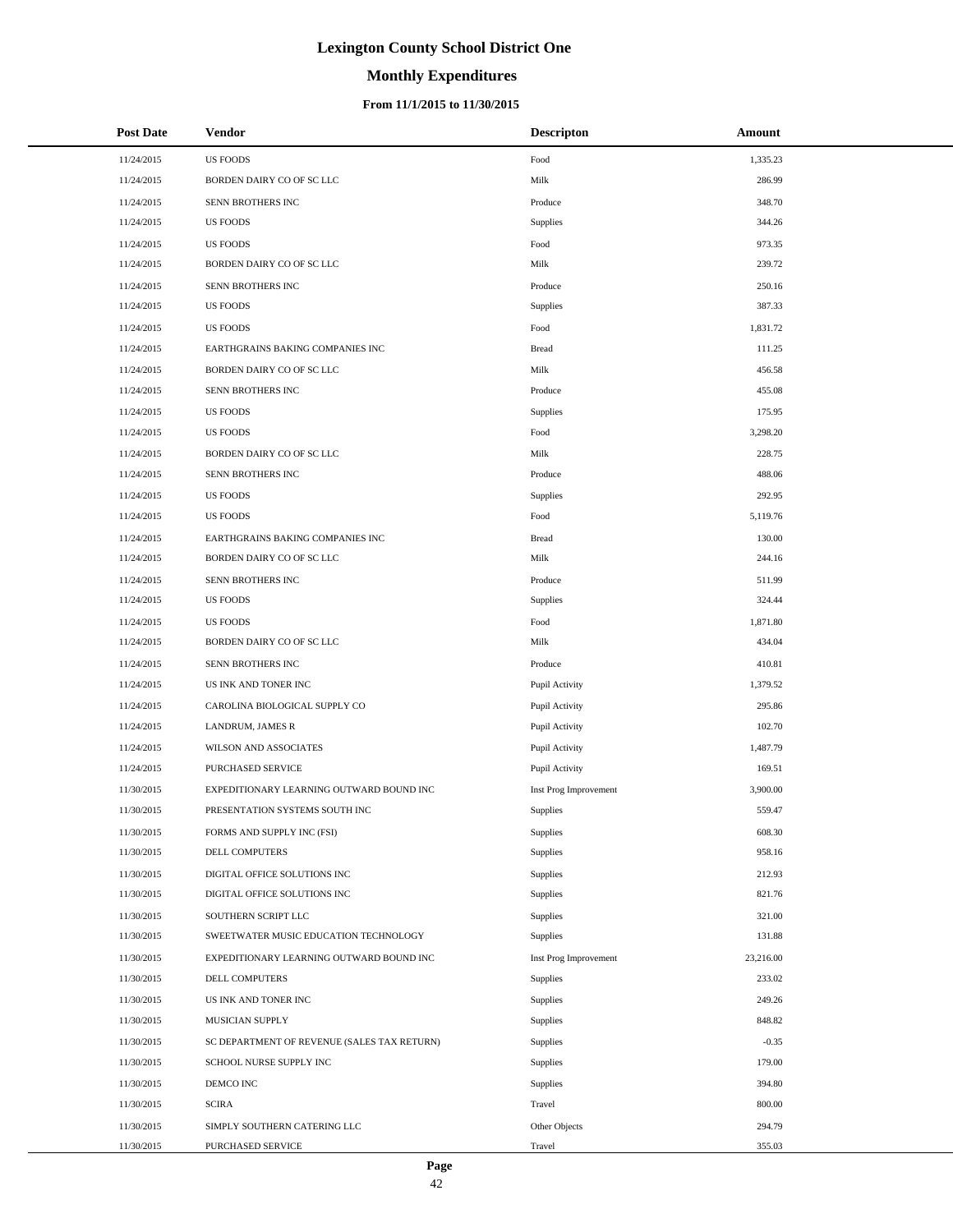# **Monthly Expenditures**

### **From 11/1/2015 to 11/30/2015**

| <b>Post Date</b> | Vendor                                            | <b>Descripton</b>         | Amount   |
|------------------|---------------------------------------------------|---------------------------|----------|
| 11/30/2015       | A MOBILE STORAGE CO INC                           | Rentals                   | 604.80   |
| 11/30/2015       | <b>GRAYBAR ELECTRIC CO INC</b>                    | Supplies-Maintenace       | 148.73   |
| 11/30/2015       | SMITH AND JONES JANITORIAL SUPPLIES AND EQUIP INC | Supplies-Maintenace       | 326.72   |
| 11/30/2015       | <b>GRAYBAR ELECTRIC CO INC</b>                    | Supplies-Maintenace       | 813.08   |
| 11/30/2015       | GILBERTSUMMIT RURAL WATER DISTRICT                | <b>Public Utilities</b>   | 1,222.21 |
| 11/30/2015       | EA SERVICES INC                                   | Supplies-Maintenace       | 414.08   |
| 11/30/2015       | GILBERTSUMMIT RURAL WATER DISTRICT                | <b>Public Utilities</b>   | 903.98   |
| 11/30/2015       | <b>EA SERVICES INC</b>                            | Supplies-Maintenace       | 307.39   |
| 11/30/2015       | <b>GRAYBAR ELECTRIC CO INC</b>                    | Supplies-Maintenace       | 636.65   |
| 11/30/2015       | EA SERVICES INC                                   | Supplies-Maintenace       | 207.05   |
| 11/30/2015       | SIMPLEXGRINNELL                                   | Repairs and Maintenance   | 161.70   |
| 11/30/2015       | <b>GRAYBAR ELECTRIC CO INC</b>                    | Supplies-Maintenace       | 481.29   |
| 11/30/2015       | CALICO INDUSTRIES INC                             | Supplies-Maintenace       | 769.22   |
| 11/30/2015       | <b>GRAYBAR ELECTRIC CO INC</b>                    | Supplies-Maintenace       | 254.13   |
| 11/30/2015       | GILBERTSUMMIT RURAL WATER DISTRICT                | <b>Public Utilities</b>   | 446.82   |
| 11/30/2015       | GILBERTSUMMIT RURAL WATER DISTRICT                | <b>Public Utilities</b>   | 1,013.84 |
| 11/30/2015       | SMITH AND JONES JANITORIAL SUPPLIES AND EQUIP INC | Supplies-Maintenace       | 454.73   |
| 11/30/2015       | GILBERTSUMMIT RURAL WATER DISTRICT                | <b>Public Utilities</b>   | 513.08   |
| 11/30/2015       | <b>CASCADE WATER SERVICES</b>                     | Repairs and Maintenance   | 107.00   |
| 11/30/2015       | <b>GRAYBAR ELECTRIC CO INC</b>                    | Supplies-Maintenace       | 318.33   |
| 11/30/2015       | MARTIN, JENNIE                                    | Pupil Transportation      | 125.00   |
| 11/30/2015       | RANDOM DRUG SCREENS INC                           | Other Prof & Tech Service | 860.00   |
| 11/30/2015       | SNUFFER, ROBERT                                   | Other Prof & Tech Service | 120.00   |
| 11/30/2015       | WILFONG, MICHAEL BRIAN                            | Other Prof & Tech Service | 120.00   |
| 11/30/2015       | NICHOLSON, BRITTANY CAPRICE                       | Other Prof & Tech Service | 180.00   |
| 11/30/2015       | RICCIARDI, CHRISTOPHER                            | Other Prof & Tech Service | 180.00   |
| 11/30/2015       | <b>BARRETT, S LEE</b>                             | Other Prof & Tech Service | 180.00   |
| 11/30/2015       | HART, MICHAEL JOSEPH                              | Other Prof & Tech Service | 180.00   |
| 11/30/2015       | PROFESSIONAL PRINTERS LTD                         | Printing and Binding      | 424.79   |
| 11/30/2015       | DIGITAL OFFICE SOLUTIONS INC                      | Repairs and Maintenance   | 278.52   |
| 11/30/2015       | DIGITAL OFFICE SOLUTIONS INC                      | Repairs and Maintenance   | 625.61   |
| 11/30/2015       | DIGITAL OFFICE SOLUTIONS INC                      | Repairs and Maintenance   | 461.81   |
| 11/30/2015       | DIGITAL OFFICE SOLUTIONS INC                      | Repairs and Maintenance   | 373.80   |
| 11/30/2015       | DIGITAL OFFICE SOLUTIONS INC                      | Repairs and Maintenance   | 558.75   |
| 11/30/2015       | DIGITAL OFFICE SOLUTIONS INC                      | Repairs and Maintenance   | 162.59   |
| 11/30/2015       | DIGITAL OFFICE SOLUTIONS INC                      | Repairs and Maintenance   | 1,107.56 |
| 11/30/2015       | DIGITAL OFFICE SOLUTIONS INC                      | Repairs and Maintenance   | 642.29   |
| 11/30/2015       | DIGITAL OFFICE SOLUTIONS INC                      | Repairs and Maintenance   | 708.73   |
| 11/30/2015       | DIGITAL OFFICE SOLUTIONS INC                      | Repairs and Maintenance   | 879.73   |
| 11/30/2015       | SCHOLASTIC INC                                    | Supplies                  | 982.89   |
| 11/30/2015       | MIND BODY AND SOUL FITNESS AND WELLNESS LLC       | Other Prof & Tech Service | 450.00   |
| 11/30/2015       | PURCHASED SERVICE                                 | Travel                    | 239.00   |
| 11/30/2015       | <b>HEINEMANN</b>                                  | Supplies                  | 643.13   |
| 11/30/2015       | <b>BARRETT, S LEE</b>                             | Pupil Activity            | 120.00   |
| 11/30/2015       | BURNS, JENNIFER L                                 | Pupil Activity            | 120.00   |
| 11/30/2015       | BUSBY, RALPH LENNY                                | Pupil Activity            | 150.00   |
| 11/30/2015       | <b>GARRICK, BRYAN TODD</b>                        | Pupil Activity            | 120.00   |
| 11/30/2015       | HATCHELL, JOHN G                                  | Pupil Activity            | 120.00   |

L